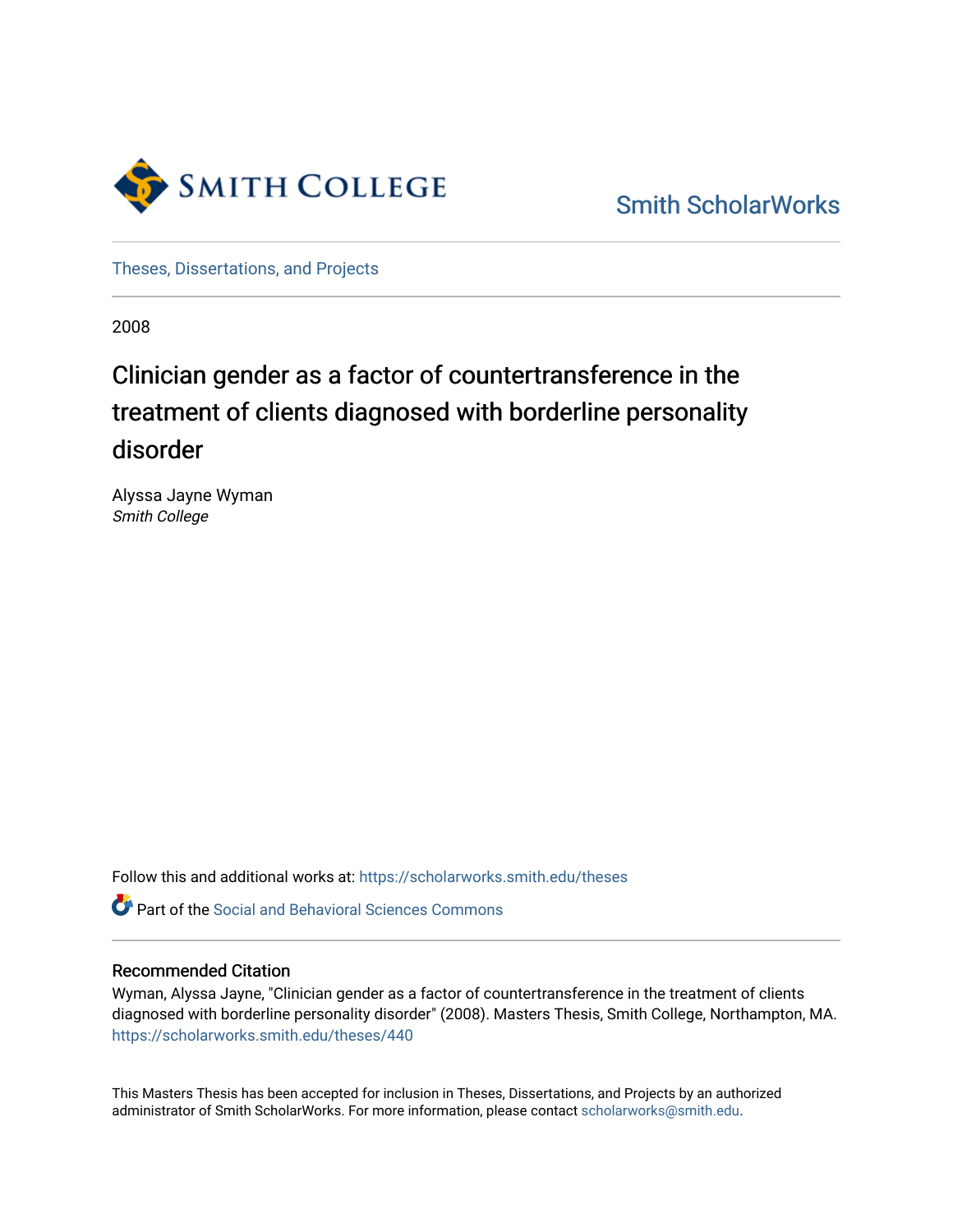Alyssa J. Wyman Clinician Gender as a Factor of Countertransference in the Treatment of Clients Diagnosed with Borderline Personality Disorder

# ABSTRACT

This qualitative study explores the interplay between clinician gender and experiences of countertransference (CT) in treatment of clients diagnosed with Borderline Personality Disorder (BPD). The central hypothesis of this study is that constructions of gender will influence experiences of CT in the treatment of BPD clients, therefore having a meaningful effect on the therapeutic relationship and clinical treatment. Utilizing twelve qualitative individual interviews with clinicians who have treated clients diagnosed with BPD, this study examined clinicians' perceptions of treatment, including experiences and management of psychodynamic phenomena. The study also explored clinicians' use of different theoretical and treatment models, their views on the importance of therapist gender and the need for supervision when working with this population.

 Major findings reveal that gender identity is meaningful in the countertransference experiences of clinicians treating BPD clients due to the pervading assumptions and stereotypes held by both clinicians and clients. Findings point to the need for clinicians to be more aware of transference and countertransference scenarios that do and do not align with their manifest or traditional gender roles, especially due to the relationship and identity issues common of BPD clients. Additional findings suggest that erotic countertransference appears especially difficult for women clinicians treating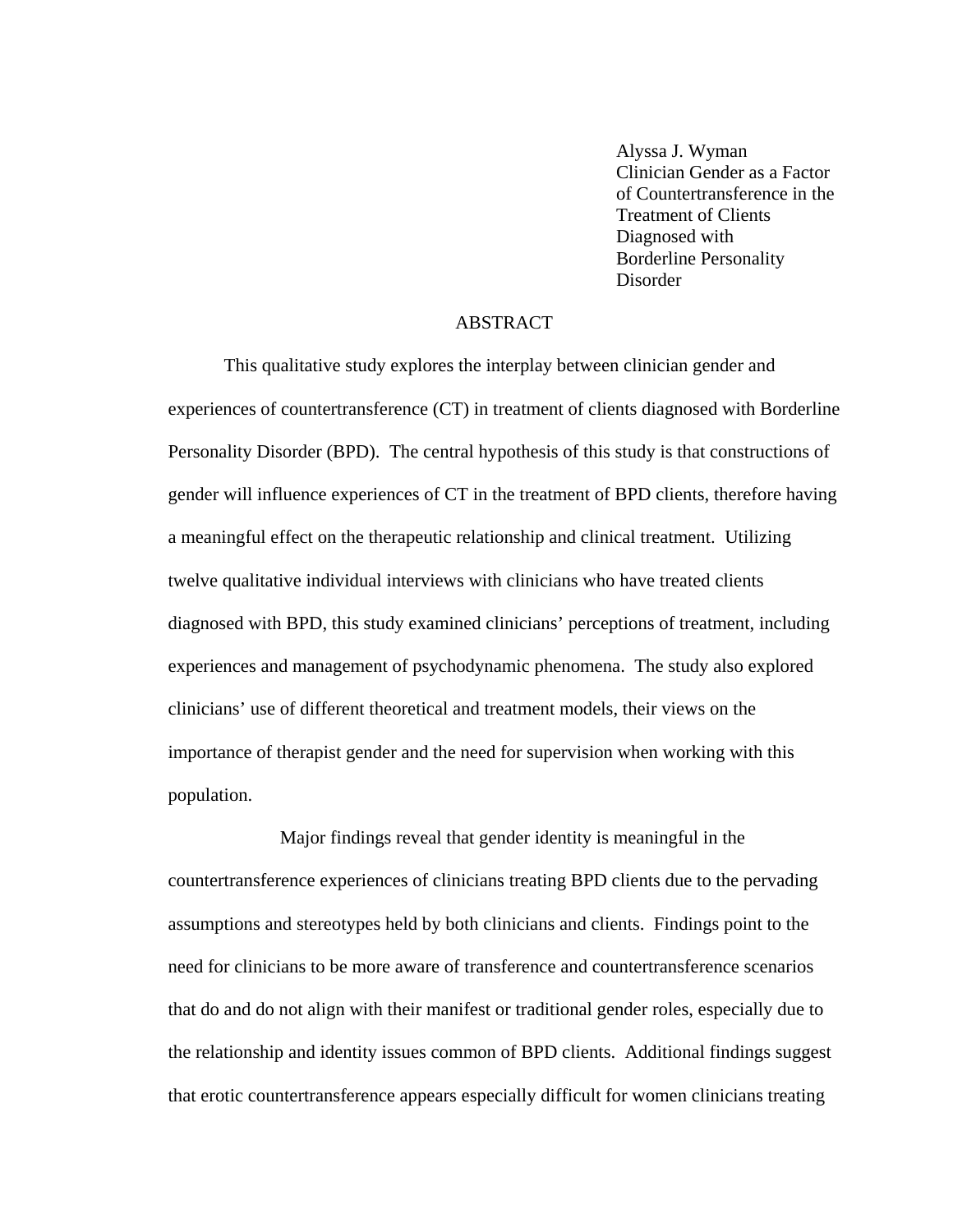BPD clients, whereas men clinicians may need to explore pre-oedipal transference and countertransference in working with BPD clients.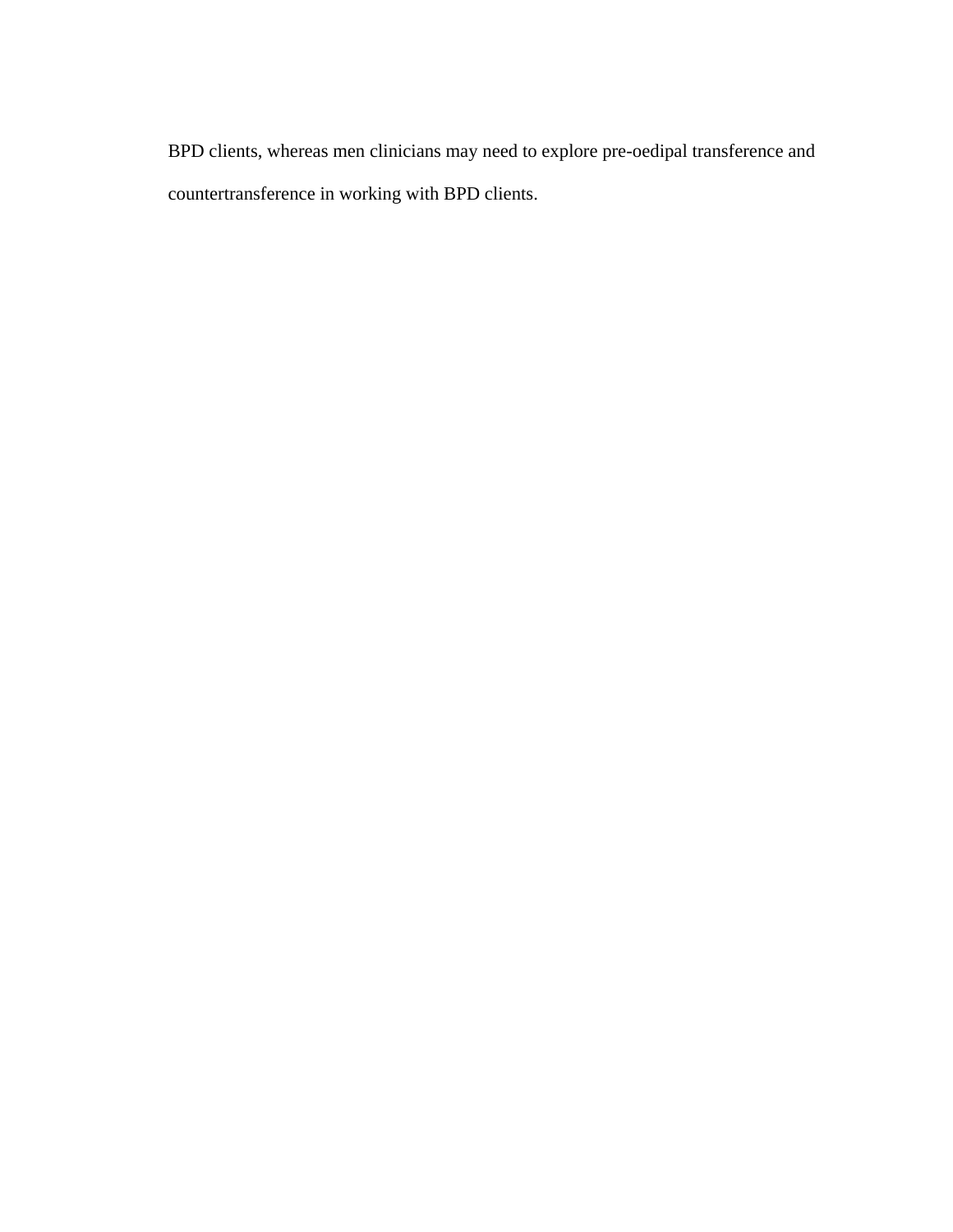# CLINICIAN GENDER AS A FACTOR OF COUNTERTRANSFERENCE IN THE TREATMENT OF CLIENTS DIAGNOSED WITH BORDERLINE PERSONALITY DISORDER

A project based upon an independent investigation, submitted in partial fulfillment of the requirements for the degree of Master of Social Work.

Alyssa J. Wyman

Smith College School for Social Work Northampton, Massachusetts 01063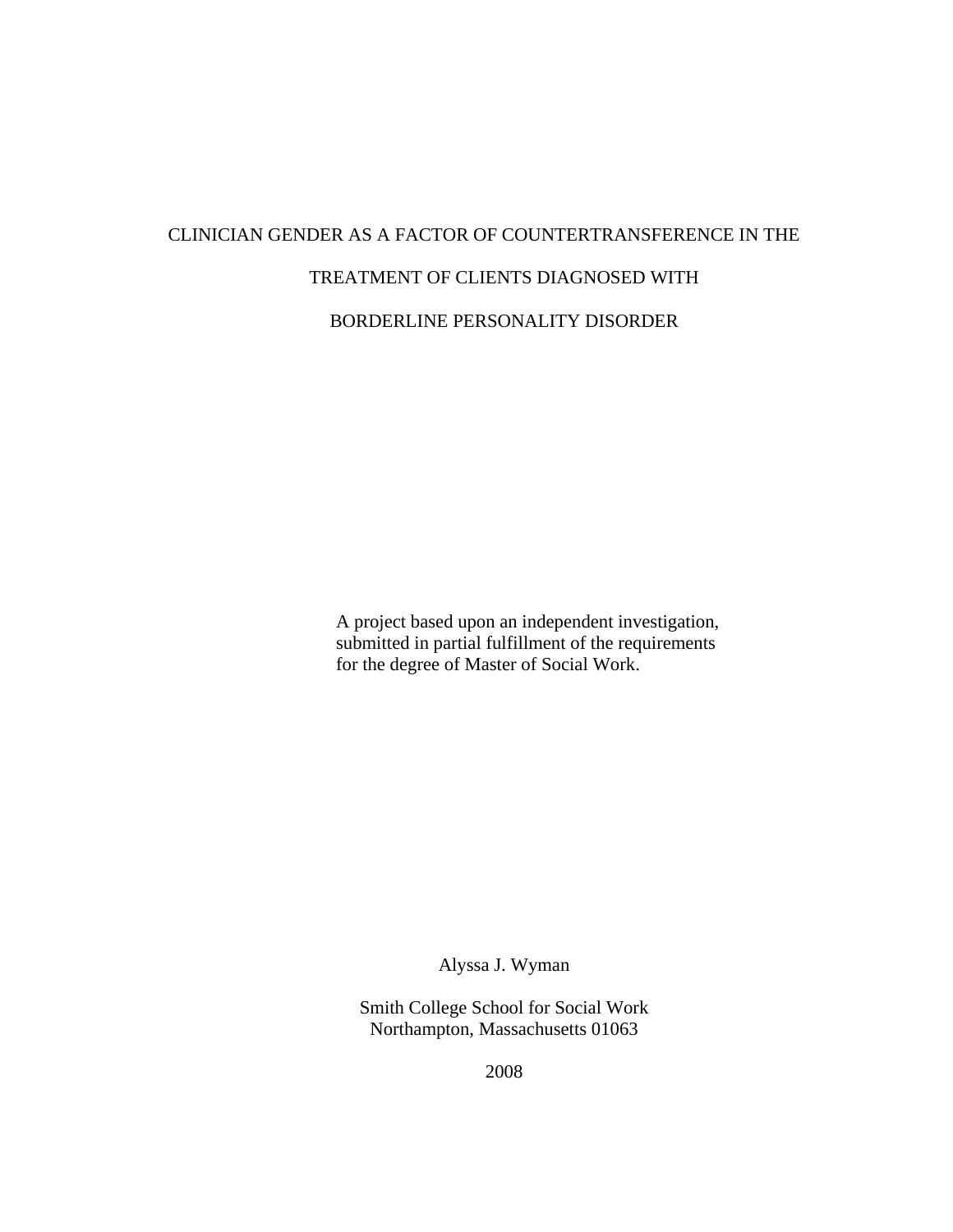### ACKNOWLEDGEMENTS

This thesis could not have been accomplished without the assistance of many people whose contributions are gratefully acknowledged.

I would like to thank my thesis advisor, Faith Little, for all her encouragement and guidance throughout this process.

Thank you to the twelve clinicians who took time out of their busy schedules to discuss their professional experiences in working with clients diagnosed with Borderline Personality Disorder. You made this research possible.

A warm thank you to my amazing man, Anthony, for all his love and support throughout this chaotic journey towards my Master's degree. I love you for allowing me to always be myself, even as I change.

Thank you to my family for continuing to believe in my abilities and my choices.

A special thank you to Kevin and Cynthia Banfield-Weir for being the greatest pseudo-parents a woman could have. You have shown me the strength and courage within myself to bloom and grow over these last three years. I could never have negotiated Smith without your family's love, acceptance, and commitment to active learning.

Finally I want to thank my fellow Smithies, Luz Cotto, Jennie Irving, and Elizabeth Kanard. I cherish our friendships and appreciate all your tireless support throughout the thesis process.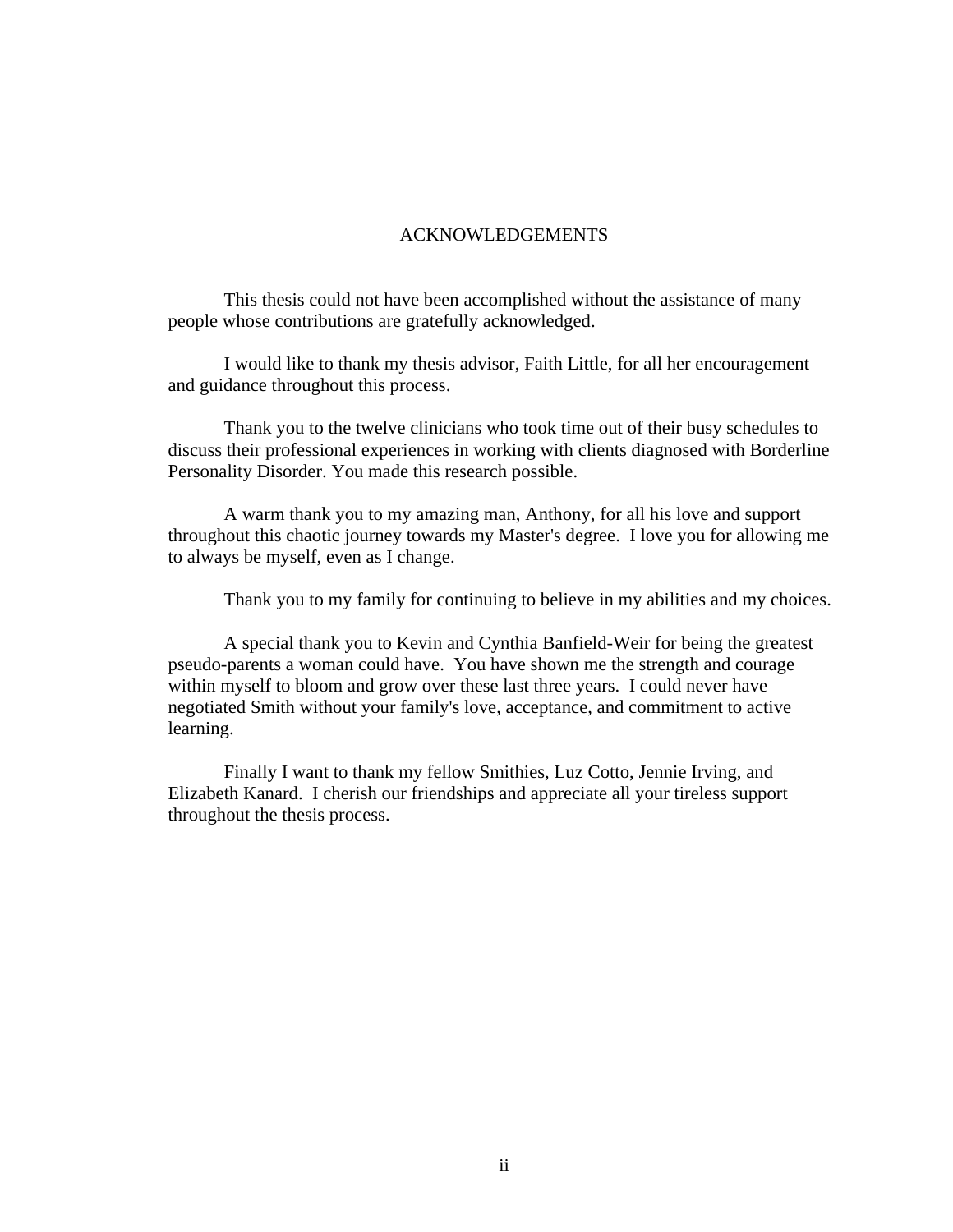# TABLE OF CONTENTS

|                   | $\mathbf{ii}$  |
|-------------------|----------------|
|                   | iii            |
| <b>CHAPTER</b>    |                |
| $\mathbf{I}$ .    |                |
| $\mathbf{u}$ .    | $\overline{4}$ |
| III.              | 26             |
|                   | 30             |
|                   | 54             |
|                   | 61             |
| <b>APPENDICES</b> |                |
|                   | 66             |
|                   | 67             |
|                   | 68             |
|                   | 69             |
|                   | 71             |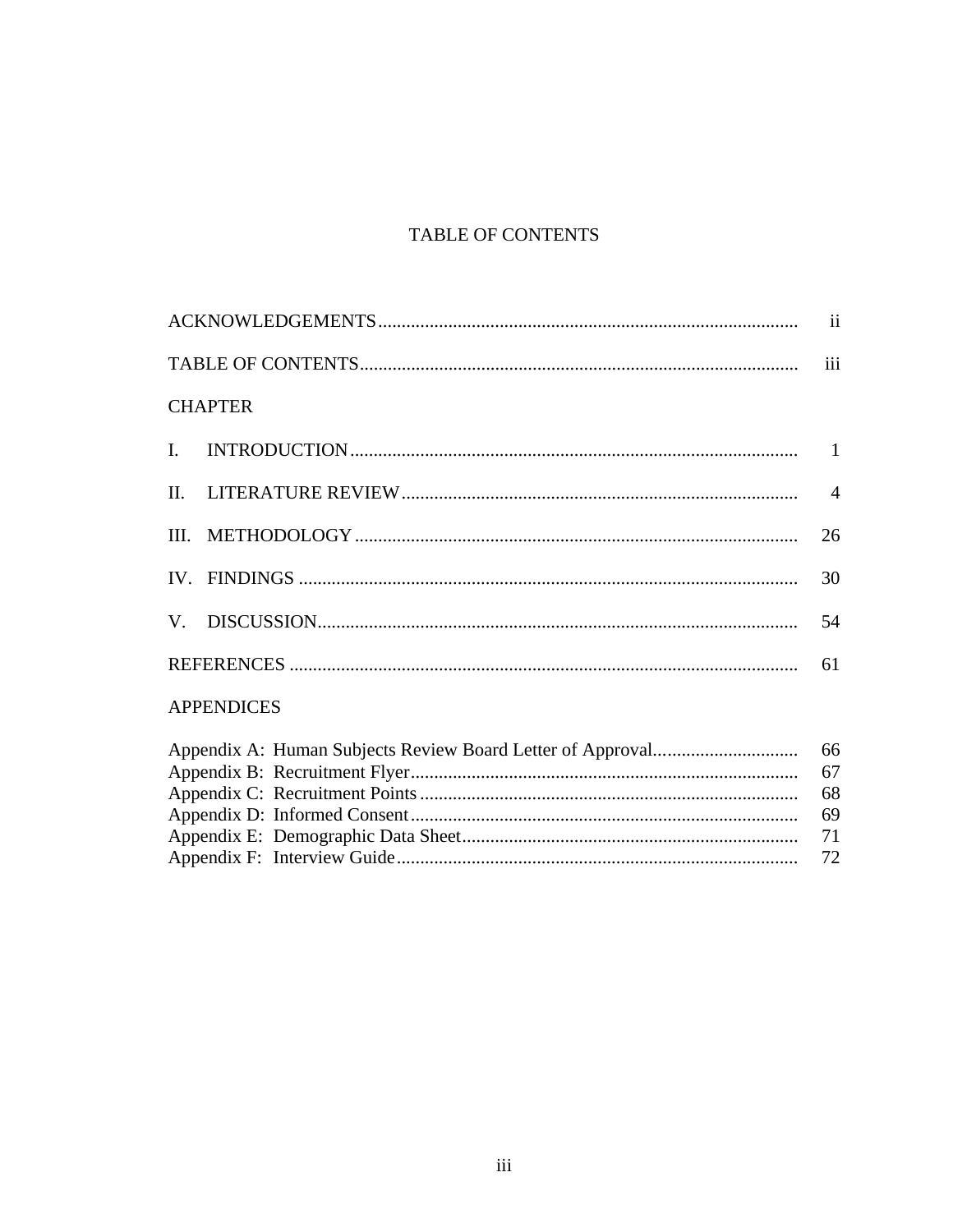## CHAPTER I

#### INTRODUCTION

This qualitative study explores the interplay between clinician gender and experiences of countertransference (CT) in treatment of clients diagnosed with Borderline Personality Disorder (BPD). Clinical interviews were conducted to capture the complicated dynamics influencing treatment through discussion of the following themes:

- Understanding and treatment of BPD clients
- Experiences treating BPD clients including examples of transference, defensive splitting and projective identification, and boundary concerns.
- Feelings or reactions typically experienced when working with BPD clients and how to manage them in and out of session.
- Largest concerns in treating BPD clients
- Clinician gender as it relates to treatment of BPD clients

Psychodynamic literature examines countertransference phenomena to reveal a clinician's unconscious internal schemas and anxieties in response to their clients. Attention to countertransference reactions allows clinicians insight into the complicated dynamics of the therapeutic relationship between clinicians and BPD clients. These dynamics have been shown to be highly influenced by one's gender identity development (Kernberg, 2000; Kernberg, Selzer, Koenigsburg, Carr, & Applebaum, 1989).

Literature has revealed gender to be significant in the experiences of clinical countertransference reporting that women clinicians pay closer attention to pre-oedipal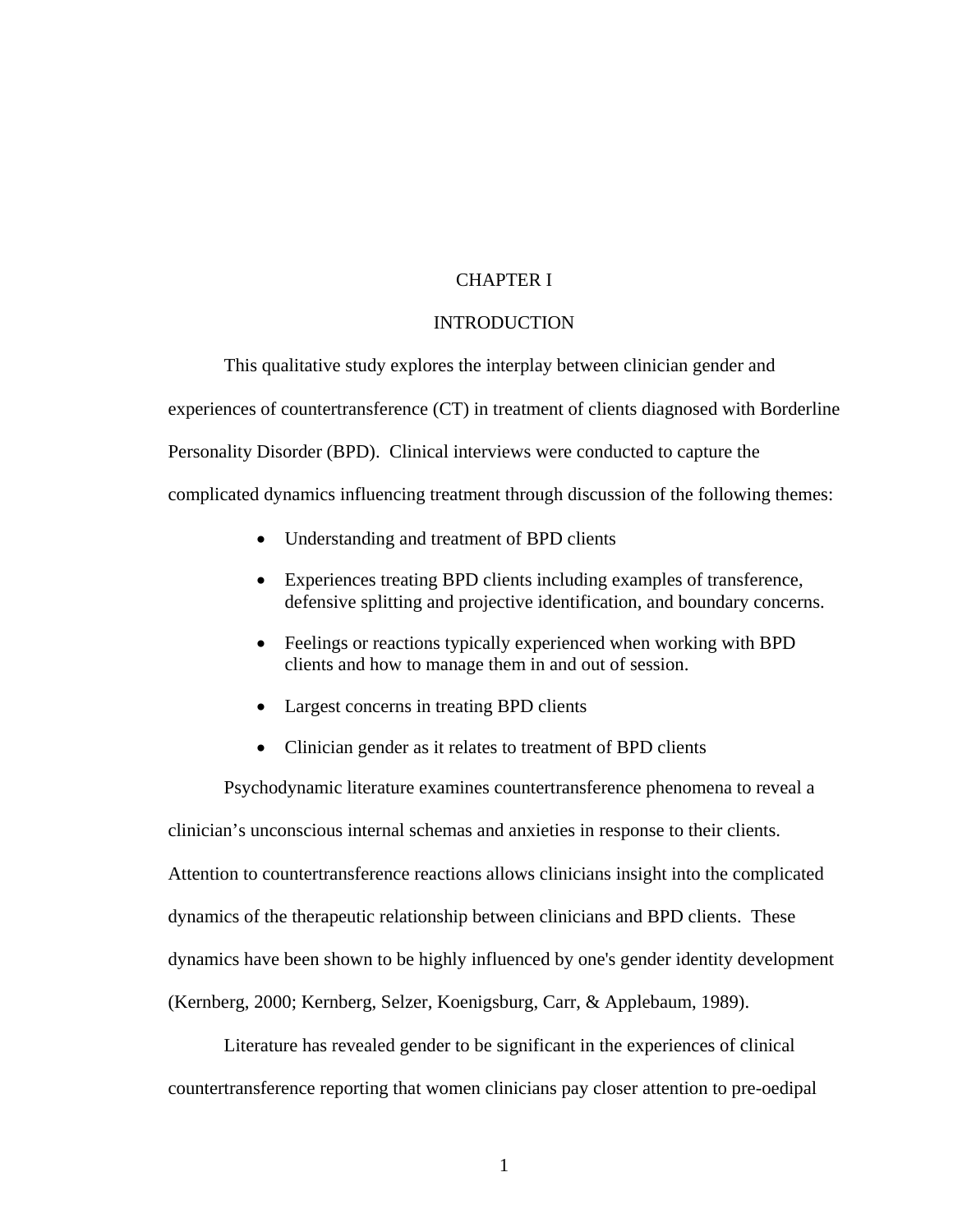CT, while men clinicians focus more often on erotic CT (Bernardez, 2004). Clinician gender in regards to transference and countertransference has been found to serve as a significant organizer of a client's response to the therapeutic situation due to the client's ongoing projections of transference paradigms onto the clinician (Kulish, 1993).

Gender differences have also been identified as significant in the treatment of clients diagnosed with BPD (Booth-Butterfield & Booth-Butterfield, 1990; Hoffman, 1977; Jacobs & Warner, 1981; Johnson & Stone, 1989; Maguire, 2004; Narud, Mykletun, & Dahl, 2003). Women clinicians have been found to display more empathetic warmth towards their BPD clients than male clinicians (Hoffman, 1977), which has been associated with deterioration or lack of improvement in PBD clients (Jacobs & Warner, 1981).

The central hypothesis of this exploratory study is that constructions of gender will influence experiences of CT in the treatment of BPD clients, therefore having a meaningful effect on the therapeutic relationship and clinical treatment. Utilizing twelve qualitative individual interviews with clinicians who have treated clients diagnosed with BP, this study examined clinicians' perceptions of treatment, including experiences and management of psychodymanic phenomena. The study also explored clinicians' use of different theoretical and treatment models, their views on the importance of therapist gender and the need for supervision when working with this population.

The results of this study provide qualitative data regarding clinical experiences in the treatment of clients diagnosed with BPD. By being aware of gender, a clinician is better able to understand how his or her beliefs, values and socially constructed attitudes are influencing treatment (Seem  $&$  Johnson, 1998). There is no currently published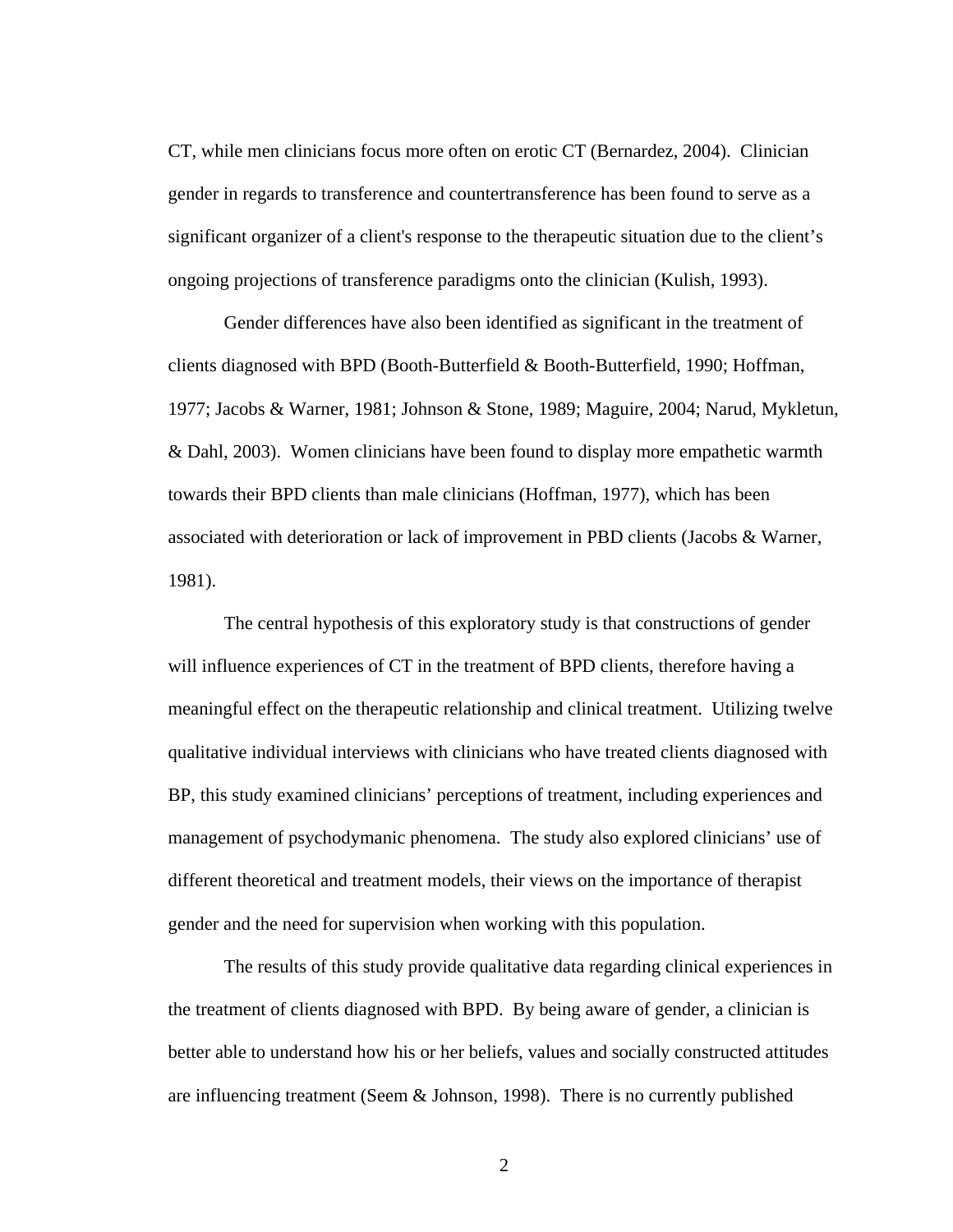literature examining clinician gender as a factor of CT specifically in treatment of BPD clients. Therefore this study hopes to expand current knowledge with exploration of the interactions between clinician gender, CT, and the clinical treatment of clients diagnosed with BPD.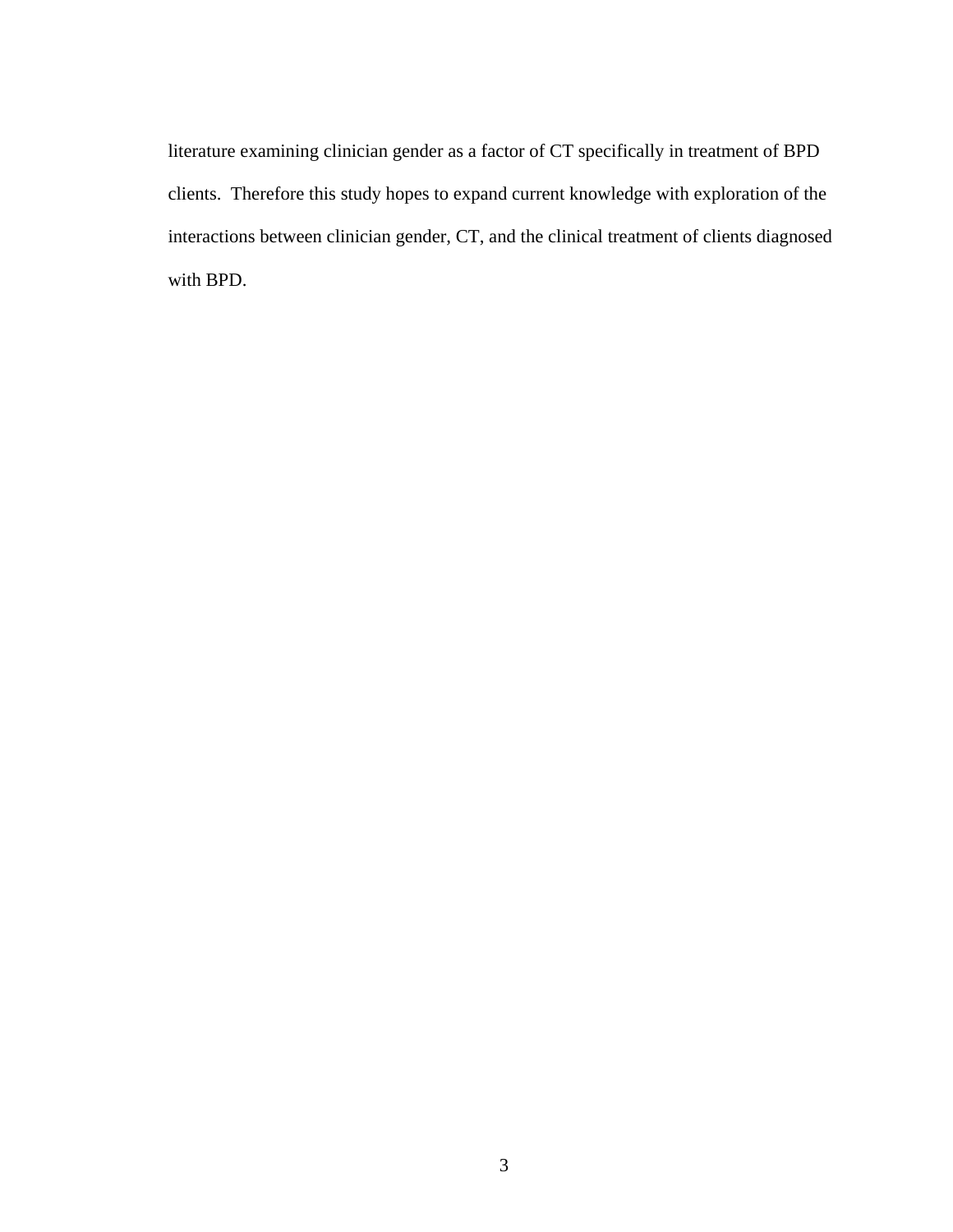#### CHAPTER II

#### LITERATURE REVIEW

This chapter reviews the existing empirical and theoretical literature underlying the investigation of gender as a factor of clinician countertransference in the treatment of clients diagnosed with Borderline Personality Disorder (BPD). First the diagnosis of BPD is discussed including its evolution and current definition. Second, psychodynamic concepts and phenomena are reviewed and then discussed as central to the treatment of clients diagnosed with BPD; the most important of these phenomena being clinical countertransference (CT). The last section of this chapter examines the relevance of gender in the therapeutic situation.

# *Borderline Personality Disorder (BPD)*

The Diagnostic and Statistical Manual IV (DSM-IV), published by the American Psychiatric Association, is the most recently revised edition of the American handbook used worldwide by mental health professionals, researchers, pharmaceutical companies, insurance companies, and policy makers to categorize and diagnose mental disorders by symptom criteria (APA, 2000). According to the DSM-IV, it is estimated that 1-2 % of the U.S. population suffers from BPD and up to up to 30% of people requiring mental health services have at least one personality disorder, including BPD (APA, 2000; Dingerfelder, 2004).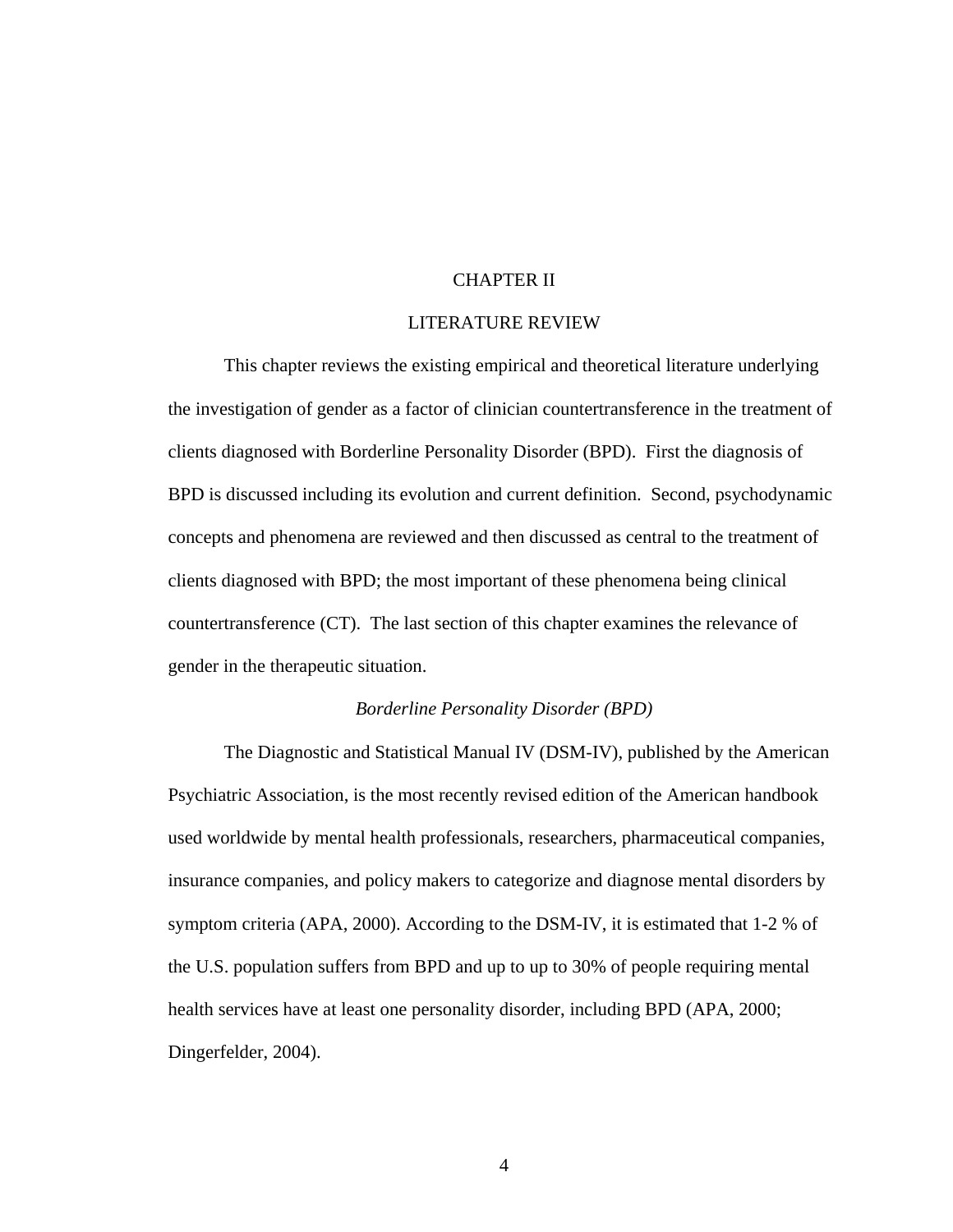Borderline personality disorder first appeared in the DSM-III in 1980 and is currently in the DSM-IV with the following diagnostic criteria: "a pervasive pattern of instability of interpersonal relationships, self-image and affects, and marked impulsivity beginning by early adulthood and present in a variety of contexts, as indicated by five or more of the following:

- Frantic efforts to avoid real or imagined abandonment
- A pattern of unstable and intense interpersonal relationships characterized by alternating between extremes of idealization and devaluation
- Identity disturbance: markedly and persistently unstable self-image or sense of self
- Impulsivity in at least two areas that are potentially self-damaging (e.g., spending, sex, substance abuse, reckless driving, binge eating )
- Affective instability due to a marked reactivity of mood (e.g., intense episodic dysphoria, irritability, or anxiety usually lasting a few hours and only rarely more than a few days)
- Chronic feelings of emptiness
- Inappropriate, intense anger or difficulty controlling anger (e.g., frequent displays of temper, constant anger, recurrent physical fights)
- Transient, stress-related paranoid ideation or severe dissociative symptoms (APA, 2000, p. 710).

The inner and outer turmoil encapsulating a persona with borderline personality disorder, coupled with intense vulnerability to fears of separation and abandonment, puts the individual in a constant state of upheaval and at a heightened risk for other mental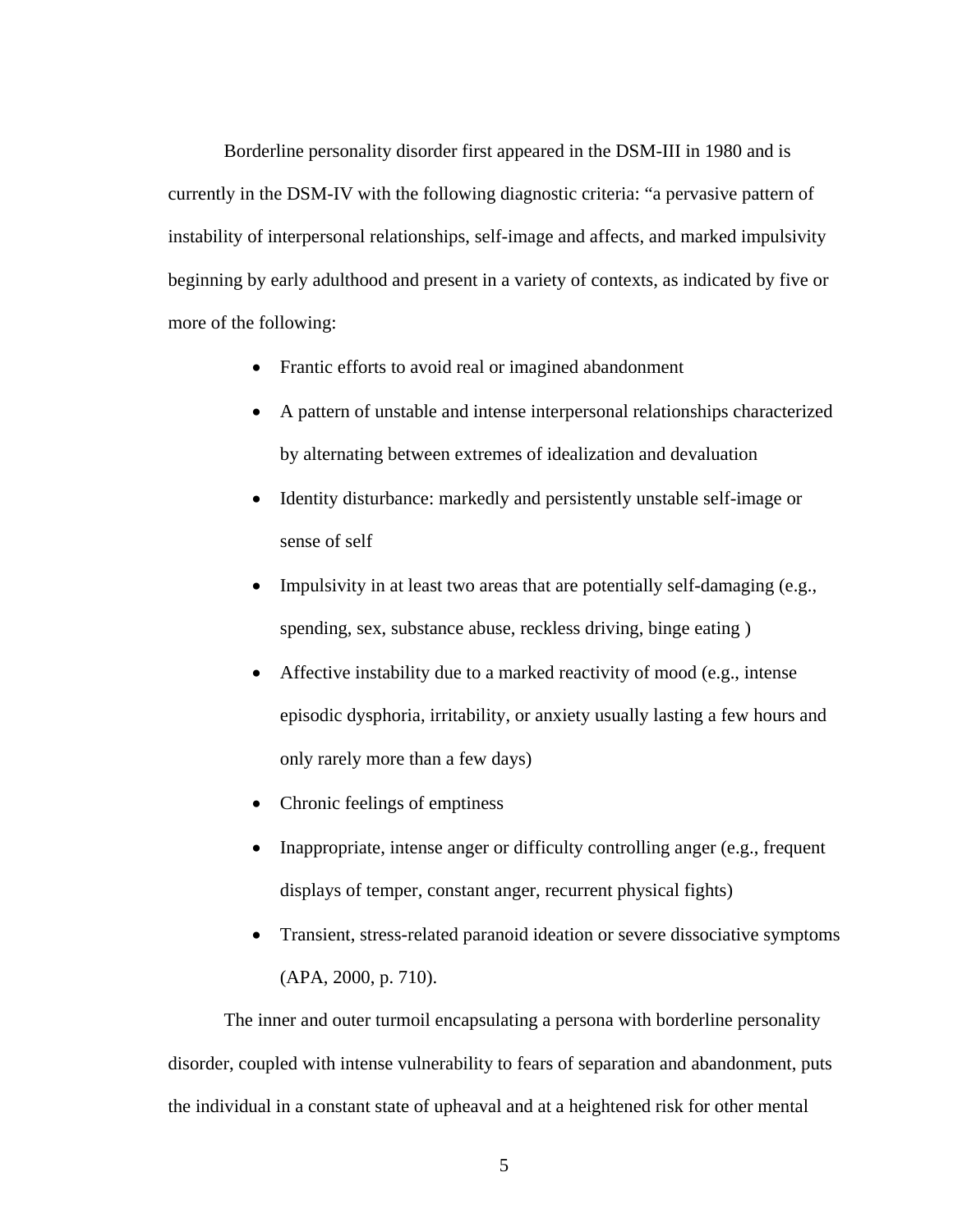health problems, repeated job losses, broken marriages, self-injury, suicide, pregnancies, sexually transmitted diseases, motor vehicle accidents, physical fights, illicit drug use, and inappropriate spending sprees. In the most severe form, clients suffering from BPD will exhibit suicidal threats and behaviors, chronic self-destructive acts, impulsivity, rage, violence, and poly-substance abuse (Mayo Clinic, 2006; Quaytman & Sharfstein, 1997). Research has shown that BPD clients are more likely to have a hereditary predisposition for BPD and a history of child abuse and neglect (Mayo Clinic, 2006).

#### *Psychodynamic Understanding of Borderline Personality Disorder*

The term "borderline" was first used by Adolf Stern in 1938 to described a group of clients who did not respond well to treatment or fit into either neurotic or psychotic categories (Linehan, 1993). Stern defined the first set of criteria used to diagnose these clients from developmental, temperamental and environmental perspectives. The character traits Stern isolated to describe this population included:

- narcissism
- psychic bleeding
- inordinate hypersensitivity
- psychic and body rigidity
- negative therapeutic reactions
- constitutionally rooted feelings of inferiority
- masochism
- a state of deep organic insecurity or anxiety
- use of projective mechanisms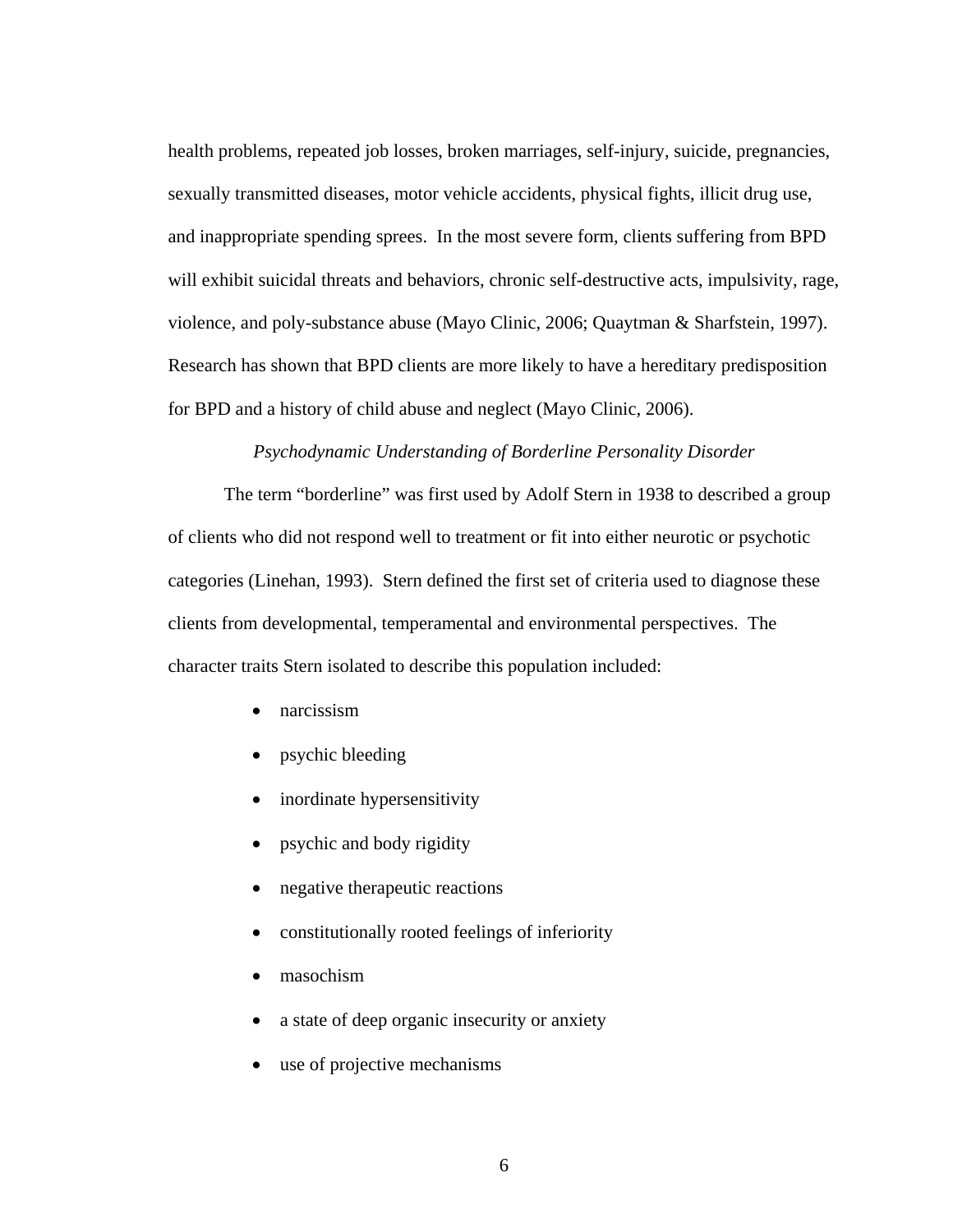• difficulty in reality testing, particularly in personal relationships (Stern, 1938).

Stern's research led to an etiology of BPD focusing on failures in early object relations. He found that one of three factors contributed to narcissistic issues in at least seventy-five percent of his population of BPD clients. The three factors included having a mother who lacked the capacity for spontaneous affection, coming from an abusive or neglectful family, and an absence of security or self-assurance unless provided by an environmental force (Stern, 1938).

Stern's theories of early object relations failures have been supported and enhanced by such leading theorists as Mahler (1971), Masterson (1972), Kohut (1971), and Kernberg (1984). These works along with current research conceptualizing the etiology of BPD have been condensed by the psychoanalytic community in the Psychodynamic Diagnostic Manual. This manual presents a comprehensive picture of BPD which has been used to supplement the DSM-IV's symptom criteria (PDM, 2006).

The PDM (2006) classifies personality on a continuum from healthier to more disordered functioning and as to the nature of the characteristic ways the individual organizes mental functioning and engages the world. Those who are at the disturbed or borderline end of the spectrum are:

"People who respond to stress in rigidly inflexible ways… have marked deficits in sense of identity, relations with others, reality testing, adaptation to stress, moral functioning, or affective range, recognition, expression, and regulation" (p.18).

The concept of borderline personality disorder is not only descriptive of symptoms, as presented in the DSM-IV, but from a psychodynamic perspective is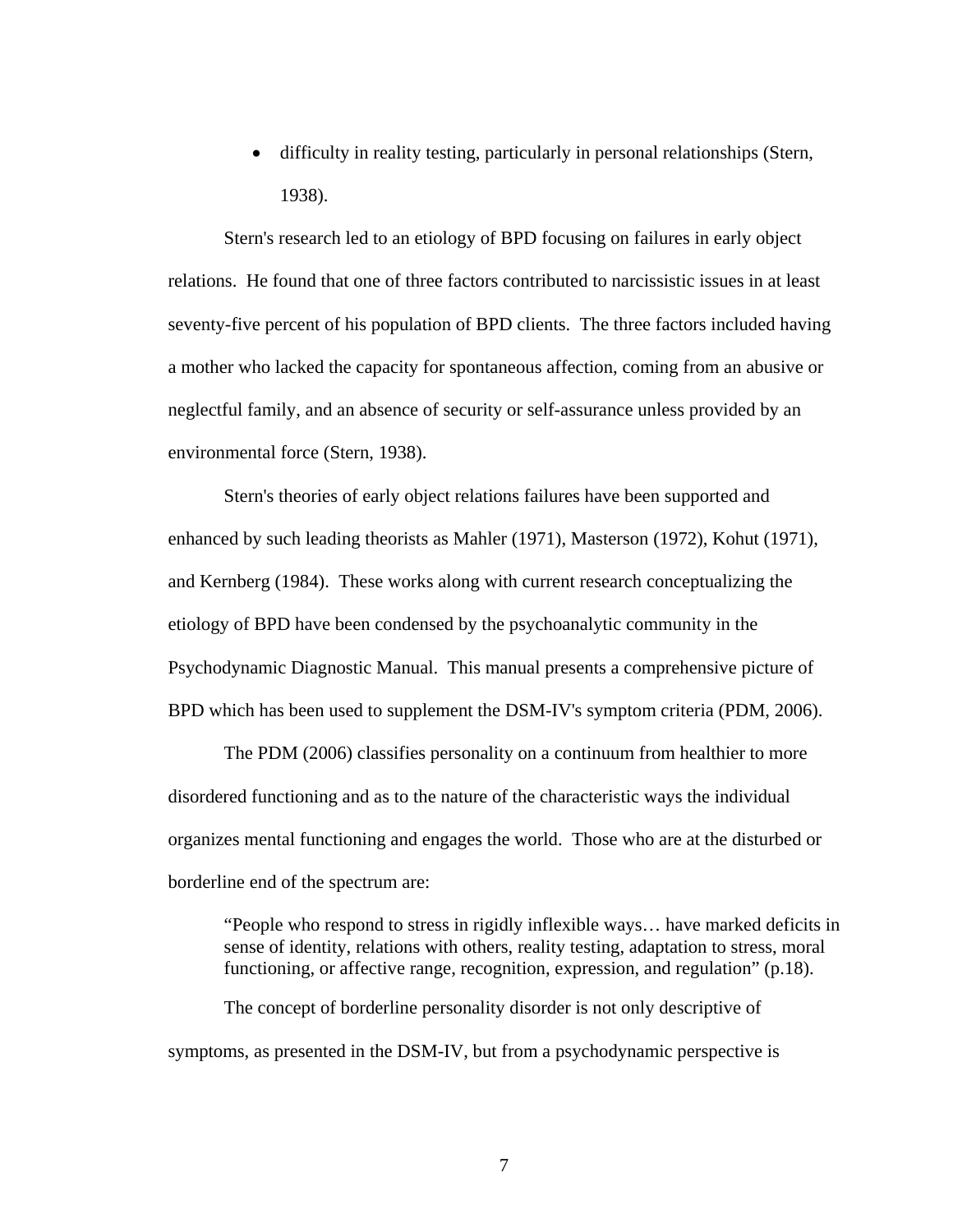structural, meaning within the structure of the human psyche (Kernberg et al., 1989). Psychical structural hallmarks of BPD are:

- identity diffusion
- primitive level of defensive operations, such as splitting, denial and projective identification
- a capacity for reality testing (Kernberg, et al., 1989; PDM, 2006).

Identity diffusion is defined as "the lack of integration of the concept of self or significant others" (Kernberg et al., 1989, p. 5). In work with BPD patients clinicians recognize identity diffusion by a patient's contradictory behaviors, perceptions of self and others, and the client's subjective experience of chronic emptiness. Due to the lack of integration of self and other, BPD clients are under constant threat of self fragmentation (Kernberg et al., 1989; Spurling, 2003). Spurling (2003) notes that "characteristically, such a person will cling to others in order to take on an identity given by the other person, but then feel threatened and invaded by the other and have to violently withdraw" (p. 27). The sense of self is rapidly changing which often leads to frequent changes in jobs, friendships, goals, values and gender identity. They have unstable and distorted selfimages usually characterizing themselves as worthless, damaged, or fundamentally bad (Mayo Clinic, 2006). Because of these diffused behaviors a clinician may find this client difficult to empathize with (Kernberg et al., 1989).

Defensive splitting refers to the clients' division of self and others into "all good" or "all bad". This splitting results in drastic and sudden changes in one's views. In relationships BPD patients abruptly shifts from idealization to devaluation of the other without tolerance for gray areas, making a relationship with a BPD client difficult to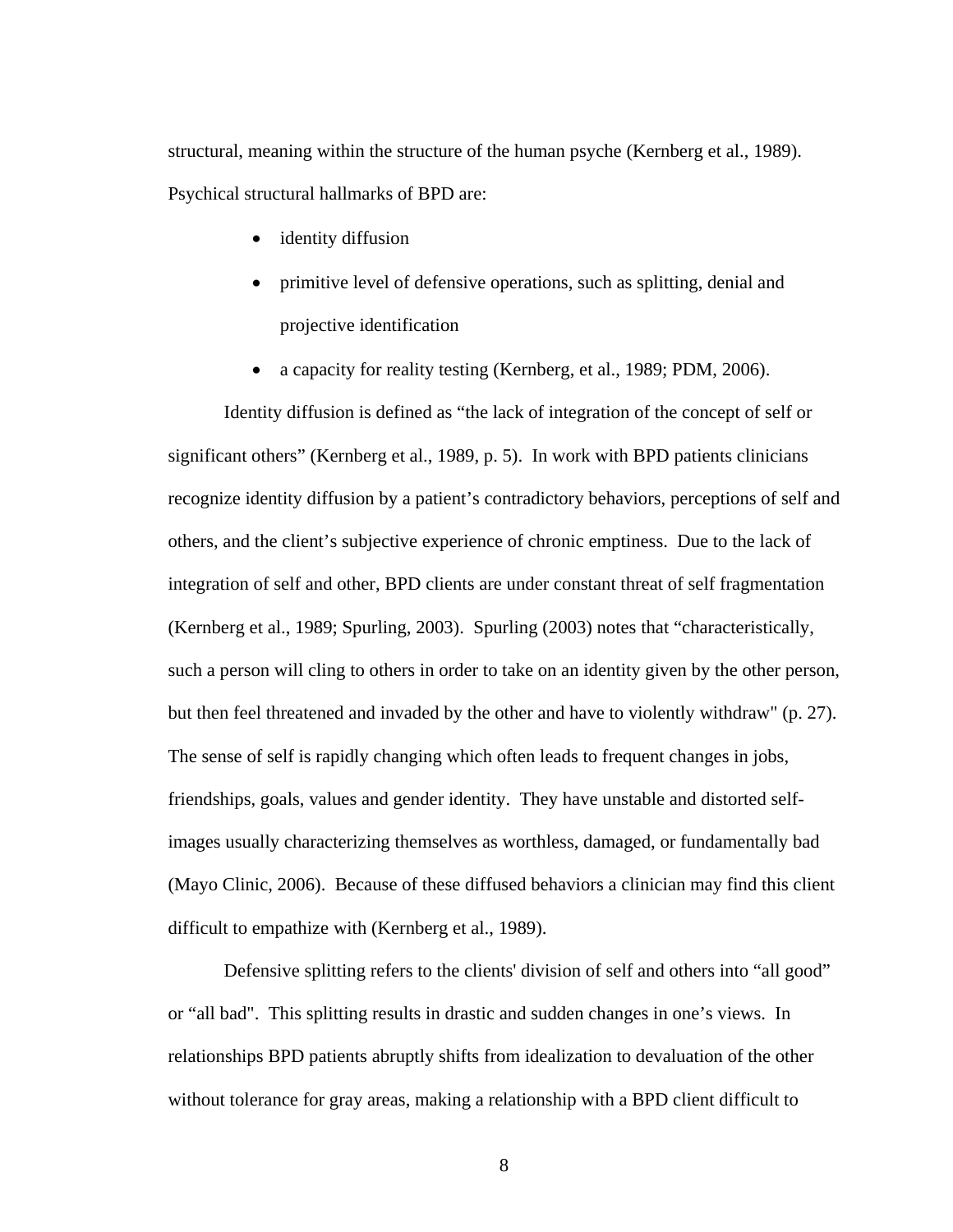manage. When a BPD client is idealizing the clinician, it is done in a pathological way that there is no room for a clinician's human flaws. Soon, however, the BPD client will dramatically shift this perception to one of devaluation, viewing the clinician as persecutory and dangerous. The client views herself as grandiose in relation to a devalued other (APA, 2000; Kernberg et al., 1989; Mayo Clinic, 2006).

Projective Identification is when a client experiences an impulse, projects it onto the clinician, and then fears that impulse from within the clinician. The client then elicits behaviors in the clinician that validate the projection and fears (Eagle, 2000; Kernberg et al., 1989). Denial is a defense typically used by BPD clients where there are emotionally independent areas of consciousness. Despite being aware of contradictions in perceptions, thoughts, and feelings regarding themselves and others, BPD clients are unable to integrate this information with emotional relevance in a way that would influence a current state of mind (Kernberg et al., 1989).

The primitive defensive structure of borderline personality disorder works to protect the individual's vulnerable self from such contradictory experiences by employing the defenses of splitting, denial, and projective identification. Because of the reliance on these defenses the client suffers from a pervasive sense of confusion between self and other (Kernburg et. al., 1989; Spurling, 2003).

# *Treatment of Borderline Personality Disorder*

The difficulty of conceptualizing and treating BPD has been a major challenge and area of debate among clinicians and researchers (Goldstein, 1990). The debate seems to be based on the theoretical understandings of the disorder and whether or not to adopt a behavioral or psychodymanic treatment perspective. Psychodynamically focused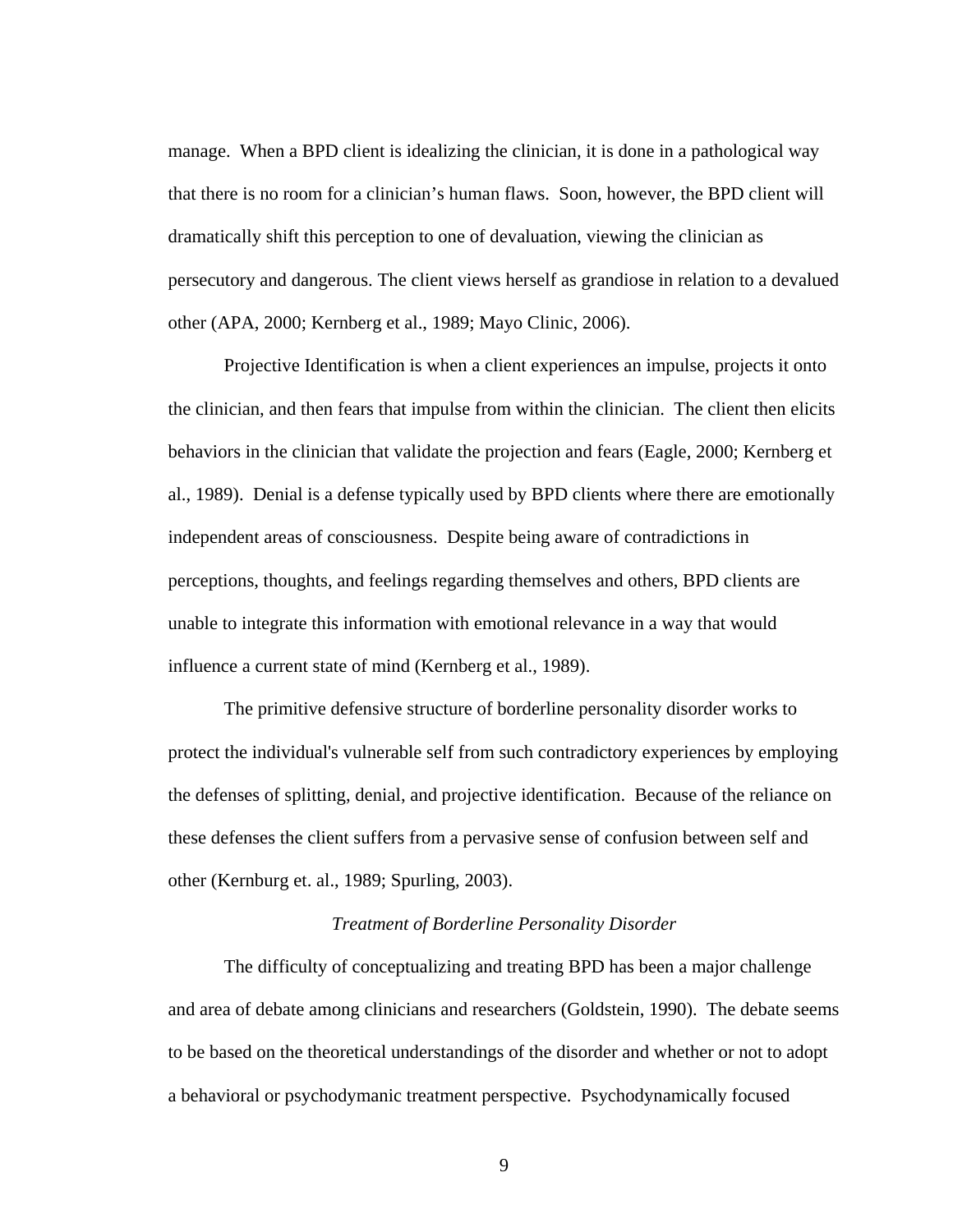treatments such as Transference Focused Therapy (TFT) work to change a client's internal defensive structure and internalized object relation whereas behavioral treatments such as Cognitive Behavioral Treatment (CBT) and Dialectical Behavior Therapy (DBT) focus on behavior changes and symptom reduction.

Psychodymanic theorists, following Stern, were also aware of failures in treatment for BPD clients. The PDM distinguished between treatment styles for neurotic versus borderline individuals, stating that borderline clients "often fared badly in the kinds of treatment that usually help neurotic individuals, especially as they would unexpectedly develop intense, problematic, and often rapidly shift in attitudes toward their therapists" (PDM, 2006, p. 21).

Due to the regressive and self-destructive tendencies of BPD clients clinicians found that the unstructured nature of psychodynamic treatment, which emphasizes childhood memories, dreams, and fantasies, tended to activate rather than reduce pathology (Goldstein, 1990). It is recommended that therapy with BPD clients is best when consistent, active, structured, affectively expressive, and focused on the here and now (PDM, 2006).

Research suggests applying skilled relationship management to the therapeutic dynamic taking into account the client's "extreme anxiety, intense reactivity, potential for disorganizing regression, lack of self- and object constancy, and the profound fears that coexist with their deep need for attachment" (PDM, 2006, p. 28) while providing clear limits and structure (PDM, 2006; Wheelis & Gunderson, 1998). This complicated management requires support, interpretation, limits, and directives from the clinician in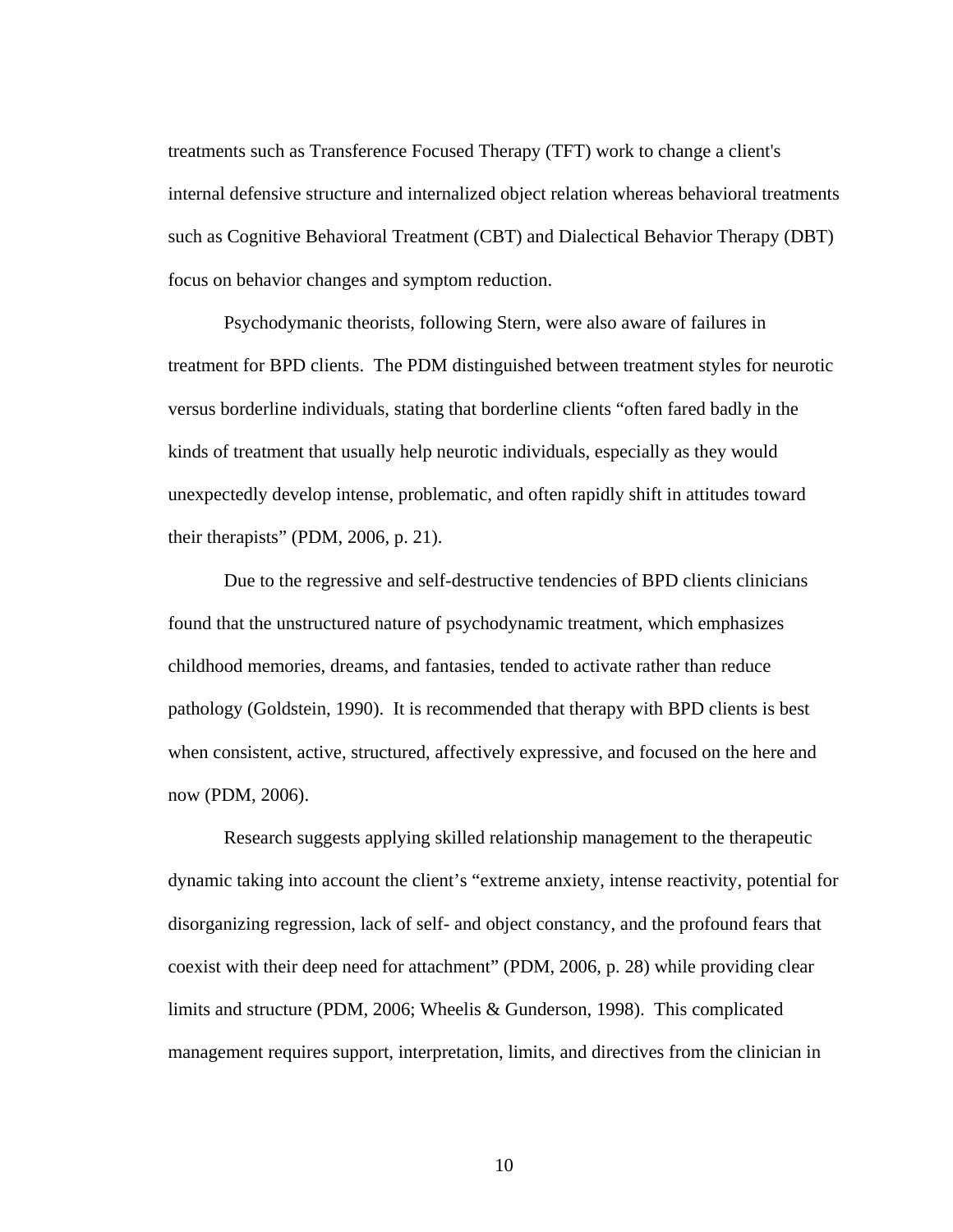the right combination. Interventions at the wrong time can be disastrous to the relationship between a clinician and a BPD client (Wheelis & Gunderson, 1998).

 However, BPD clients who are closer to the psychotic end of the spectrum tend to require supportive therapy, identifying and building on client strengths. Therapy must be authoritative to provide enough safety for this type of client (PDM, 2006).

Marsha Linehan (1993), who developed the evidence-based Dialectical Behavior Therapy (DBT) treatment for clients diagnosed with BPD, theorizes that a biological vulnerability to emotional dysregulation coupled with an "invalidating environment" over time creates and maintains borderline behavior patterns. In DBT treatment BPD clients are taught the skills to recognize connections between behaviors, thoughts, and emotions. The role of the DBT therapist is to maintain a balance between total acceptance and validation of the client while encouraging the client to change.

Harley, Baity, Blais and Jacobo (2007) report that clients who completed DBT skills group treatment showed significant improvement in symptoms of BPD, depression, and suicidal ideation. However, more than half of BPD clients dropped out of the group, whereas clients in individual therapy were significantly more likely to complete group therapy. They conclude that DBT skills group will be most beneficial if the client is also receiving non-DBT individual therapy.

# *Treatment Challenges for Clinicians Working with BPD Clients*

Despite the theoretical understanding of BPD or the treatment style, clinicians agree that there are a number of therapeutic challenges working with this population. These challenges most commonly revolve around boundary issues, self-doubt as a clinician, clients' negative reactions, especially hostility and anger, and transference and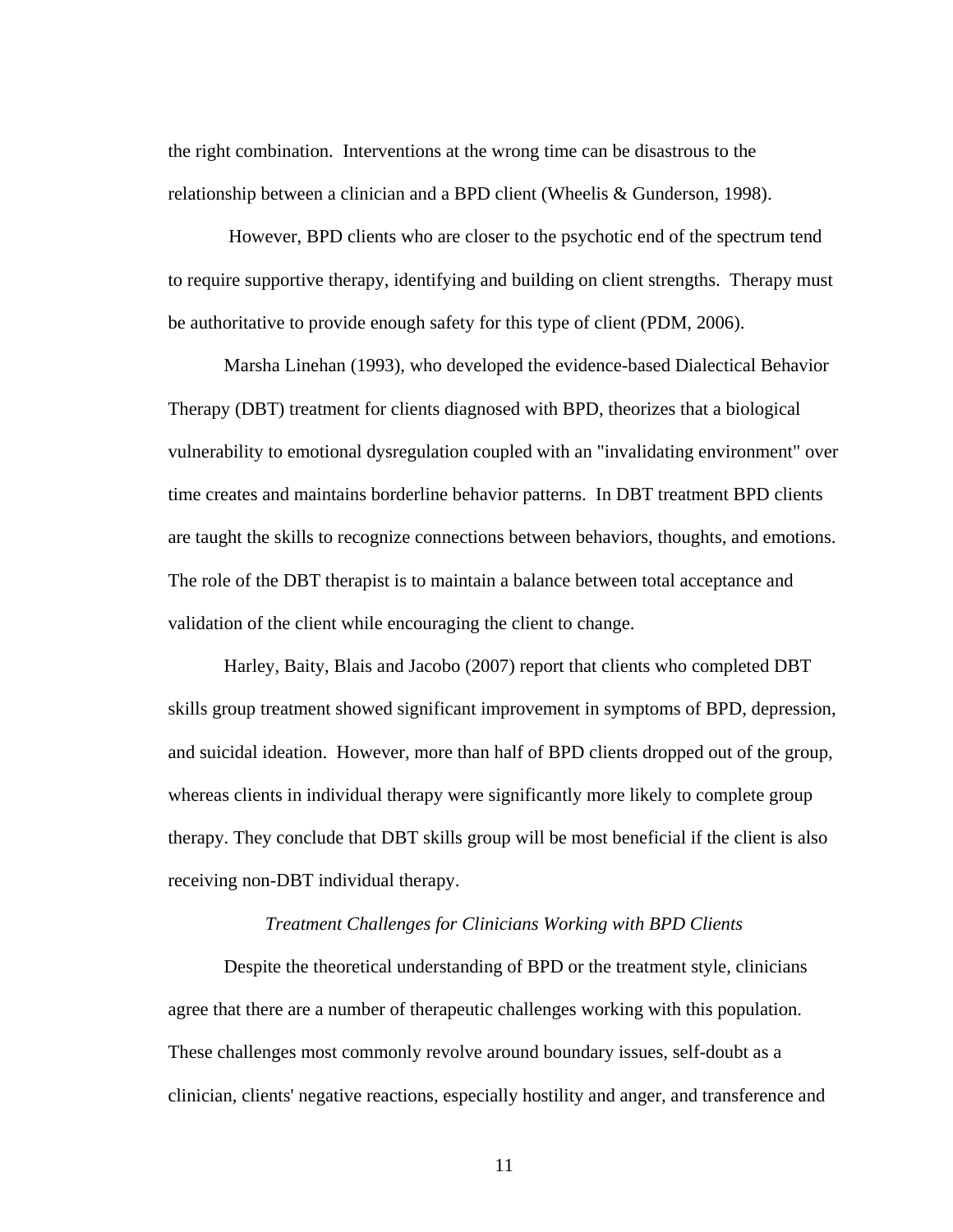countertransference issues (Ganzer & Ornestein, 2002; Hoffart & Friis, 2000; McIntyre & Schwartz, 1998; Shaw, 2002; Spurling, 2003; Wheelis & Guderson, 1998). Spurling (2003) reports that a clinician's ability to stay in the role of counselor is constantly being tested and attacked by a borderline client which triggers clinicians to act out against their clients.

Clients diagnosed with BPD have been described by mental health professionals as manipulative, explosive, hostile, dominating, and a constant challenge to work with (McIntyre & Schwartz, 1998; Spurling, 2003). Whereas neurotic individuals are regarded for their own suffering, personality-disordered individuals tend to cause suffering in others (PDM, 2006). It is likely that a BPD client will react to the clinician in limitless and often less-than human ways. This can leave the therapist feeling dominated and paralyzed. Spurling (2003) states that:

The counselor will be modeled on various attributes of the unhelpful or actively hostile or abusive objects which populate the client's internal world. Hence for periods of the work the counselor's identity as a helpful, understanding and nurturing figure will be under severe attack. (p. 36)

Linehan (1993) however, disputes the "so called 'manipulative' behavior as part of the borderline syndrome" (p. 16). In her experience, Linehan finds that a borderline client is more likely to be direct and forceful but not shrewd. Borderline clients are known for their influence over others through the use of parasuicide or threats of suicide. There is debate over whether or not borderline clients "use these behaviors or communications to influence others artfully, shrewdly, [or] fraudulently" (Linehan, 1993, p. 17).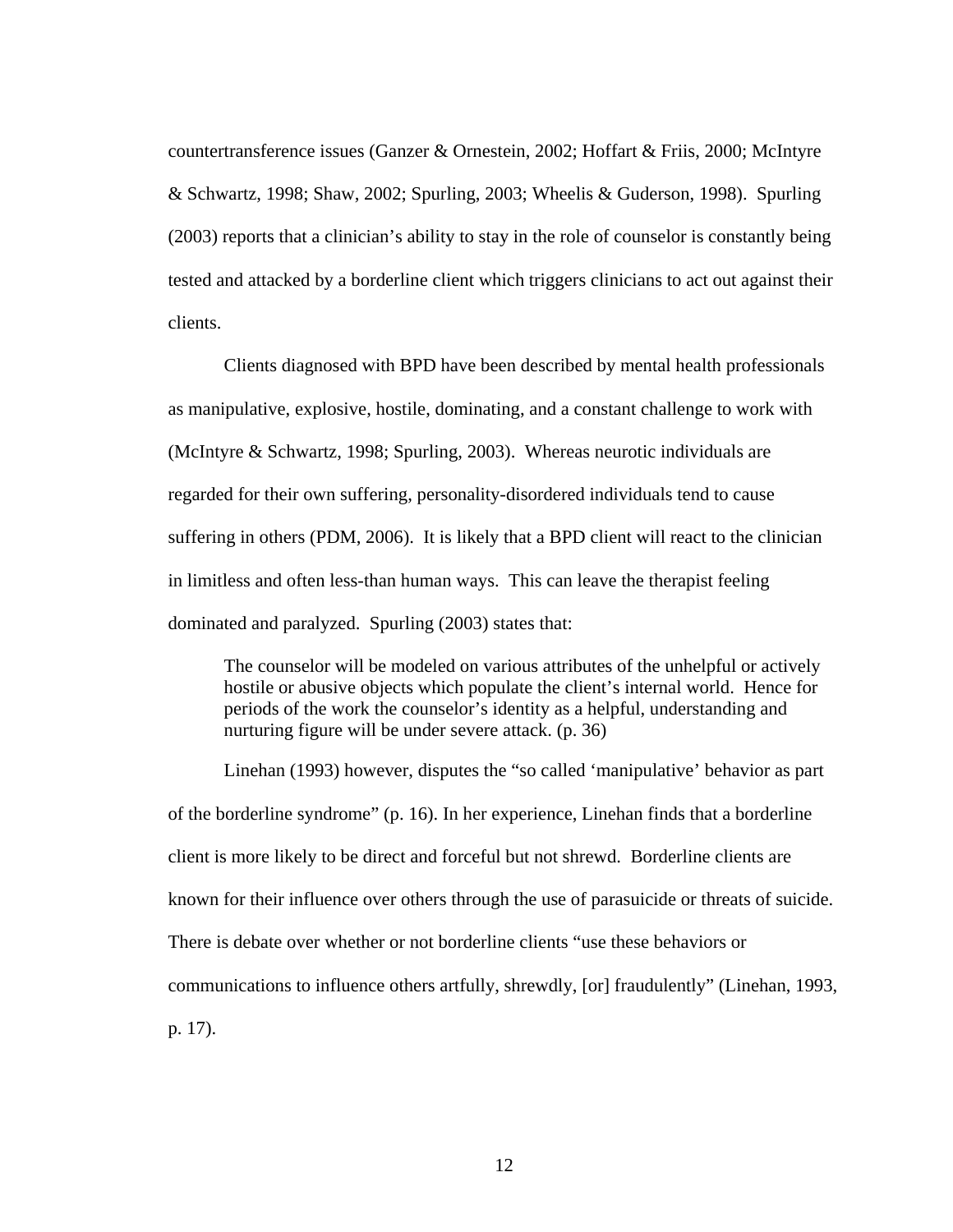Wheelis and Gunderson (1998) provide an example of what it is like for a clinician to work with clients diagnosed with BPD. The beginning phase of treatment is characterized by "problems of suicidality, substance abuse, missed appointments, silences, intersession contact, rage, and self-destructive behavior" (p. 122). The therapist needs to be able to withstand the client's anger and acting out without accepting rude, abusive, or unsafe behavior directed towards the clinician (Wheelis & Gunderson, 1998). However, by the end of the first year of treatment the client should be aware of dependence on the therapist with a perception that that is acceptable, and by the second year a clinician should expect sufficient stability in the BPD client's life.

The clinical literature describing psychoanalytic/psychodynamic individual therapy for patients diagnosed with BPD reports difficult transference and countertransference aspects of treatment (APA, 2000; Lecours, Bouchard & Normandin, 1995; Spurling, 2003). It is recommended that clinicians be alert to these dynamics with BPD clients and seek consultation with a colleague, especially if there is a risk for a potential boundary violation (APA, 2000). Some theorists imply that all cases of PBD would be treatable if the clinician could be aware of, address, and adequately work through countertransference (Ganzer & Ornstein, 2002).

# *Clinical Countertransference (CT)*

Clinical Countertransference (CT) is regarded as an abstract and multifaceted phenomenon developed out of psychodynamic theories. Research of the phenomenon proves difficult due to the complexities of its subjective and unconscious nature. Hedges (1992) postulates that a lack of data may also be due to clinicians' fear of exposure and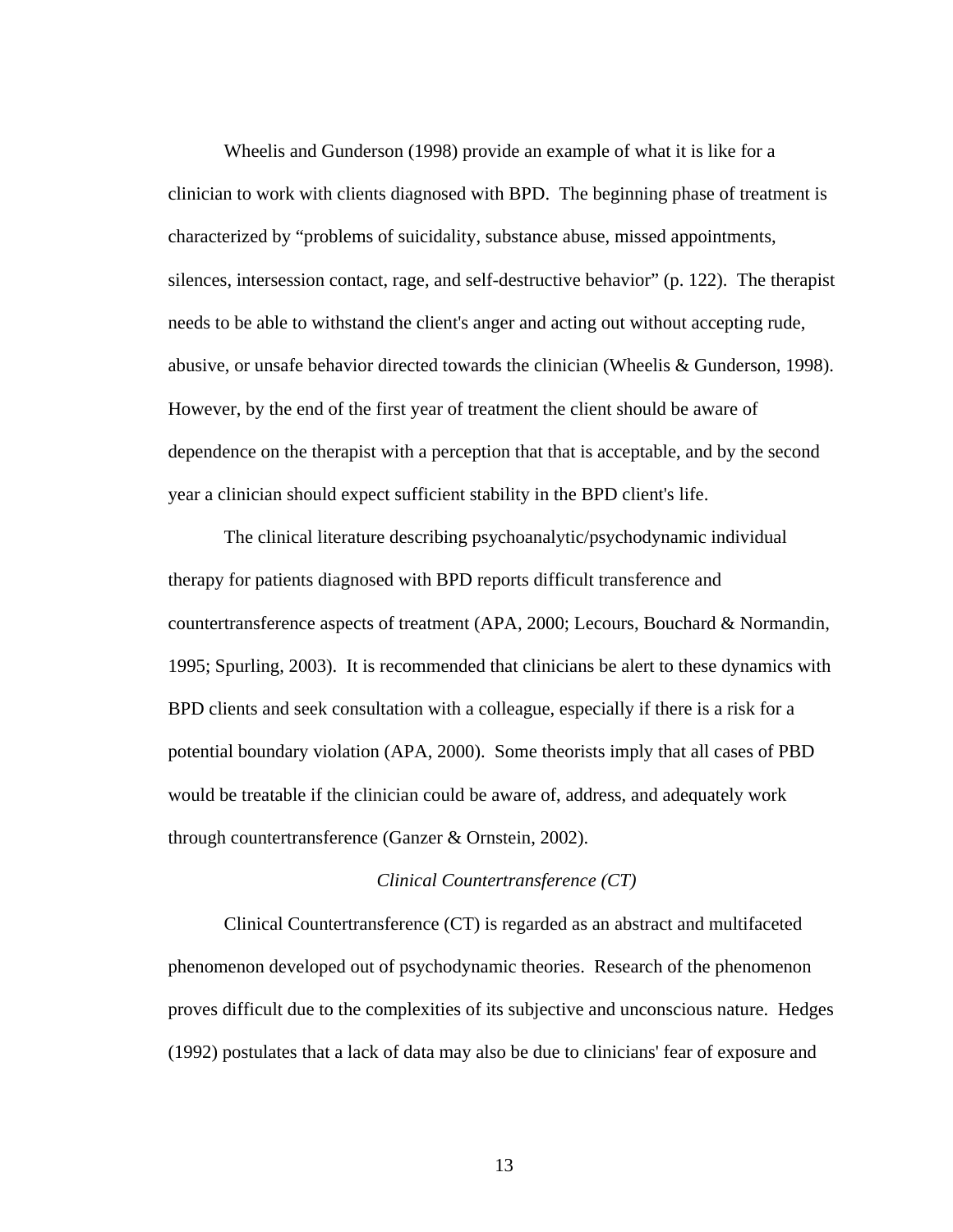scrutiny. Despite the lack of empirical data the CT phenomenon continues to be examined in psychodynamic literature (Hoffart & Friis, 2000).

Freud (1958/1910) published the first literature describing the phenomenon of clinician countertransference as a direct reaction to the client's unconscious anxieties. Freud viewed CT as negatively affecting treatment and his understanding of the client. However, contemporary theory has expanded the conception of CT as a joint creation between clinician and client, where both individuals are bringing their experiences, world schemas, and unconscious anxieties into the room (Kernberg et al., 1989).

Contemporary thought divides countertransference into either subjective or objective categories. The subjective aspect of CT is understood to be a clinician's reaction to a client based on their own unresolved conflicts and anxieties. In contrast, the objective aspect of CT is the clinician's reactions evoked by a client's behavior (Kernberg et al., 1989). Subjective CT is viewed as negatively affecting the therapy, whereas objective CT, if properly examined, can be helpful to the therapeutic process (Ligiero & Gelso, 2002).

CT reactions can be feelings and behaviors. CT based behaviors have been identified as either positive or negative (Friedman & Gelso, 2002; Ligiero & Gelso, 2002). Positive behaviors are ones that seem friendly or supportive towards clients and are "as natural as the love of parents for their children" (Burnat & De Urtubey, 2004). Negative behaviors, conversely, are defined as destructive behavior, such as criticizing, punishing and rejecting the client. Both of these reactions serve the clinician's needs in avoiding client material, which consequently affect the therapeutic relationship and working alliance in an unconstructive way. The positive side is rarely studied and the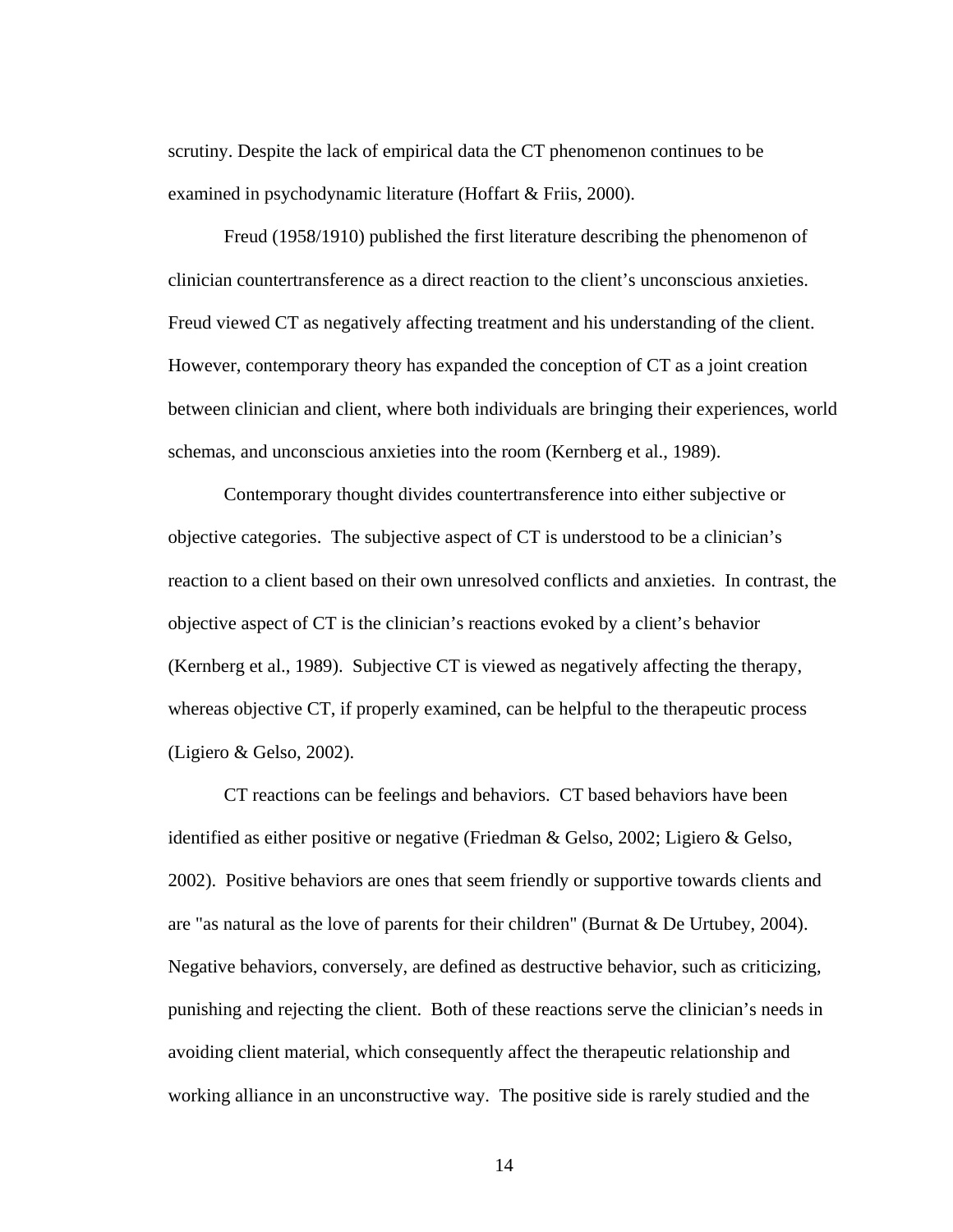authors have noted that more research needs to be done in the area (Friedman & Gelso, 2002).

Clinicians have been found to be often unaware of their erotic countertransference, which is responsive and complementary to client transference and sometimes antedates the appearance of the erotic transference (Burnat & Urtubey, 2004). Knowledge of countertransference is helpful in treatment in order to attaining knowledge of a client's personality and emotional state (Slakter, 1987) and may even be important for a positive therapeutic outcome (McIntyre & Schwartz, 1998).

#### *Clinical Countertransference with BPD Clients*

The PDM (2006) reports that the "borderline client's nonverbal behavior and the therapist's countertransference reactions give more useful information than the patient's verbalizations" (p. 28) and should therefore be thoroughly examined. Research suggests that clinicians' countertransference reactions evoked towards BPD clients differ from clients diagnosed without personality disorders (McIntyre & Schwartz, 1998; PDM, 2006). The PDM (2006) uses the term "psychotic transference" (p.21) to describe the type of transference experienced by a personality disordered person in contrast to the transference of less disturbed or neurotic level client. With borderline clients there is a danger that the transference will become real, rather than symbolic, causing a fragmentation of self and loss of reality-testing (PDM, 2006; Spurling, 2003). However, "even if transference does not become psychotic, its intensity makes it hard to bear" (Spurling, 2003, p. 30).

Conflicts will arise in the therapeutic relationship that match the patient's defensive structures of BPD. In the clinical setting, the "splitting" phenomenon may be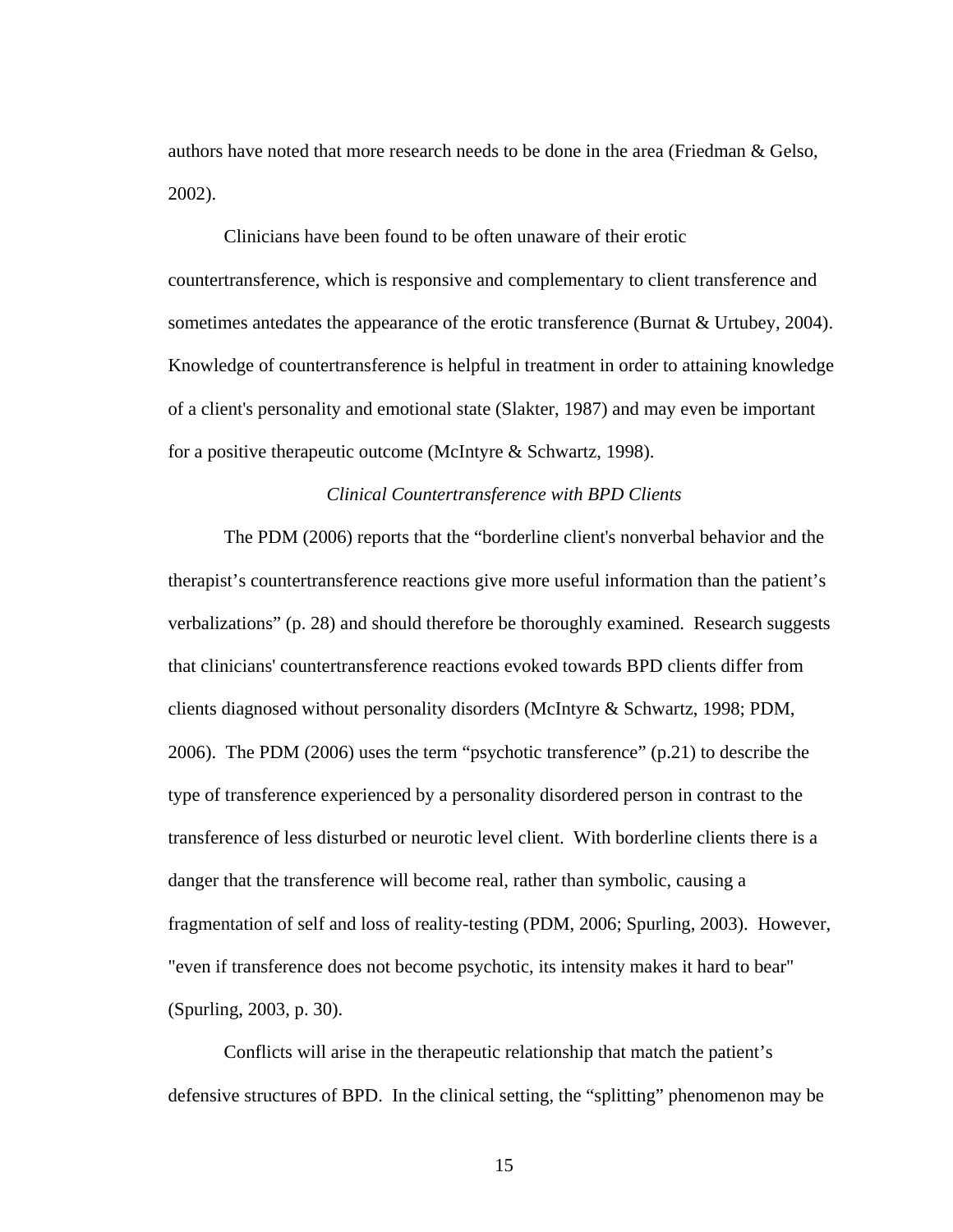evident in a patient's polarized but alternating views of the clinician as idealized (i.e., "all good") or devalued (i.e., "all bad"). When a BPD client perceives primary clinicians as "all bad" (usually prompted by feeling frustrated), s/he is at risk for flight from treatment. APA guidelines (APA, 2000) recommend that "when splitting threatens continuation of the treatment, clinicians should be prepared to examine the transference and countertransference and consider altering treatment" (p. 21).

BPD clients often shift dramatically between idealization and devaluation of the therapist, prompting emotional reactions from the therapist. During devaluation a clinician unconsciously defends against feelings of professional failure or inadequacy, often reacting with strong feelings such as hatred, annoyance, or boredom towards the client. By putting such a strong focus on the clinician, the client is able to keep his or her deficits out of the limelight. A clinician may be tempted in this situation to underestimate the client's severity of distress and to decrease attention to boundary issues, which are essential to work with BPD clients.

Boundary violations are defined as egregious and potentially harmful transgressions of the therapeutic contract and framework and abuse of the clinician's power (Bridges, 2005; Gabbard & Lester, 1995). The APA guidelines (2000) specifically discuss boundary violations in treatment of BPD clients. Due to specific transferencecountertransference enactments, which are at a high risk for occurring with clients diagnosed with BPD, a clinician may be called on as a pseudo-parent to provide the love the client missed from parents. The DSM-IV reports:

"Therapists may have rescue fantasies that lead them to collude with the patient's wish for the therapist to offer that love. This collusion in some cases leads to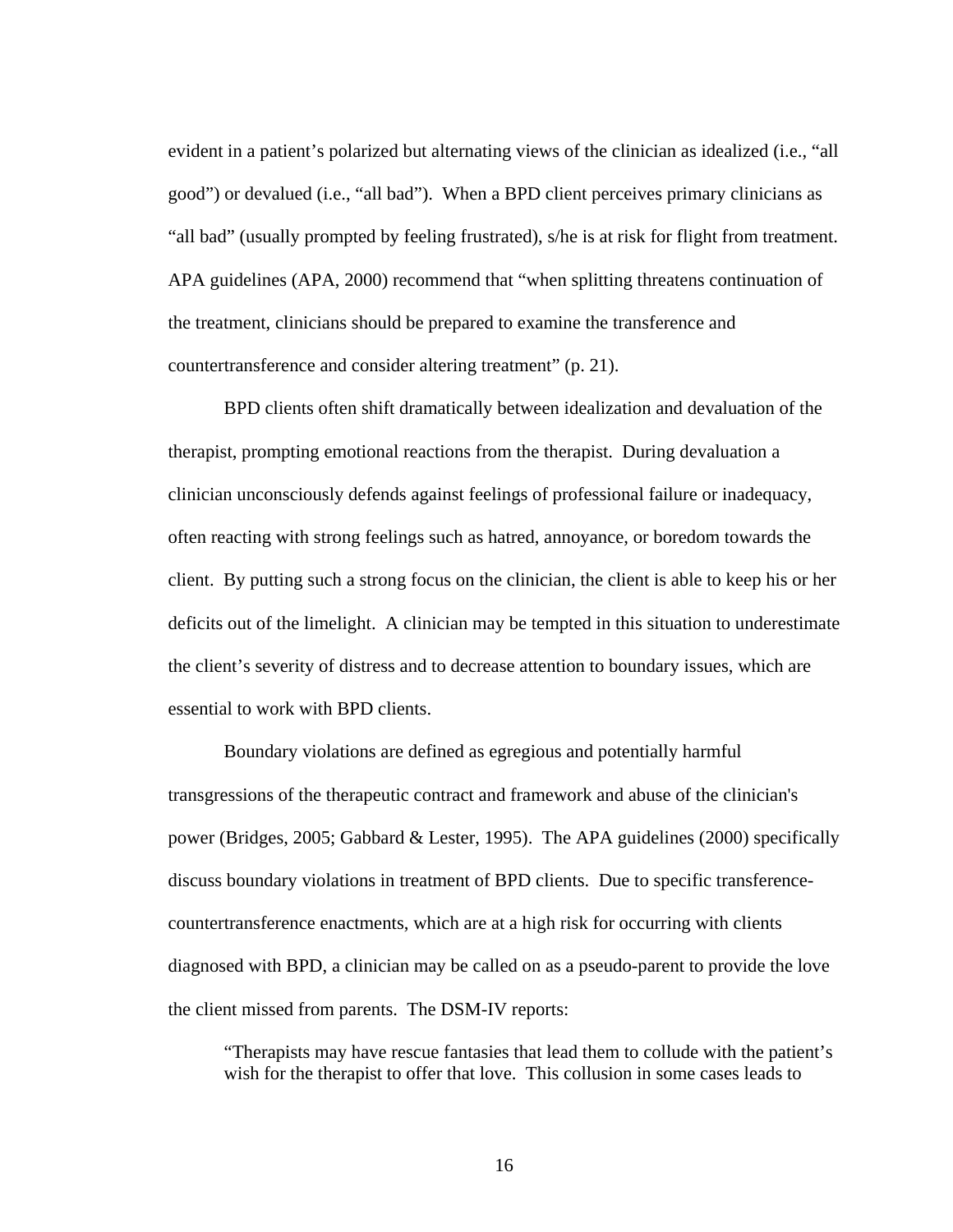physical contact and even inappropriate physical contact between therapist and patient" (APA, 2000, p.22).

McIntyre and Schwartz (1998) report that clinicians tend to either be oversympathetic to BPD clients, viewing them as weak and deprived of love and attention, or to be overly harsh and punitive, perceiving them as demanding, manipulative, hostile, and in need of strict limits. This dramatic split in treatment and perception of BPD clients may demonstrate a countertransference reaction to the unconscious splitting behavior demonstrated by BPD clients. Research describes a similar clinical split in inpatient settings where clinicians are often heatedly divided in their opinions on how best to treat those diagnosed with BPD; clinicians later realize their conflict was actually one that the patient was deeply struggling with (Quaytman  $\&$ Sharfstein, 1997).

Shaw (2002) discussed countertransference with clients who self-injure. These clients are typically diagnosed with personality disorders, notably BPD. When working with clients diagnosed with BPD it is likely that the clinician will be confronted with selfinjurious behaviors, such as cutting or burning, since this is part of the DSM-IV criteria for the disorder. Despite rationale for such behaviors, many health professionals consider self-injurious behavior to be attention-seeking or manipulative, which provides a pejorative view of the client (Linehan, 1993; Shaw, 2000). Viewing a client's behavior in this way may have negative effects in the therapeutic relationship, especially in regards to countertransference reactions.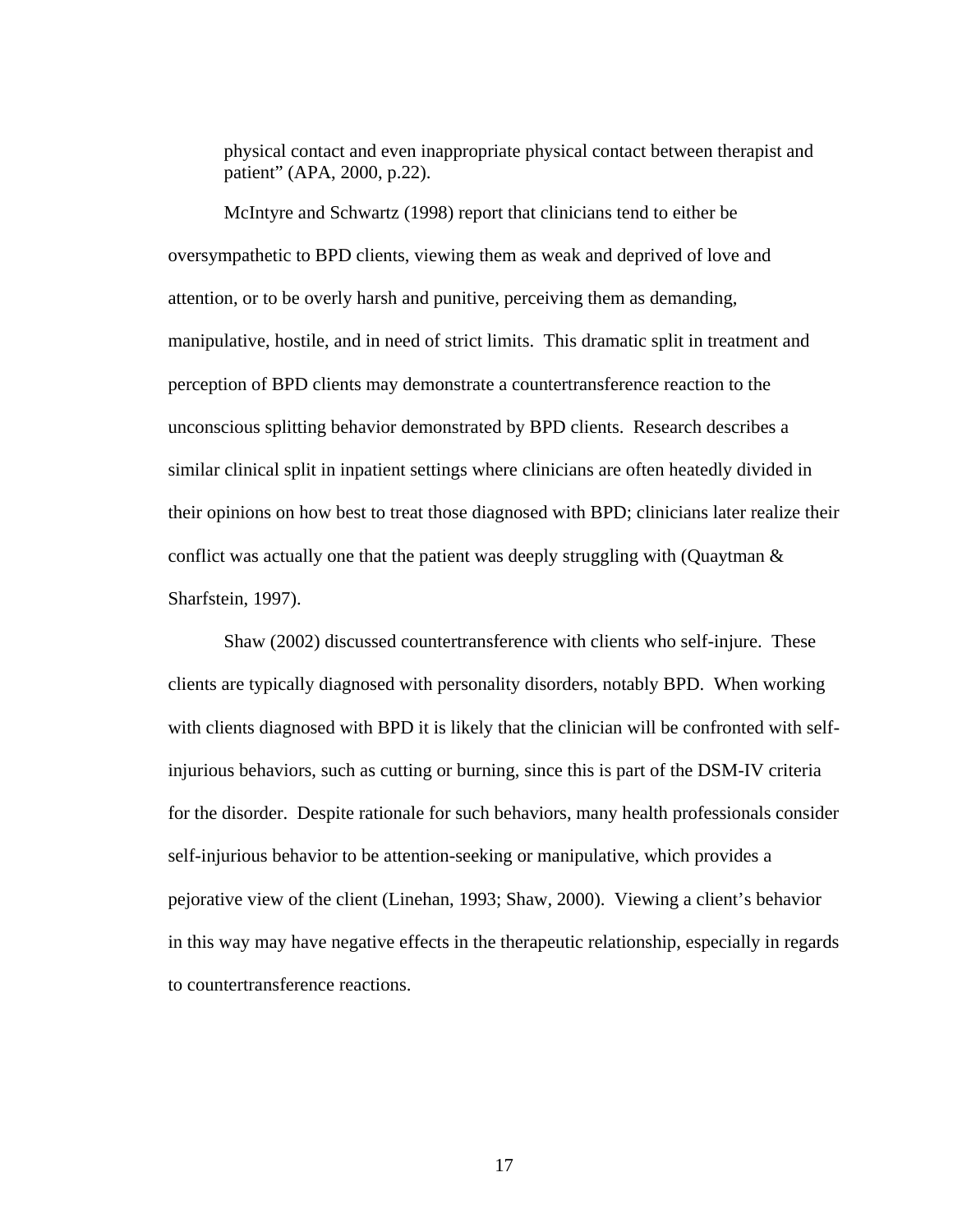#### *Management and Supervision of Clinical Countertransference*

Winnicott (1949) argued that it is essential for the clinician to "be thoroughly aware of the countertransference [so] that he can sort out and study his objective reactions to the patient" (p. 70). It is essential for a clinician to tolerate and work with the transference in a way that provides for a much needed container to hold and process a client's therapy. If a clinician cannot find a container for the countertransference reactions, those feelings will determine the treatment in a negative way (Spurling, 2003; Winnicott, 1949).

Winnicott (1949) talked about a clinician's love, hate, and fear and argued for self-disclosure of countertransference. He stated that in certain cases a client actually seeks the clinician's objective hate as a way to obtain objective love, since one cannot exist without the other. The disclosure of hateful feelings actually protects the therapist from acting on these feelings towards the client. It is therefore essential that clinicians recognize and work with countertransference sentiments of hate, anxiety, and vulnerability to help clients to better control these feelings. By speaking about those feelings, the clinician and client are less likely to act them out, while at the same time they are strengthening the therapeutic attachment (Curtis, 1999).

Research reveals that clinicians will be less reactive to countertransference in a way that disrupts treatment if they are able to manage it through supervision or group consultation (APA, 2000). Appropriate management of intense feelings in both patient and therapist is a cornerstone of good psychotherapy. Spurling (2003) suggested that self-knowledge and self-exploration are essential to containing the therapeutic relationship and should be acquired in personal therapy. Consulting with other clinicians,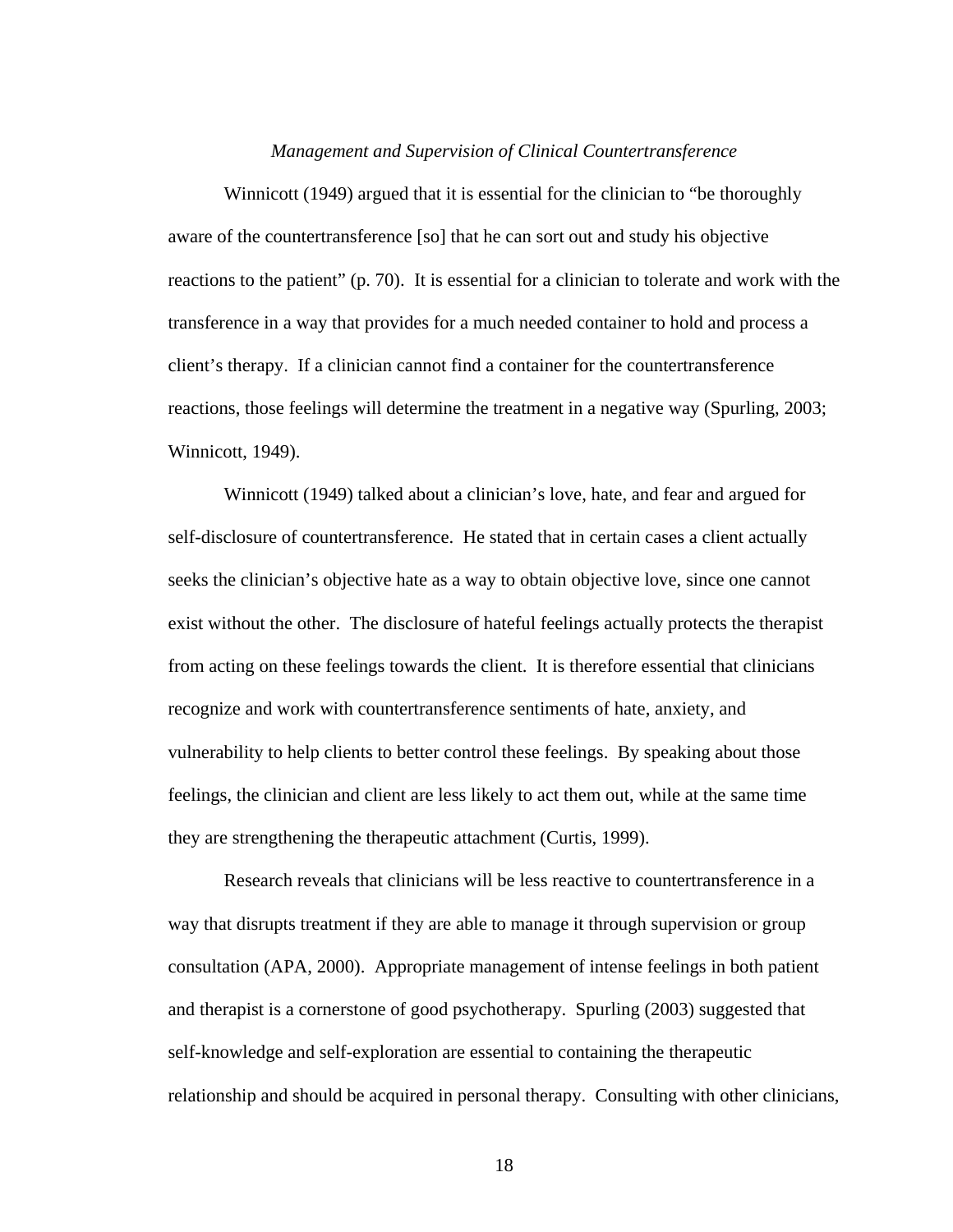enlisting the help of a supervisor, and engaging in personal psychotherapy are useful methods of increasing one's capacity to contain these powerful feelings (APA, 2000; Spurling, 2003).

# *Gender in the Clinical Situation*

The interaction between client and therapist is central to psychodynamic therapy; therefore research has attempted to understand how clinician characteristics, including gender, have affected therapy with BPD clients. Dent (1978) hypothesized an "interaction effect" through observation that some therapists were effective with certain clients while others were not. Research has shown that a number of clinician factors, including gender, have an affect on the therapeutic relationship between clinician and client. Other factors shown to have an affect of the therapeutic relationship include clinician age, education, experience, depression, and empathetic warmth (Jacobs  $\&$ Warner, 1981; Lecours et al., 2003; Masterson, 1983; Narud et al., 2003; Spurling, 2003).

Gender is a social construct that divides people into categories of men and women that are assumed to derive from their biological sex of male and female. A person's selfconcept of his or her gender, regardless of sex, is termed one's gender identity. When gender identity differs from biological sex the person is identified as transgendered (Lev, 2004). Gender and gender role are "learned and achieved at the interactional level, reified at the cultural level, and institutionally enforced via the family, law, religion, politics, economy, medicine, and the media" (Gagné, Tewksbury & McGaughey, 1997, p. 478, as cited in Lev, 2004) and "expressed in a variety of ways, including clothing, mannerisms, grooming or adornment habits, voice inflection, and social interests" (Lev, 2004, p. 84).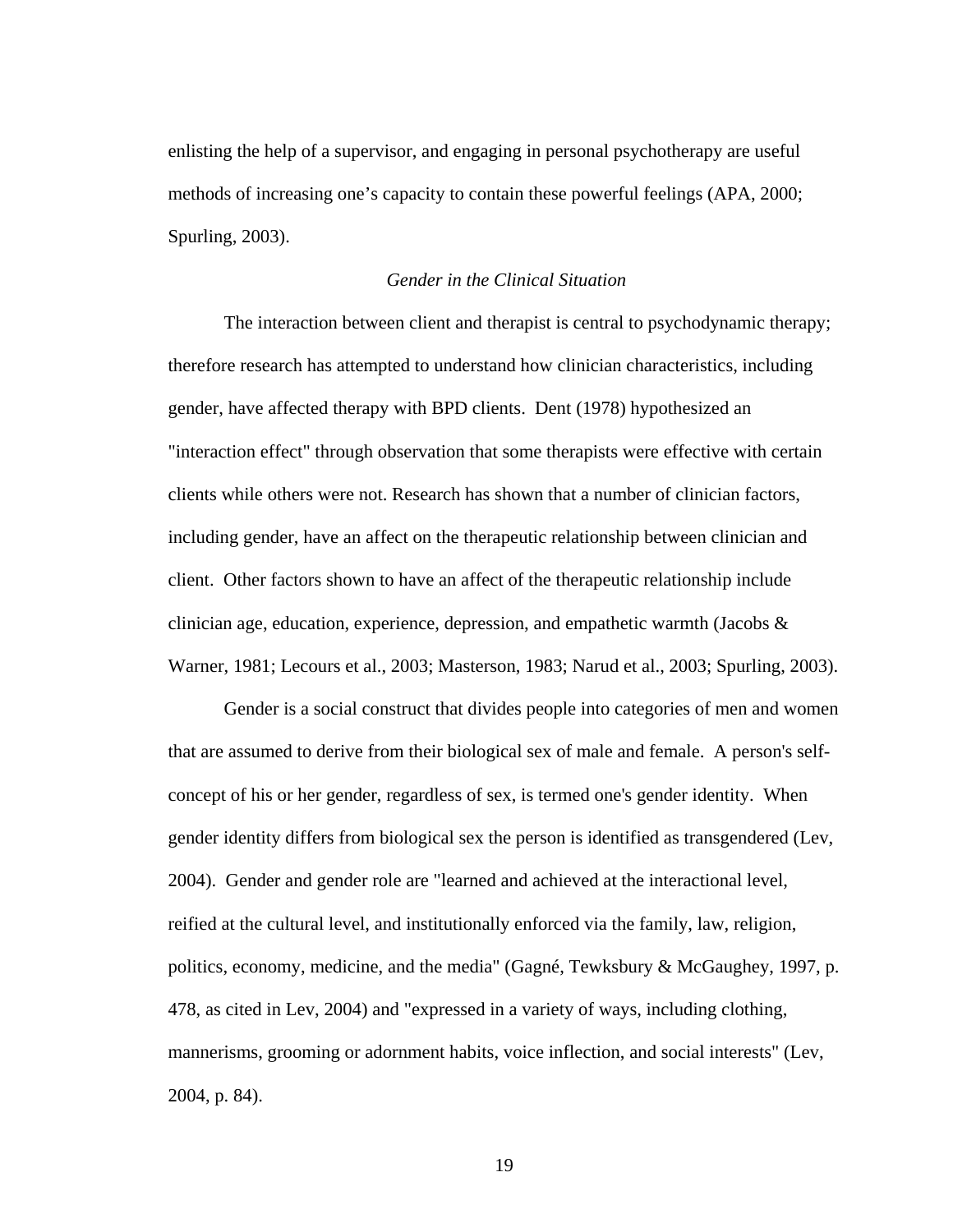Western culture prescribes gender roles expecting men to be "independent, logical, objective, active, competent, and instrumental" (Lev, 2004, p. 85). Women are assumed to be "passive, dependant, emotional, warm, expressive, and nurturant" (Lev, 2004, p. 85). Gender roles assigned to women are considered less mentally healthy and have been found to be valued less by both men and women. These differences always privilege men, creating an androcentrism assuming women to be "the other" (Lev, 2004). Research exploring clinician gender has found women clinicians to be more relational, affective, and empathetically oriented, where as men are thought to be more instrumentally and rationally oriented (Booth-Butterfield & Booth-Butterfield, 1990; Hoffman, 1977; Johnson & Stone, 1989; Lecours, et al., 1995).

# *Gender and Clients Diagnosed with BPD*

Literature debates the impact of gender power inequalities within the therapeutic setting and how the sex of the therapist and client respectively impact on the transference and countertransference. Feminist literature has highlighted the influences of historical and cultural factors behind the formation of sexual and gender identity (Maguire, 2004).

Most clients diagnosed with BPD are women; therefore it is hypothesized that stereotypes of women are more heavily applied to BPD clients than to other clients seeking treatment (Barrett, 2000). The traditional gender role prohibition against female anger, criticism, rebellion, domination, and aggression has been demonstrated to be affectively conflictual for clinicians of both genders (Bernardez, 1987), which may be significant given that clients diagnosed with BPD tend to display frequent displays of inappropriate and intense anger (APA, 2002).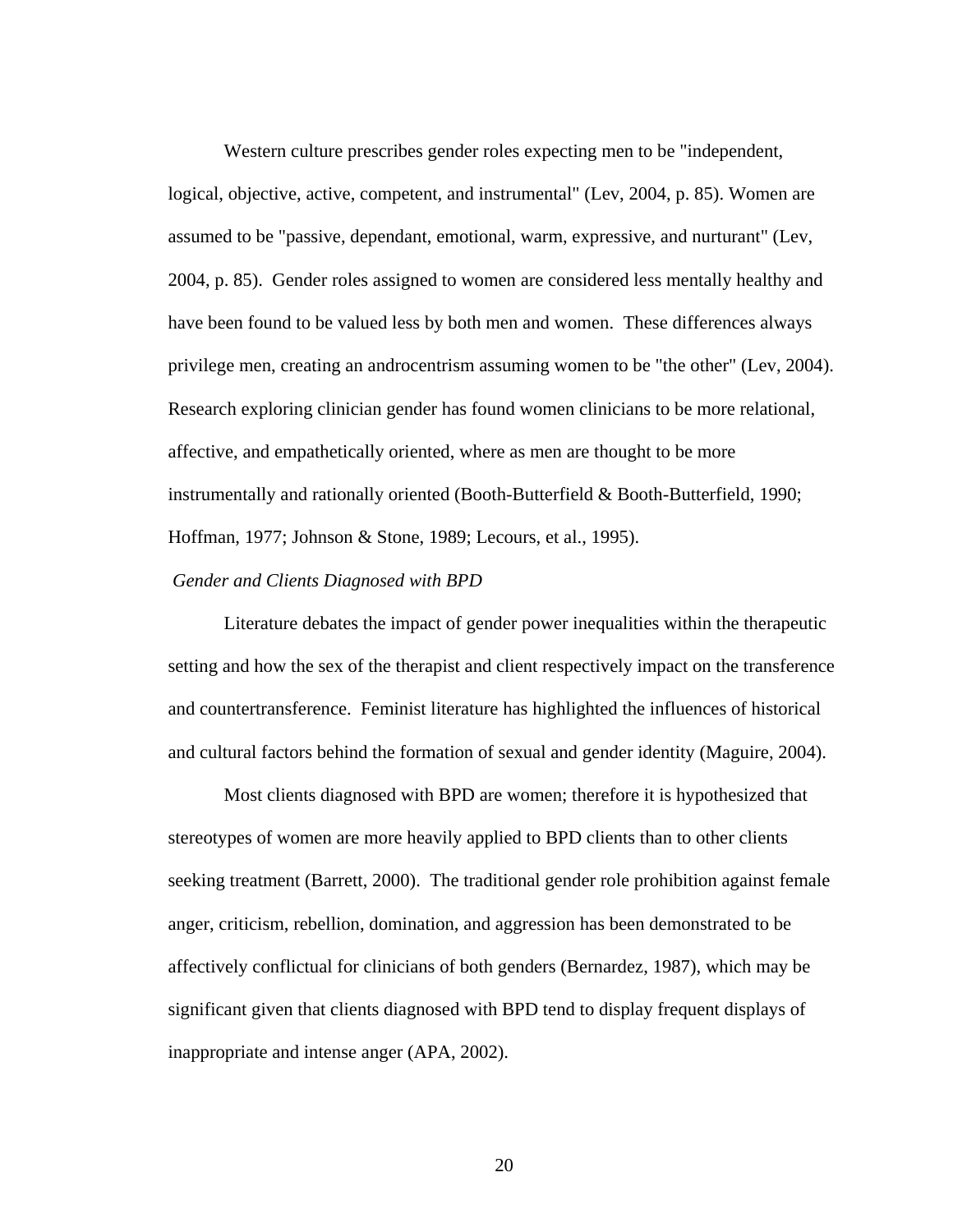Clinician gender has been found to be a significant factor in treating clients diagnosed with BPD. Women clinicians have been found to display more empathetic warmth towards their BPD clients than male clinicians (Hoffman, 1977), which has been associated with deterioration or lack of improvement in PBD clients (Jacobs & Warner, 1981). Narud et al. (2003) found that women clinicians had experienced significantly more suicides among personality disordered clients than men clinicians, though there is no discussion as to what accounts of this outcome. They also found that women therapists reported hearing more complaints from colleagues concerning treatment with BPD clients.

Kulish (1993) investigated clinician gender in relations to transference and countertransference and concluded that gender serves as a significant organizer of a client's response to the therapeutic situation due to client's ongoing projections of transference paradigms onto the clinician. It is hypothesized that clinicians unknowingly and inevitably apply society's traditional understanding of gender to BPD clients (Abrams & Curran, 2004).

#### *Women Clinicians Treating Women Clients*

Kulish & Holtzman (2003) studied the positive and negative effects of women clinicians treating women clients and found that women clinicians can foster positive feminine identifications for women clients who may be lacking such models. However, on the negative side, Kulish wrote "celebration of the beneficial effects of reworking separation themes between women may obscure other issues" (p. 566). She also noted how women clinicians often miss or misinterpret 'oedipal' and/ paternal transferences and that: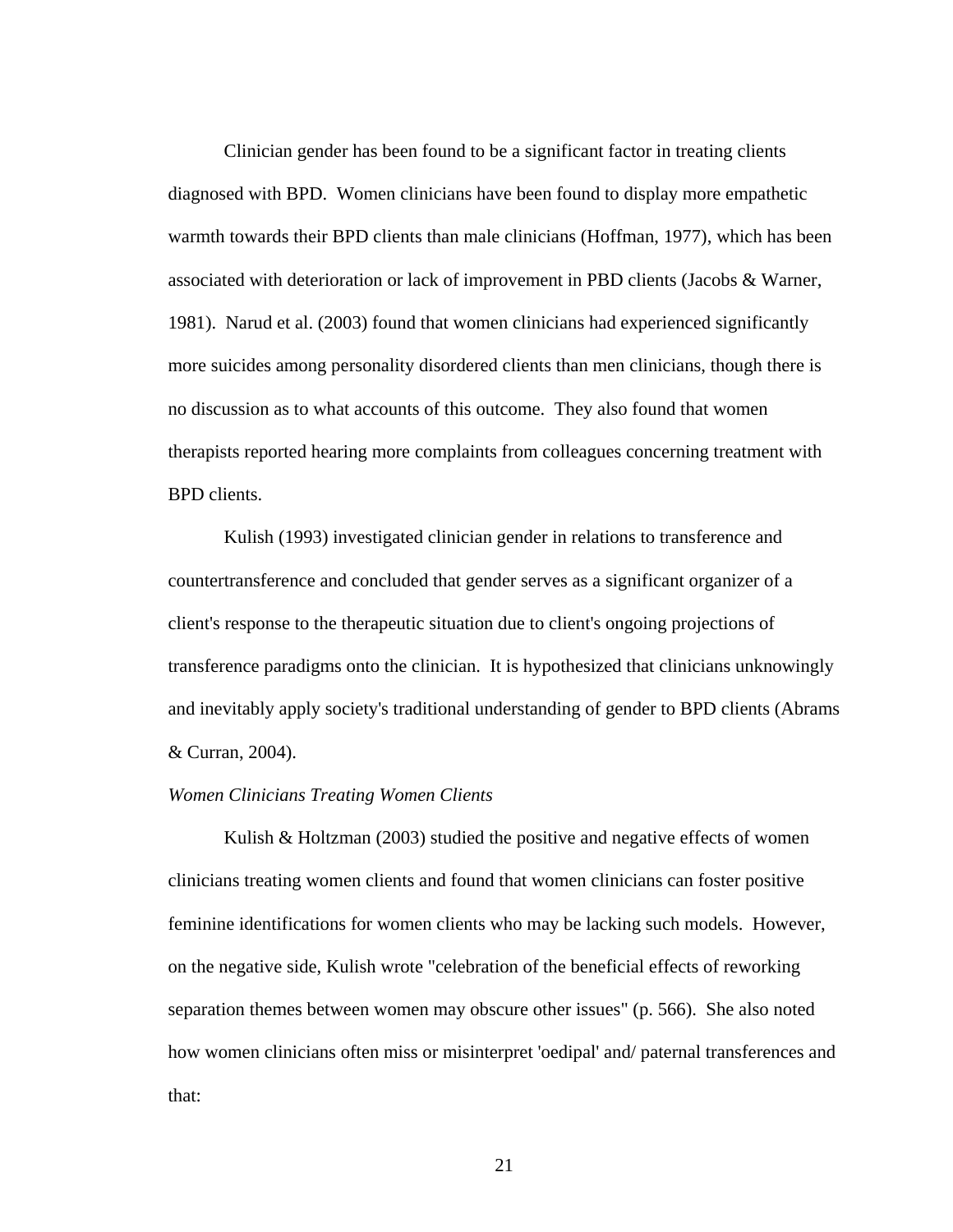Female analysts respond defensively to the competition and envy of their female patients and often resist being seen as the rival 'oedipal' mother. Instead they tend to get involved in or lost in earlier pre-oedipal mother-daughter issues and often become too merged or over-identified with their patients. They become 'too maternal' and overprotective, warned of another pitfall in this dyad, in which patients and analyst collude in idealized 'good' mother transference, often erotized. The bad mother image is split off and displaced on a person outside the therapeutic situation, male or female…this picture may mask unrecognized erotic oedipal father transferences (pp. 566-567).

Bernstein (1991) warned that it might be too easy for a woman to identify with another woman's hostilities toward men rather than analyze them. Bernstein (1991) also highlighted the competitiveness in the female analyst toward the patient and the patient's mother. By insisting how bad the original mother is may hide fare more threatening erotic, loving feelings toward their mothers that both analyst and patient fear. Eastwood (1991) found that certain women clients deal with issues of sexuality, reproduction, aggression, and dependence in ways that may generate intense reactions in their women clinicians.

Bernardez (1987) reported that women therapists' gender role biases, their view of their own gender restrictions, and their relationships with their mothers are important considerations for the therapeutic process.

#### *Men Clinicians Treating Women Clients*

Literature reveals that male analysts may foster traditional sex roles and replicate patriarchal power structures and may unwittingly foster unhealthy compliance on the part of their women clients. While assuming the paternal role man clinicians may keep their women clients in an oedipal dynamic or paradoxically infantilize them (Kulish  $\&$ Holtzman, 2003; Lerner, 1980). Person (1983) wrote that the male analyst may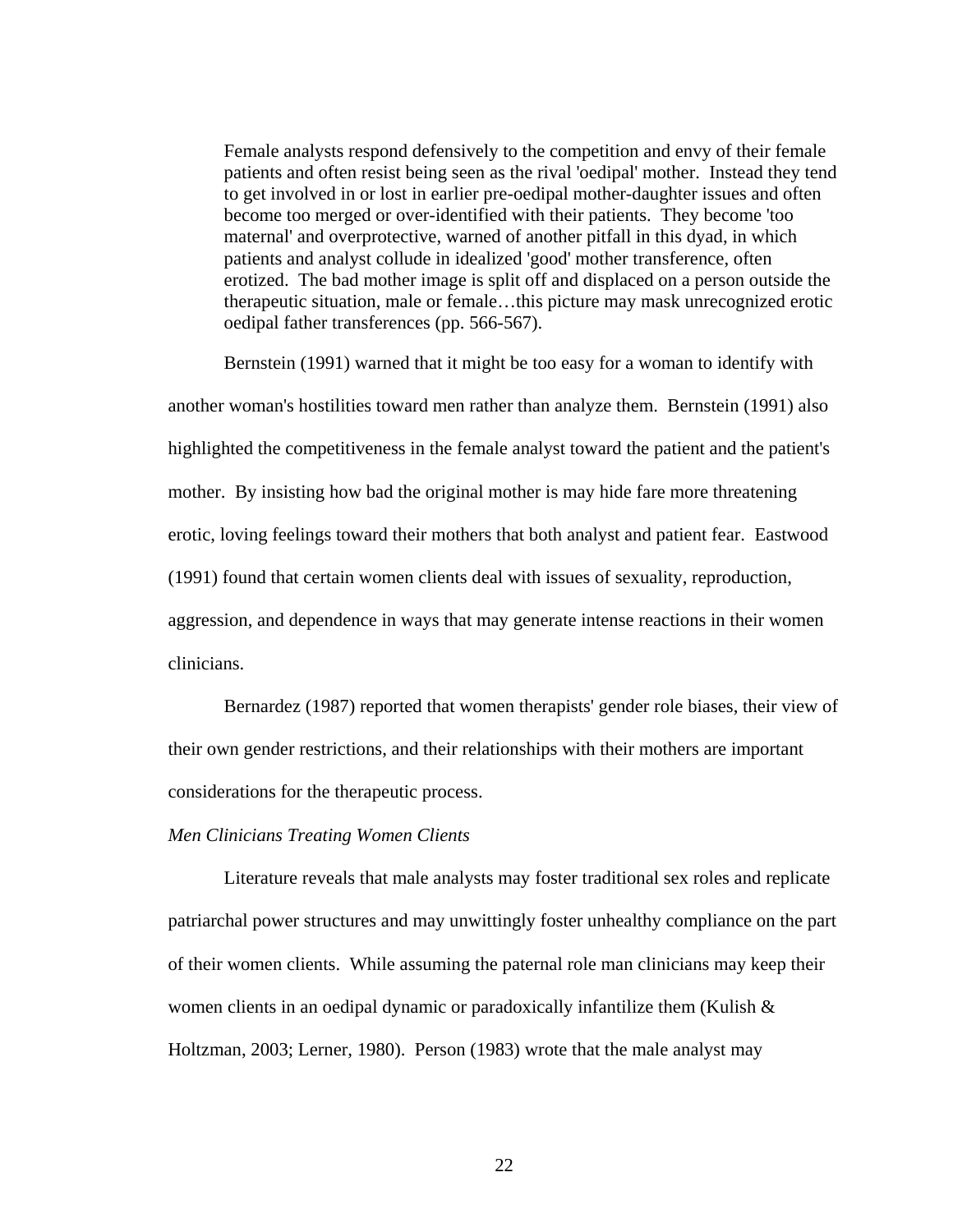unconsciously encourage gendered behaviors in their women clients to boost and protect his ego.

There is evidence that male clinicians are more vulnerable to acting upon strong erotic countertransference than women clinicians (Gabbard & Lester, 1995; Kernberg, 1995). Literature reveals that sexual boundary violations occur most frequently between male clinicians and female clients (Dahlberg, 1970; Butler & Zelen, 1977). *Clinicians Treating Clients of the Opposite Gender* 

Literature reveals that differences in cross-gender transferences that seem to adhere to the manifest gender of the clinician were the result of countertransferences, or intolerances for cross-gender transferences depending on the clinicians comfort in experiencing themselves in the guises of the opposite sex (Goldberg & Evan, 1985; Goldberg & Holmes, 1993; Raphling & Chused, 1988). Kulish (1989) writes that 'oedipal' transference usually materializes along the lines of the manifest gender of the clinician, with the feelings toward the opposite sex being played out in displacement.

Literature reports that women clinicians may have difficulty experiencing themselves as the 'oedipal' father, with paternal and erotic transference being most problematic. Men clinicians may be uncomfortable experiencing himself as the 'oedipal' mother (Bernardez, 2004; Kulish & Holtzman, 2003). Kulish & Holtzman (2003) discuss a negative 'oedipal' transference where a woman client has sexual fantasies about her women therapist, which may add another layer of difficulty to the countertransference. There is evidence that clinicians encourage the development of gender-consistent transferences. Women clinicians describe transferences pertaining to oral issues, especially with their women clients, and less often recognize oedipal material than men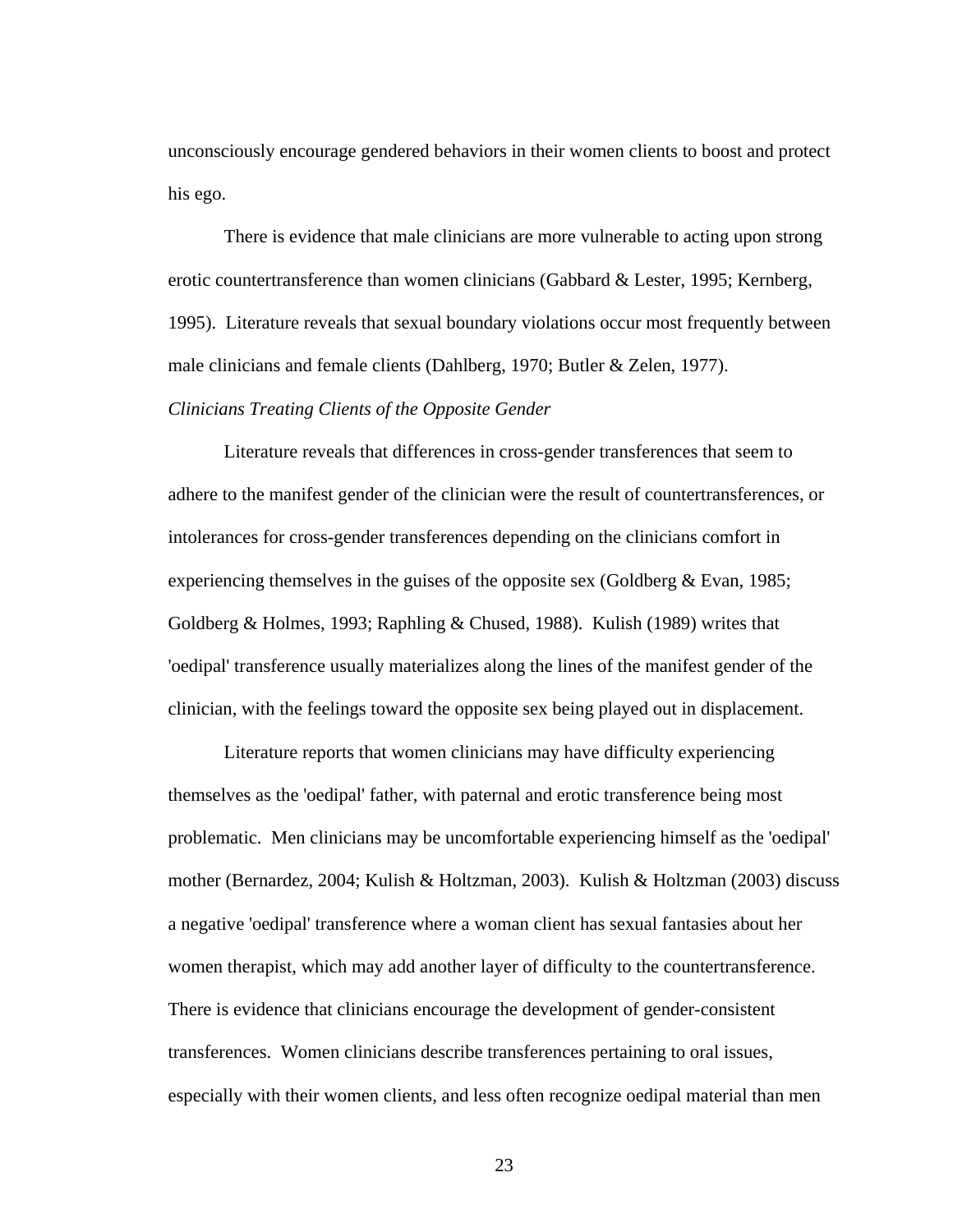clinicians. Men clinicians were found to be more sensitive to competitive oedipal issues, especially with men clients (Kulish  $&$  Mayman, 1993). It has been found that women clinicians tend to avoid countertransference to a client's erotic or 'oedipal' transferences where men clinicians tend to me more aware of erotic transference and may err in the direction of seductiveness in the countertransference. Lack of attention to 'oedipal' transference and countertransference may lead to infantilization, pre-oedipalization or cultural stereotyping of women, which hinder the effectiveness of treatment (Kulish & Holtzman, 2003).

#### *Other Clinician Characteristics*

Research has shown that, in regards to age, younger clinicians reported experiencing more violations of treatment contracts and needing more supervision. Older therapists more often found contraindications for psychotherapy when working with these clients (Narud et al., 2003). How age of the therapist relates to countertransference reactions is unknown at this time.

Experienced clinicians were found to feel that they established a more stable alliance with their BPD clients than less experienced clinicians. They also had more ambitious therapeutic aims and were willing to take on clients with complicating substance abuse. Less experienced clinicians more often found contraindications for treatment (Narud et al., 2003). McIntyre and Schwartz (1998) found that as years of experience increased the degree of countertransference decreased.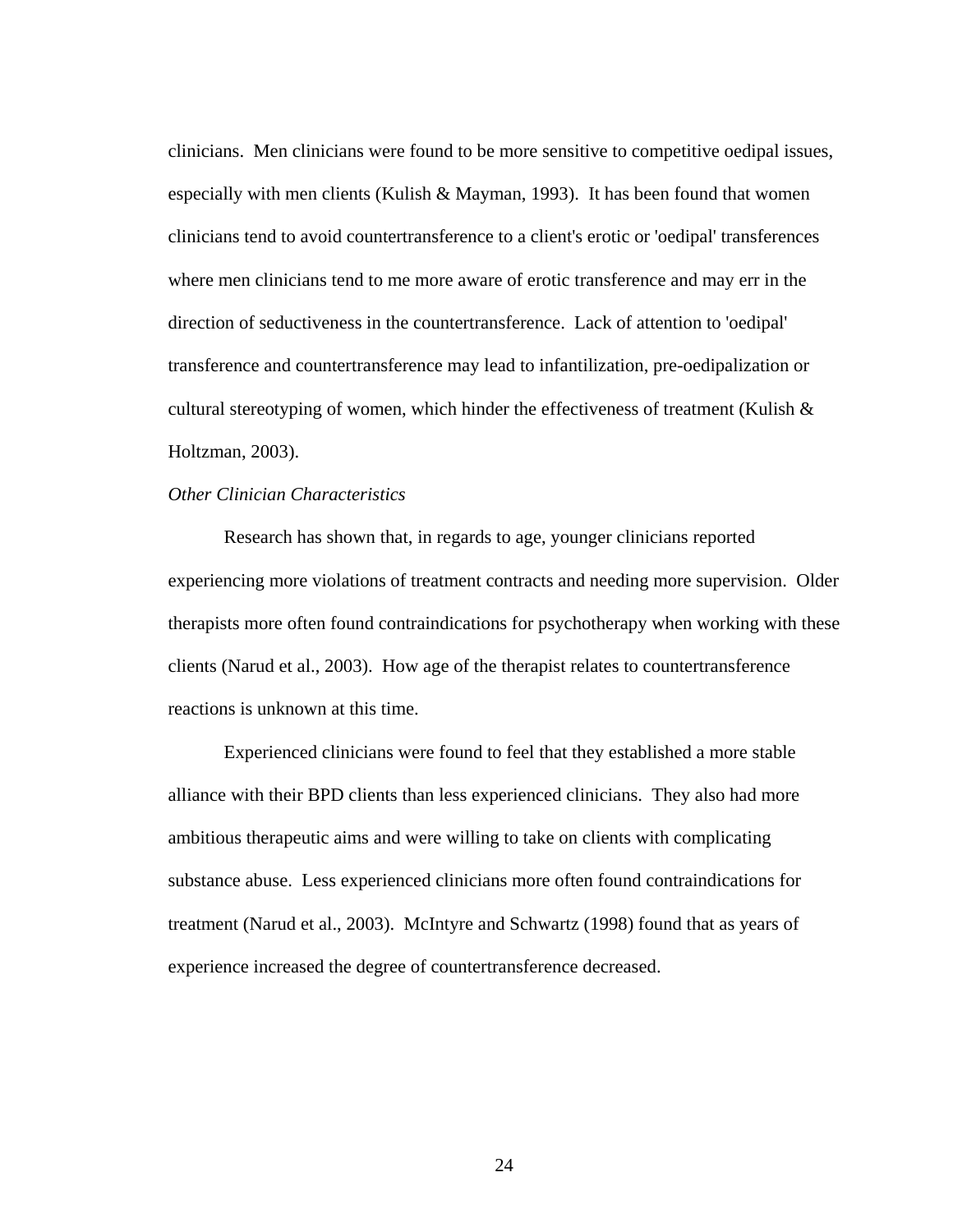#### *Summary*

Countertransference phenomena reveal a clinician's unconscious internal schemas and anxieties, which are highly influenced by one's gender identity development (Kernberg et al., 1987), in response to their clients. It is therefore hypothesized in this study that constructions of gender will have an effect on how countertransference is experienced in treatment of BPD clients, where gender has been already been found to be a significant variable.

There is no currently published literature examining clinician gender as a factor of CT specifically in treatment of BPD clients. This study attempts to fill that gap in knowledge by investigating clinician gender as a variable of clinician countertransference in treating clients diagnosed with Borderline Personality Disorder (BPD). The following chapter outlines the methodology used to investigate the research question.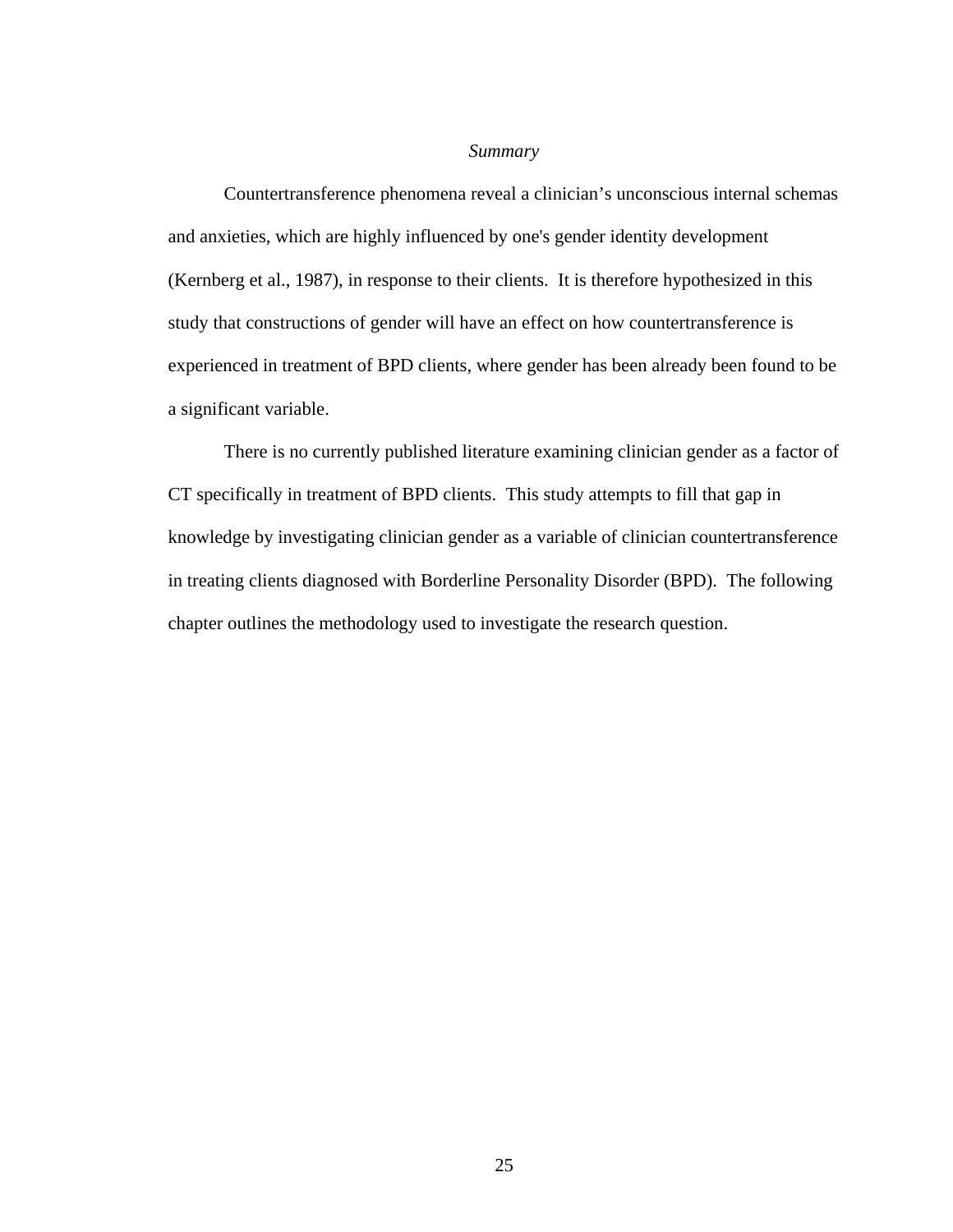# CHAPTER III

# **METHODOLOGY**

#### *Research Design*

This study is an exploration of gender as a factor of countertransference for clinicians treating clients diagnosed with Borderline Personality Disordered (BPD). In particular, this study investigated five themes,

- Understanding and treatment of BPD clients
- Experiences treating BPD clients including examples of transference, defensive splitting and projective identification, and boundary concerns.
- Feelings or reactions typically experienced when working with BPD clients and how to manage them in and out of session.
- Largest concerns in treating BPD clients
- Clinician gender as it relates to treatment of BPD clients

An exploratory research design was implemented to provide flexible, descriptive and qualitative data examining clinician countertransference in working with clients diagnosed with BPD. Qualitative data regarding clinician experiences of borderline clients in therapy was collected through in-person interviews with both men and women clinicians. Literature reveals both countertransference and gender as important factors in the treatment of Borderline Personality Disorder with the conclusion that more research is needed to understand these factors in relations each other. Therefore, questions eliciting responses regarding countertransference and gender were included in the interview guide.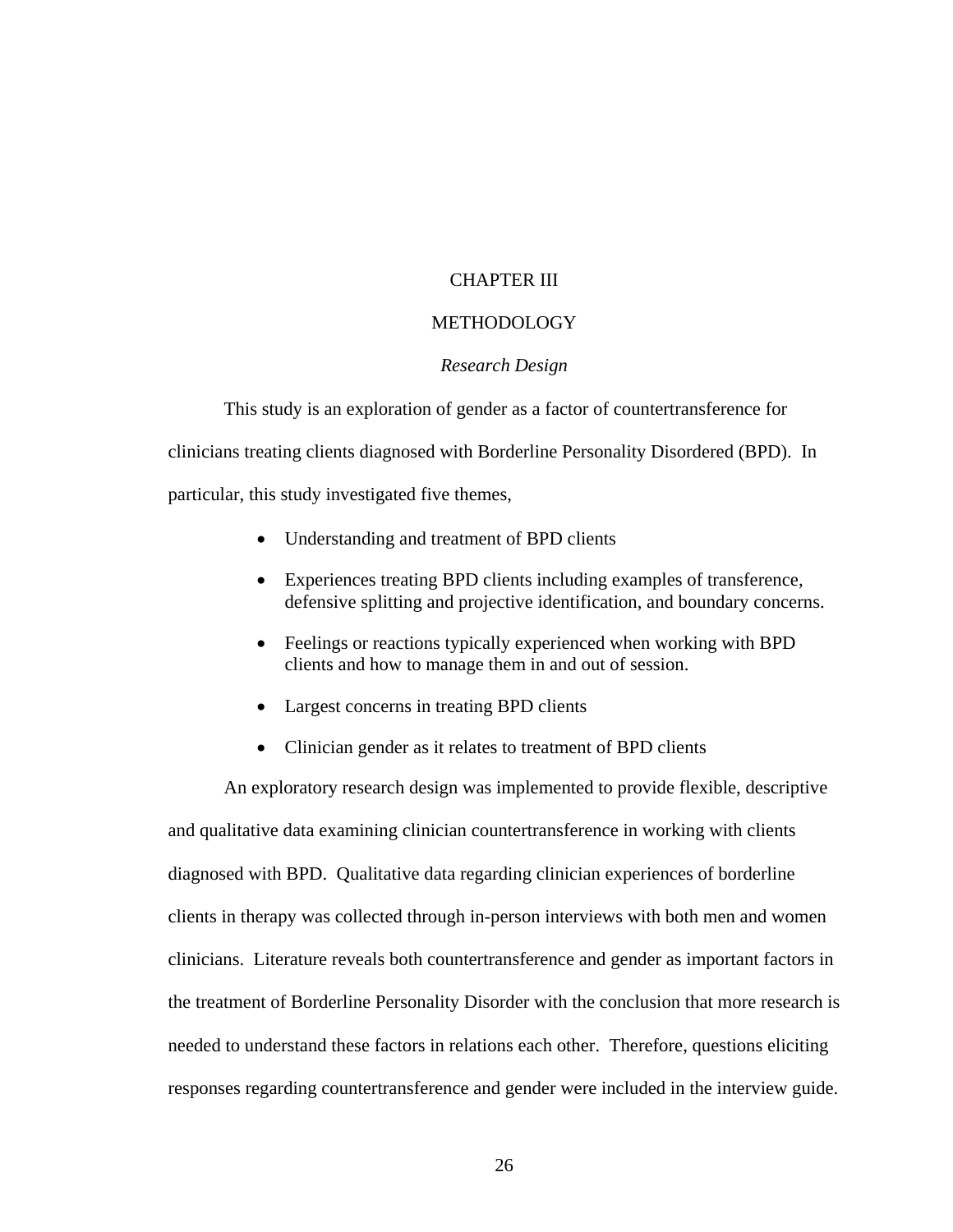#### *Sample*

The sample population consisted of clinicians from two community counseling centers in Central Massachusetts. Participants from these two centers were recruited as a sample of convenience through flyers posted in the agencies and distributed in clinicians' mailboxes (Appendix B). Participants were also recruited at staff meetings and via phone messages using the recruitment points set forth in Appendix C. The researcher identified the sample by collecting names and numbers of clinicians who expressed an interest in participation in the study through responding to the flyers, staff meeting presentations or phone calls.

Inclusion criteria for participants required that clinicians have credentials as an LICSW, LCSW, or LMHC, and have treated clients diagnosed with Borderline Personality Disorder in individual therapy for at least a year at the time of study recruitment. The sample included 12 clinicians, 3 men and 9 women. The researcher made efforts to obtain a diverse sample of clinicians in terms of gender, experience, and age, though availability of such was not achieved. Despite efforts to obtain equal number of men and women clinicians, the sample holds a majority of women participants. Racial and ethnic diversity were almost impossible to achieve within the agency settings where recruitment took place.

# *Data Collection*

Following the Smith College School for Social Work Human Subjects Review Committee's approval (Appendix A) the researcher identified eligible participants and contacted them via phone to schedule individual interviews with each participant at a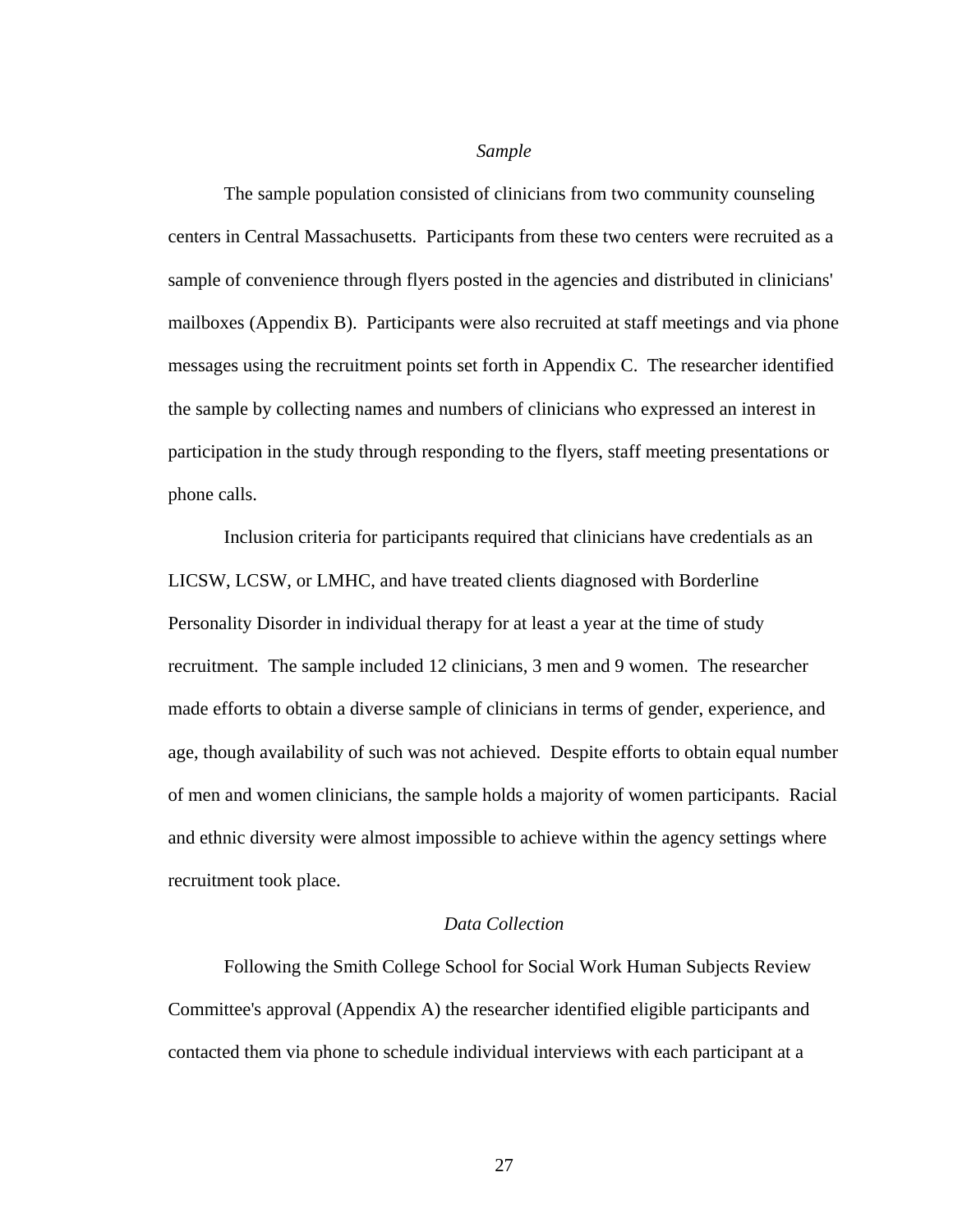mutually a convenient time and location. Interviews were conducted in clinical office space due to sensitivity of material discussed and confidentiality needs.

The structure of the interview included the researcher reviewing the nature of the study, obtaining informed consent (Appendix D) from the participant, and asking participants to complete a demographic data sheet (Appendix E). After signing the consent form and providing demographic information, the interview process began with the participant being given a copy of the interview guide (Appendix F) to follow along as the researcher asked each question. Each interview took approximately thirty minutes to complete. After each interview, as a thank-you for their participation, clinicians were given a \$5 Dunkin Donuts gift card and a stress ball. Each interview was tape recorded for later transcription, with the permission of respondents.

# *Ethical Considerations*

Participant identities were protected by assigning code names to each respondent. All data (tapes and transcripts) were stored in a secure place. Consent forms were kept separate from completed interviews and tapes. Data and tapes will be kept secure for three years as required by Federal regulations and after that time, they will be destroyed or continue to be kept secured as long as needed. When no longer needed, data will be destroyed.

#### *Data Analysis*

The interviews were digitally recorded during the interview process through the use of audio recording equipment. The recorded data was then transcribed by the researcher. After the interviews were transcribed, data from participant responses were coded and grouped according to the specific topic areas outlined by the semi-structured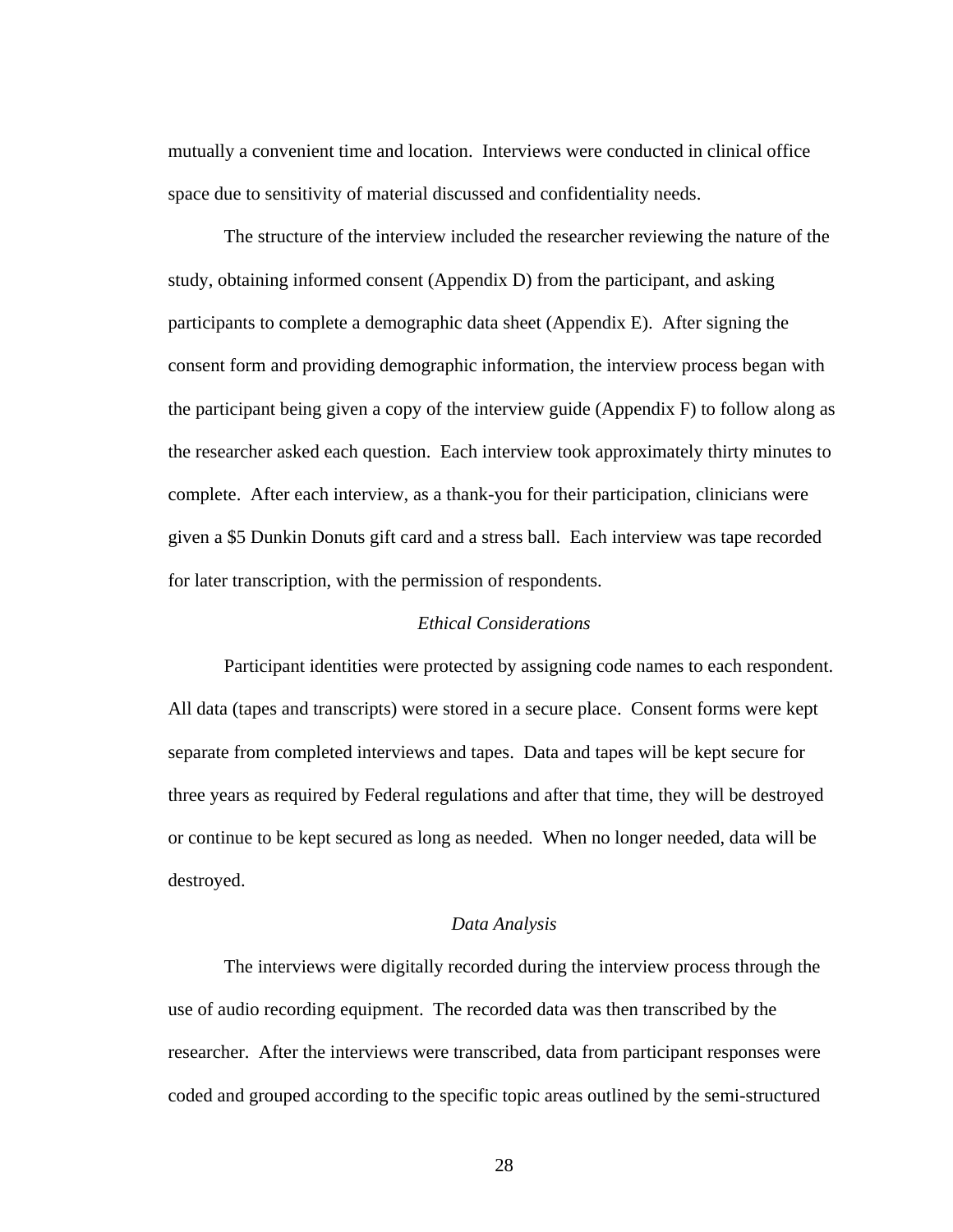interview guide. Open and axial coding were used to categorize data according to established qualitative data analysis methods (Anastas, 1999).

#### *Research Plan Strengths and Limitations*

The strengths of this study include the researcher's access to clinicians who conduct individual therapy with clients diagnosed with borderline personality disorder. Data were collected in person in an interactive way that allowed for participants and researcher to ask for clarification during the interview.

Limitations of the study include the convenience sample used in recruitment of participants. Those who showed interest in participation may have had differing experiences working with clients diagnosed with borderline personality disorder than those who refused or showed no interest in participating, which may indicate a bias in the study. There were also limitations with the regard to the diversity of the sample, as noted above. Generalizability of the findings is limited by the lack of diversity and the small sample size. Findings from the 12 study participants are detailed in the following chapter.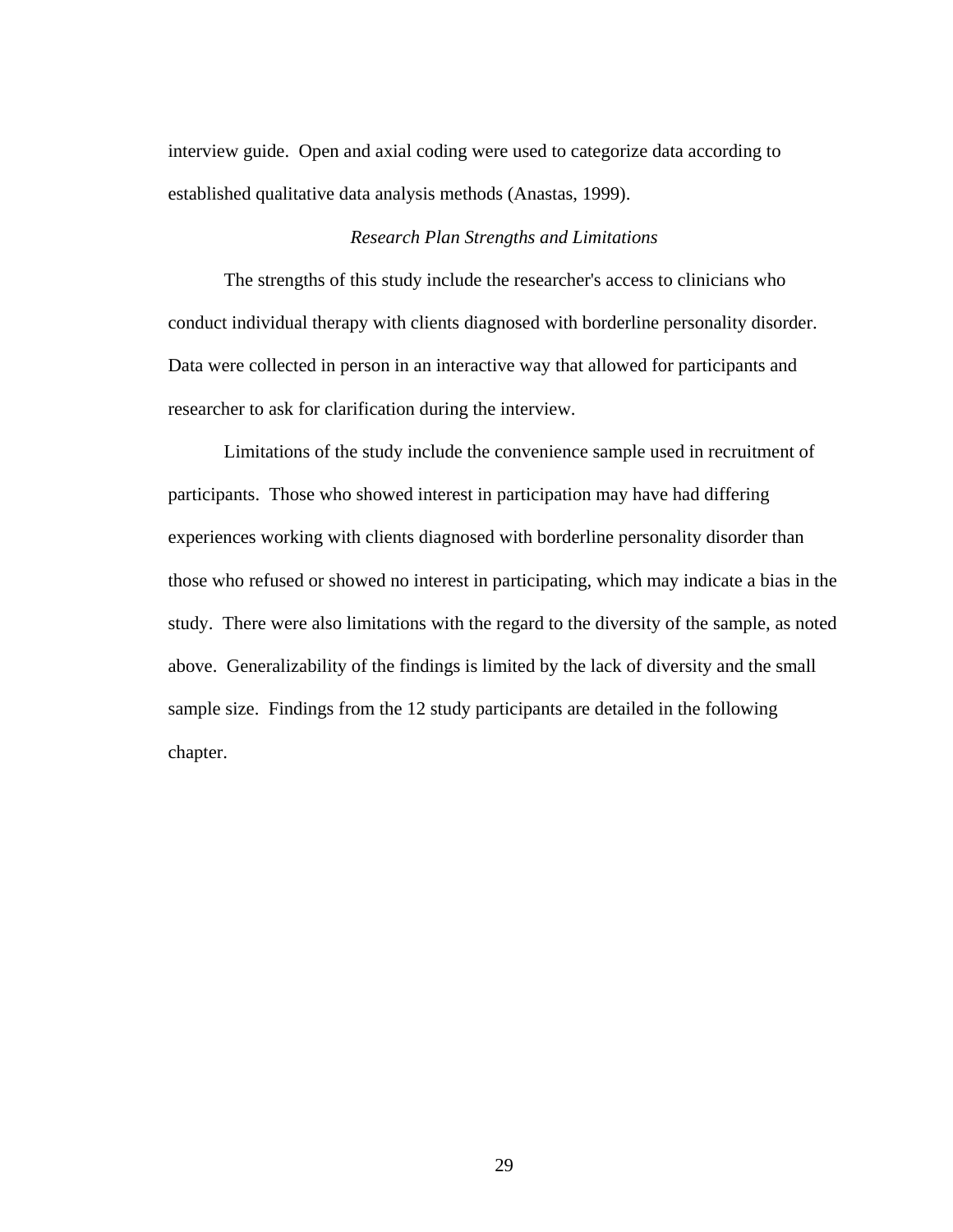# CHAPTER IV

#### FINDINGS

The purpose of this study was to explore gender as a factor of clinical countertransference for clinicians treating clients diagnosed with Borderline Personality Disordered (BPD). This study attempted to investigate this question by focusing on the following themes:

- Understanding and treatment of BPD clients
- Experiences treating BPD clients including examples of transference, defensive splitting and projective identification, and boundary concerns.
- Feelings or reactions typically experienced when working with BPD clients and how to manage them in and out of session.
- Largest concerns in treating BPD clients
- Clinician gender as it relates to treatment of BPD clients

This research will be presented in sections beginning first with participant demographic characteristics summarizing age, gender, race/ethnicity, clinical licensure, and years of experience working with clients diagnosed with Borderline Personality Disorder. Subsequent sections of the findings are presented in accordance with the interview guide starting with clinical understanding and treatment of BPD clients, psychodynamic principles and phenomena, clinical countertransference, clinical concerns, and finally gender.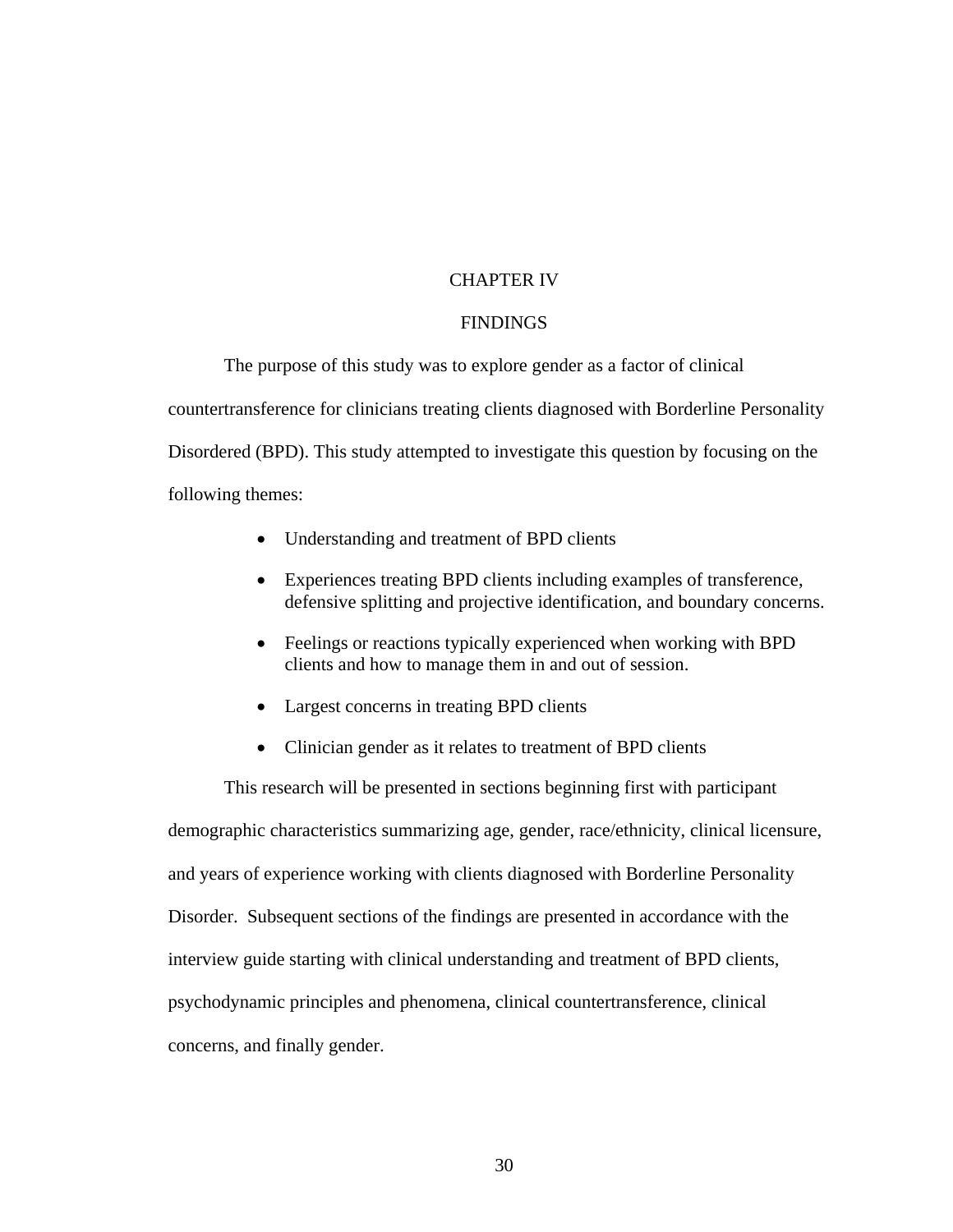#### *Demographics*

Twelve clinicians participated in this study  $(n=12)$ , including three men and nine women. All participants identified as Caucasian and worked as outpatient clinicians at two outpatient mental health clinics in Central Massachusetts. They ranged in age from 29-72 years, with a mean age of 53 years; one participant declined to answer  $(n=11)$ . Eight participants were licensed as LICSW (Licensed Independent Clinical Social Worker), three were LCSW (Licensed Clinical Social Worker, and 1 was LMHC (Licensed Mental Health Clinician). All participants had at least one year of individual counseling experience with clients diagnosed with Borderline Personality Disorder. Years of experience ranged from 4- 50 years, with a mean of 19 years of experience.

## *Understanding and Treatment of Borderline Personality Disorder*

Participants discussed an understanding of borderline personality disorder focusing on the DSM-IV criteria and psychodynamic theory and concepts. Participants appeared to conceptualize borderline personality disorder a number of ways highlighting intensity of moods, especially anger, instability in relationships, disturbances in identity, fear of abandonment, reality testing, trauma history, pain and suffering, substance abuse, ambivalence about and resistance to treatment, and client strengths. They also shared how they work with these clients in treatment.

Responses also included descriptions of BPD psychodyanamic principles and phenomena in understanding clients diagnosed with BPD including transference, countertransference, intense and primitive ego defenses including splitting, merging, projection and projective identification. Boundary issues were cited as concerns as were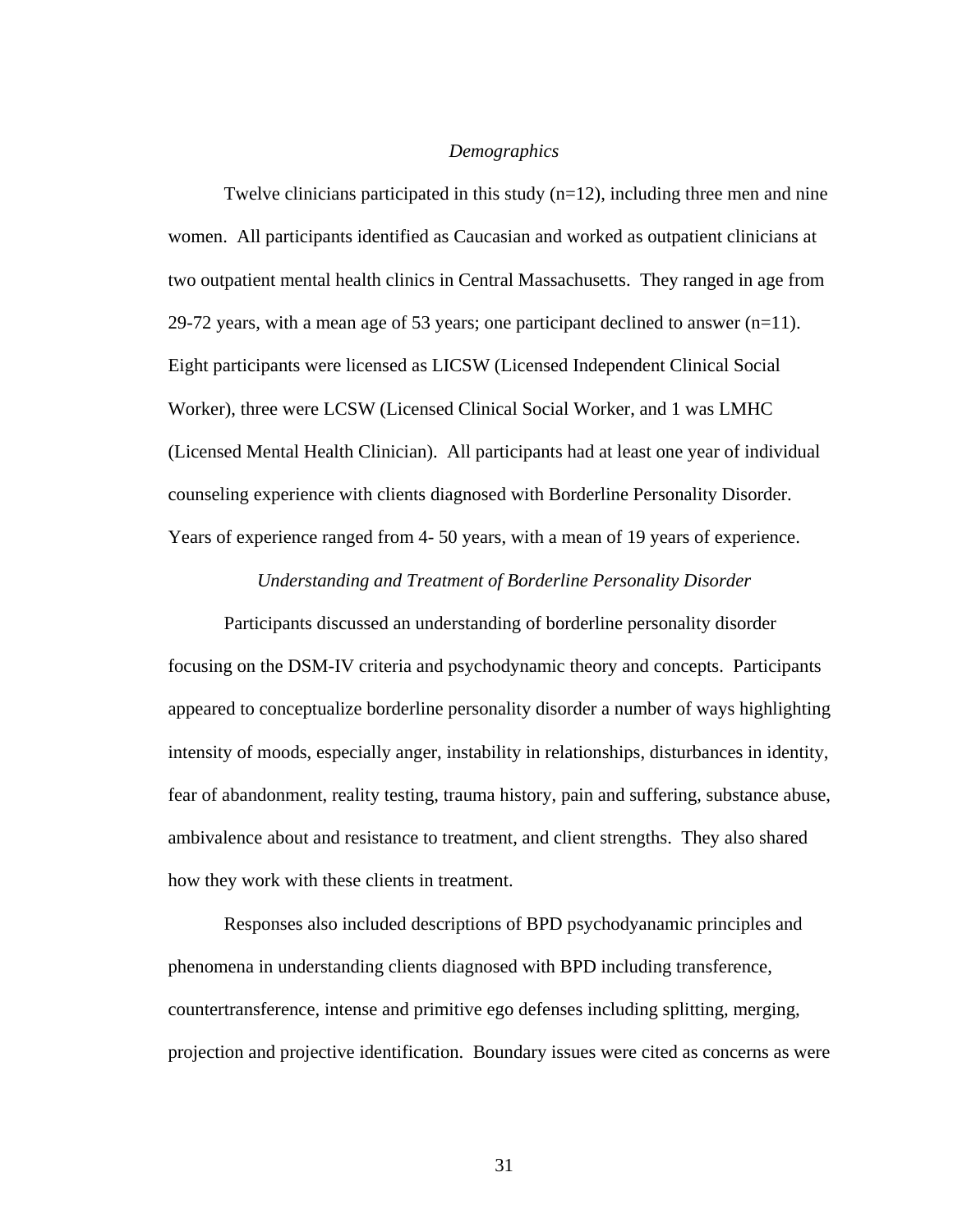self-harm behaviors, diagnosis concerns, and gender issues. Findings regarding clinicians' understanding of BPD are presented according to the themes identified below. *Mood Instability* 

Mood instability was reported by 6 of the 12 (1 man, 5 women) participants as a primary factor in understanding clients diagnosed with borderline personality disorder. Ms. Black said "they're volatile in their emotions so within the space I just had an example this morning of weeping, wailing, shouting, crying, anger, rage and all kinds of emotions express in a very short period of time."

Four participants (2 man and 2 women) reported helping clients identify and label feelings and triggers as a goal of treatment. Six participants (3 men and 3 women) reported that helping BPD clients develop coping skills to manage extreme emotions was a major goal in treatment.

## *Anger and Aggression*

Four participants (2 men and 2 women) spoke of extreme anger and aggression as characteristics of borderlines they treated. Both women spoke of their BPD clients making threats on several occasions. Mr. Orange described this characteristic in his borderline clients as "inherent rage that's never satisfied, it's never been resolved; it will always come out towards someone who's in a position of authority."

Mr. Purple described his borderline clients to be aggressive and hostile at times and described retaliatory behavior of a male client diagnosed with BPD:

He prided himself in taking advantage of people, getting the best of you, law suits, filing law suits against people who mistreated him, it could be a store clerk, it could be Filenes, his response to events would be to challenge it, to attack it.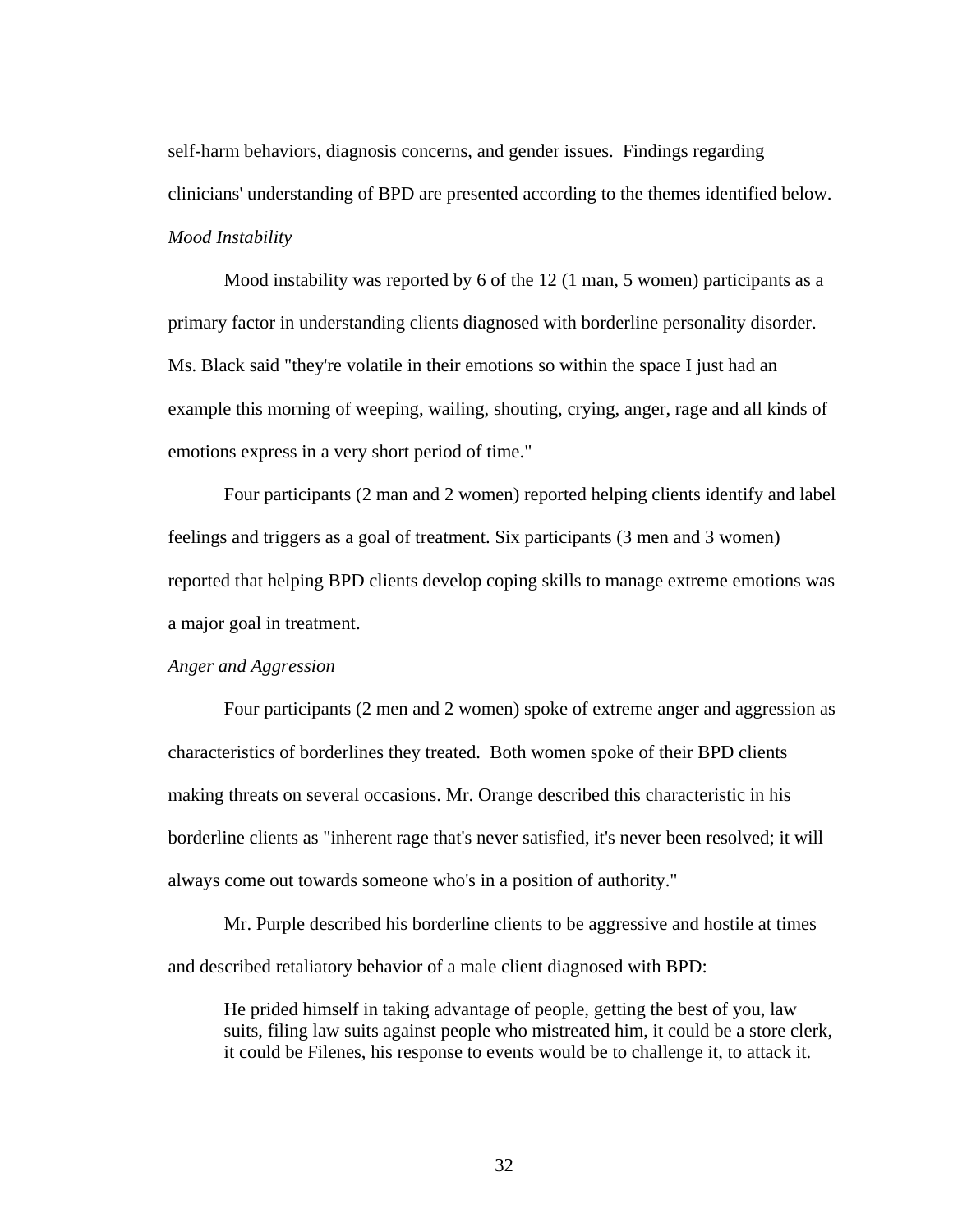#### *Unstable Interpersonal Relationships*

Eight participants (3 men and 5 women) mentioned difficulties in relationships as being a primary issue in the lives and treatment of their BPD clients, which included the building and maintenance of a trusting and safe therapeutic relationship. These participants described clients as alternating between idealization and devaluation, seeing everyone as either good or bad. Ms. Yellow stated:

The main issue that I usually think of with borderline personality disorder is about rigid thinking. Their thinking is black and white…they are about extremes and it makes it obviously very difficult because so many things that come into life and mental health are gray…the conflict is really profound…they also project strongly those images onto people…so if you're all good, that's where your at, but you can anticipate that you're going to be bad at one point in time.

Two women participants reported that building a therapeutic relationship is a long phase of treatment, but eventually this issue becomes less prominent as trust builds and treatment progresses. Three participants (1 man and 2 women) reported that consistency in treatment is essential in building a trusting and safe therapeutic relationship.

## *Identity Disturbance*

Five out of twelve participants (3 men and 2 women) cited identity disturbance as a major deficit in borderline functioning. Ms. Gray said of her BPD client "she had no sense of identity, including sexual, whether she was gay, straight, or bi and what happened was she developed an erotic transference to me. Participants talked about clients lacking an identity and use psychodynamic concepts to illustrate this deficit. Mr. Orange said:

If a borderline truly takes a look at themselves, they're frightened because there isn't that much to see, there's not much substance to hold on to because they really don't know who they are after all is said and done.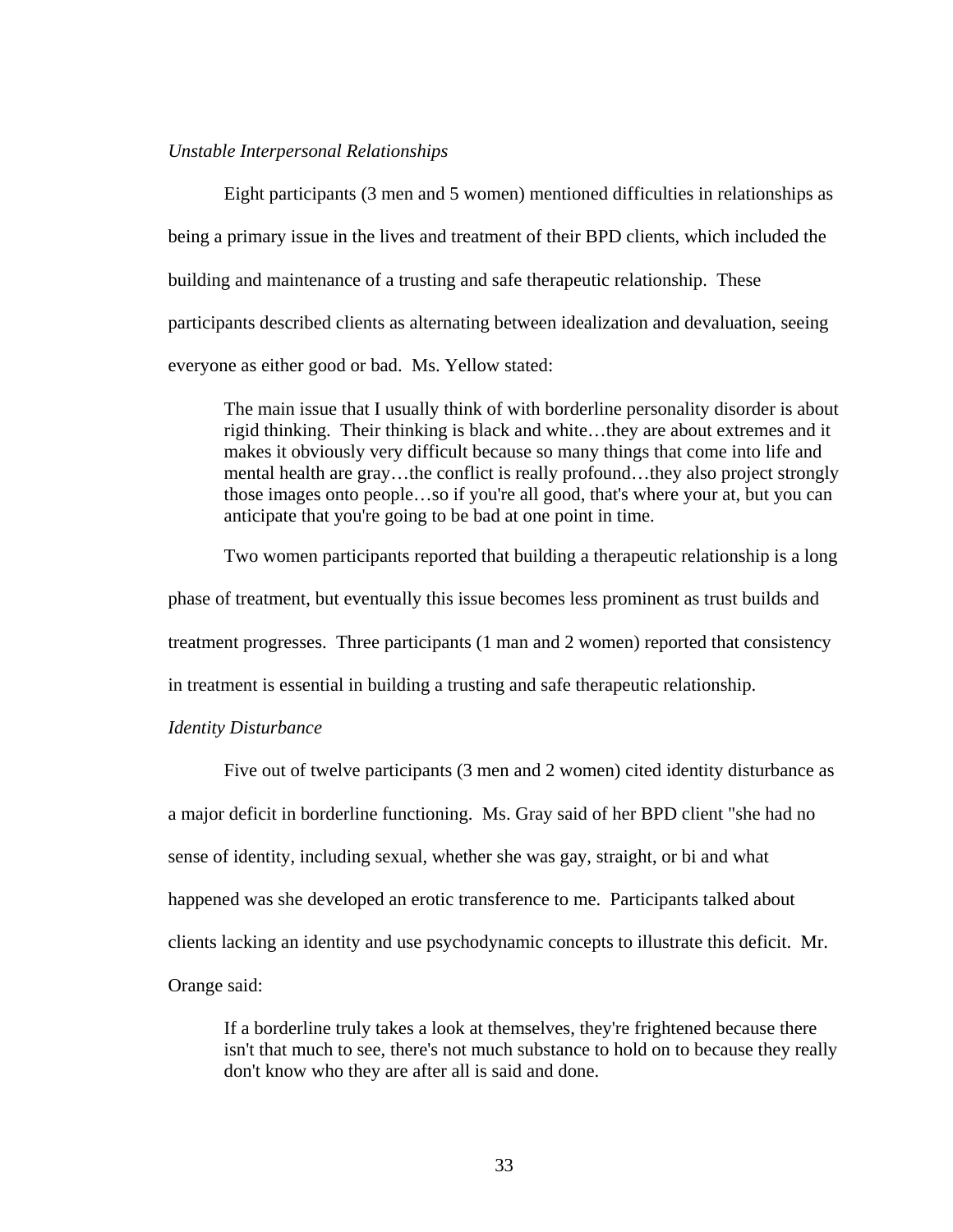Three participants (2 men and 1 woman) mentioned narcissistic qualities in their BPD clients.

Three participants (2 men and 1 woman) agreed that identity work is a major goal of treatment in their work with all borderline clients. Ms. Gray stated "don't define them. Our work is for them to make meaning of who they are, their experience, how they're affected today."

*Fear of and Desperate Attempts to Avoid Abandonment* 

Four (2 men and 2 women) of the twelve participants described a borderline's fear

of abandonment and desperate attempts to avoid being abandoned. Ms. Yellow said:

They're terrified of abandonment, of driving everyone away 'cause they feel that they're not worth it. Underneath that is a completely unintegrated self and when you see how far apart these parts of themselves are you understand how deep their pathology is.

Mr. Purple reported "they have all manners of ways of getting you to pay

attention to them" and then described an incident with a BPD client where the client took

someone's purse in an attempt stop that person for leaving. Two participants (1 man and

1 woman) referred to this type of behavior as manipulative.

*Sense of Reality* 

Seven of the twelve participants (3 men and 4 women) described deficits in reality

testing and poor insight. Ms. Gray described a low functioning borderline with "not a lot

of insight into what is wrong." Mr. Red similarly stated about borderline clients:

They are generally ego dystonic and they don't understand that they have borderline tendencies. The world is against them, their bosses are against them, their lives are not going well, their husbands are idiots, everybody, their children are ganging up on them, yet if you tell them they have a personality disorder they absolutely don't believe you.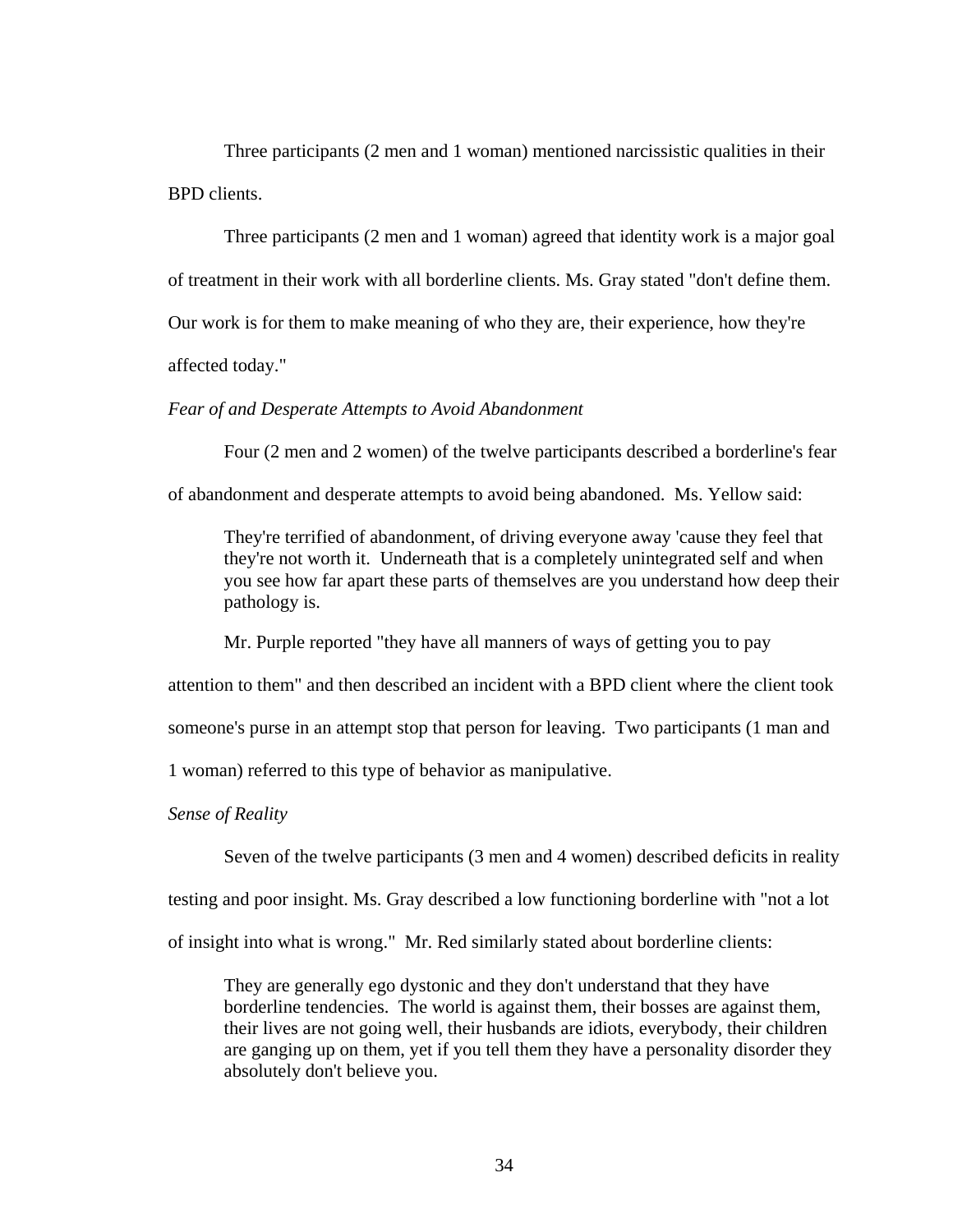Ms. Green attributed issues of reality testing to trauma and said of her borderline client that after years of rape by her brother: "Her outlook toward the world is really screwed and twisted of course."

One participant, Ms. Black described the capacity for reality testing and insight of a higher functioning BPD client. Ms. Black said, as if to her client:

"You have great understanding, great insight, you really understand what's going on and the dynamics, you know what you need to do…what you need to do to make yourself, your life better, but you don't do it. You don't do it."

Five participants (3 men and 2 women) reported that reality testing and problem

solving are treatment goals. Mr. Purple said: "The goal of treatment is to make them

think."

*Trauma History* 

Six participants (2 men and 4 women) referred to trauma histories of their BPD

clients. Three of the women argued that client symptoms could be best understood from

a trauma perspective and therefore used that lens in diagnosis and treatment of these

clients. Ms. Green stated:

I don't even thing in terms of borderline as a diagnosis. I think in terms of trauma. I think that borderline personality disorder is a very loose characterization…a pattern of coping skills people use especially those with chaotic childhoods or exposed to a lot of abuse.

With a trauma history as an understanding for a diagnosis of borderline

personality disorder clinicians used treatment strategies traditionally aimed towards those

diagnosed with chronic PTSD. Ms Pink reported:

I ended up working with a lot of women with PTSD and low and behold most of them met criteria for borderline personality disorder but I really come at it from a trauma standpoint, dissociative disorder standpoint and have found it has been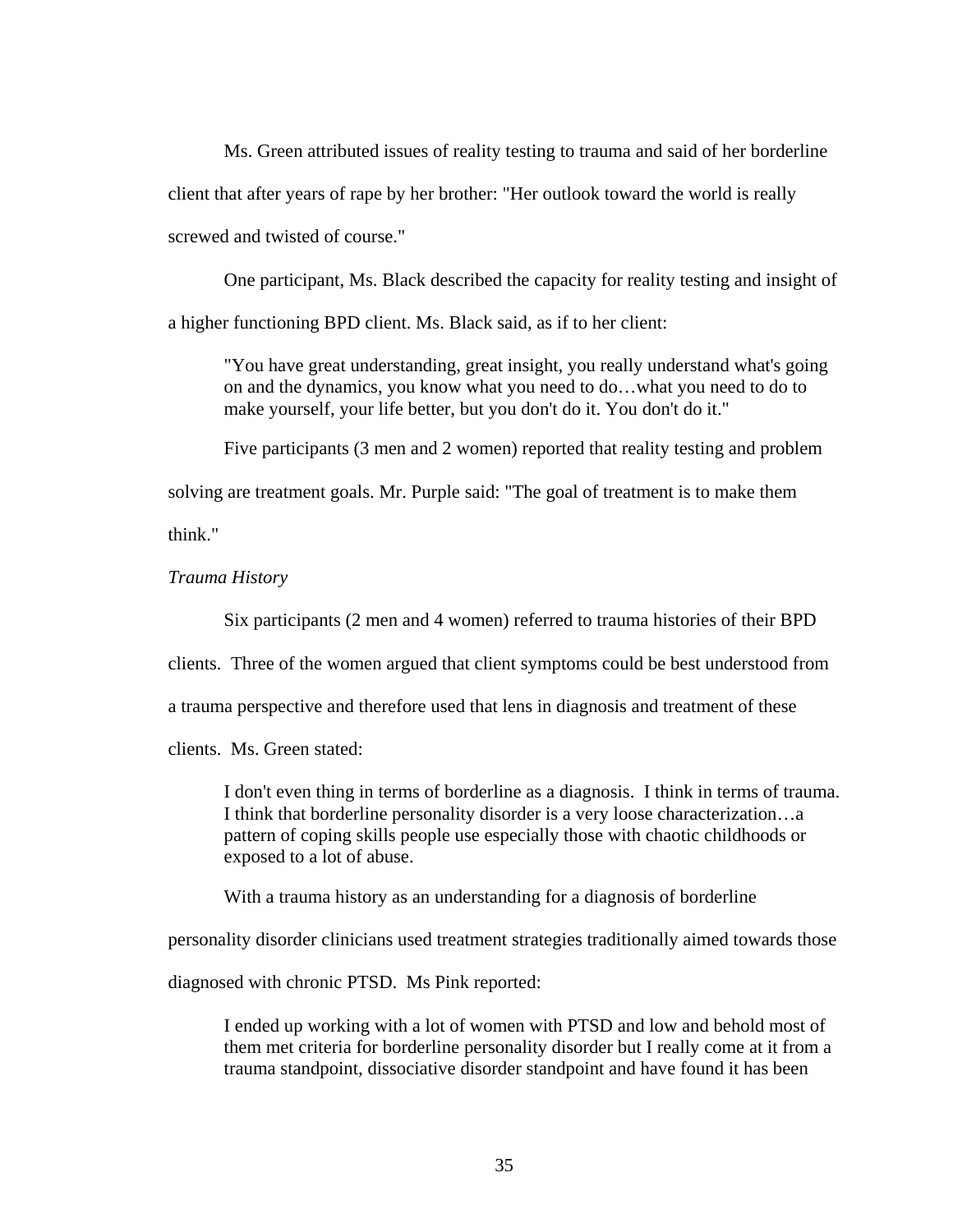very effective as least with the people who are committed to working hard in long term trauma treatment.

### *Pain and Suffering*

Six participants (2 men and 4 women) talked about the enormous amount of pain

and suffering their borderline clients were living and coping with. Ms. Gray said: "I

think what people forget is behind all the difficulties working with someone on Axis II,

particularly Borderlines and Narcissists, is a lot of pain, a huge amount of pain, there's all

this pain being acted out." Five participants (2 men and 3 women) described their BPD

clients as "fragile," "vulnerable," and "dependant."

# *Substance Abuse*

Four participants (1 man and 3 women) found substance abuse to be a significant

issue in treating BPD clients. Ms. Pink said of her client:

Drinking is a significant issue, and while she's drinking her affect has become more unstable, she's fighting with people, she's really regressed behaviorally because of this disinhibition and has cut herself badly a couple of times.

Mr. Orange said:

It's not unusual for a borderline person to have difficulties with substances. It really doesn't matter which one. I've worked with clients who are involved with alcohol, heroin; actually heroin is a big one. A lot of female heroin users have a borderline personality dynamic. A lot of them incurred sexual and physical abuse at an early age, hence the boundary issues. It's not a coincidence that they chose a selection of 'pain-killer' substances to deal with the pain.

*Ambivalence and Resistance* 

Five participants (2 men and 3 women) described their BPD clients as ambivalent about or resistance to clinical treatment. Ms. Teal and Ms. Pink noted that these clients don't do the work in between sessions and go through periods of time where they cancel or don't show for appointments. Ms. Pink said: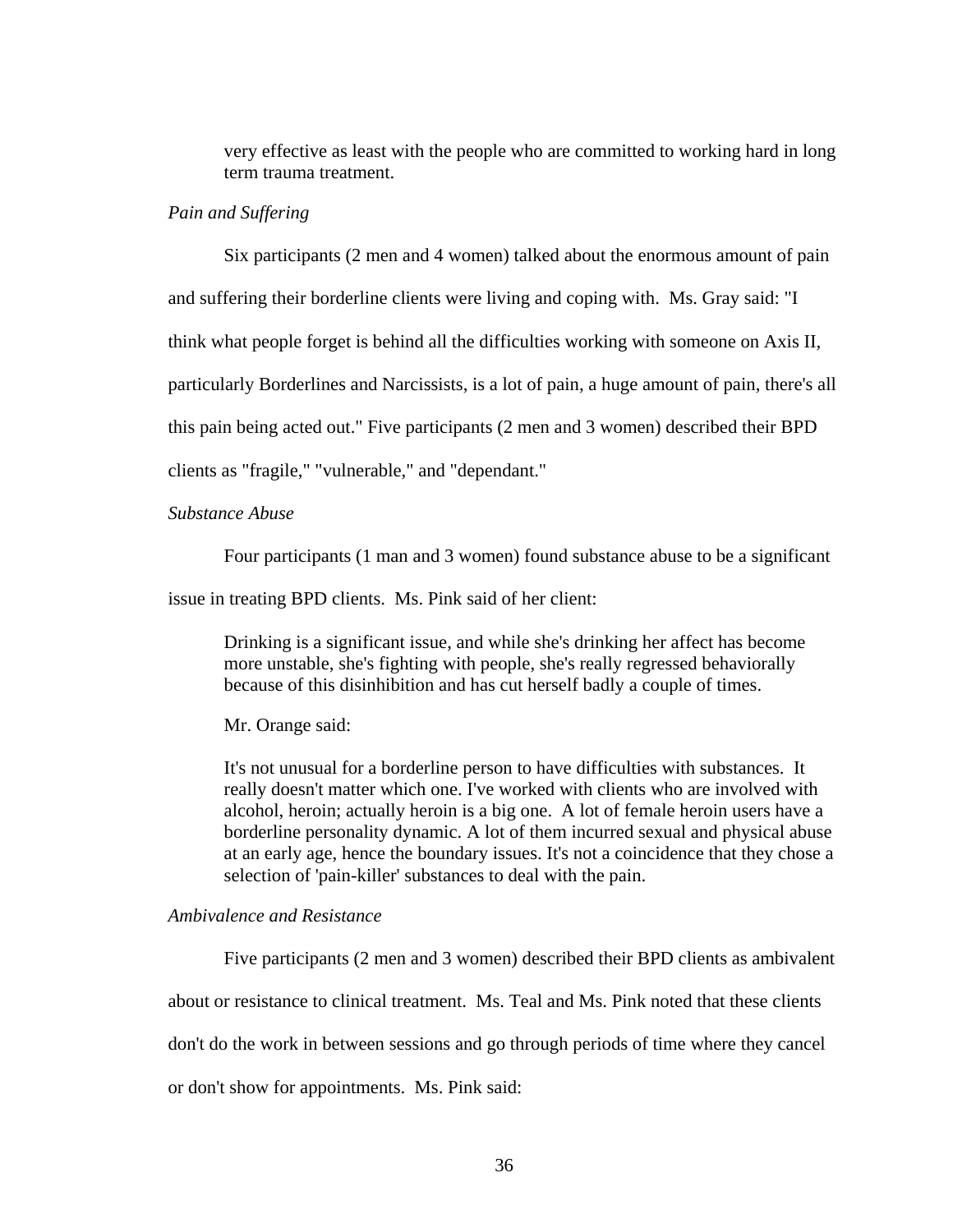I've had the experience of having someone show up for every session but not do the work between sessions, want to see me more frequently and actually come in an show up for the sessions but not really use the therapy well between sessions. And I've had the experience of people saying they want to come in and really work on stuff and they set up appointments and cancel them, you know, at the last minute.

Mr. Red says of his BPD clients' ambivalence:

These clients come into counseling because everything is so bad in their life but they don't really believe that anything is wrong with them, it's everyone else that has the problem, there's really no reason for them to be coming to counseling. So they are often looking for reasons not to believe in their therapist.

## *Power Struggles*

Three participants (1 man and 2 women) advised avoiding power struggles with

BPD clients. Ms. Blue advised:

One of the most important things in treatment is to try never to get into power struggles with them. If I feel a struggle coming I am more likely to just back off and not get into a struggle with them; find another way in. So you have to be kind of careful about how you present stuff and not take what they say personally when they fire you, and not get into power struggles.

## *Overloading*

One participant, Ms. Green, mentioned overloading as a behavior of her

BPD clients. She said of her client, she "needs to tell you all of the traumas that ever

happened to her in great detail and that strategy often leads to people overloading. So you

try to pace the therapy."

## *Client Strengths*

Nine participants (3 men and 6 women) talked about a variety of strengths in their

BPD clients. Five of those participants (2 men and 3 women) specifically talked about

how "smart" their clients were. Four participants (1 man and 3 women) refer to their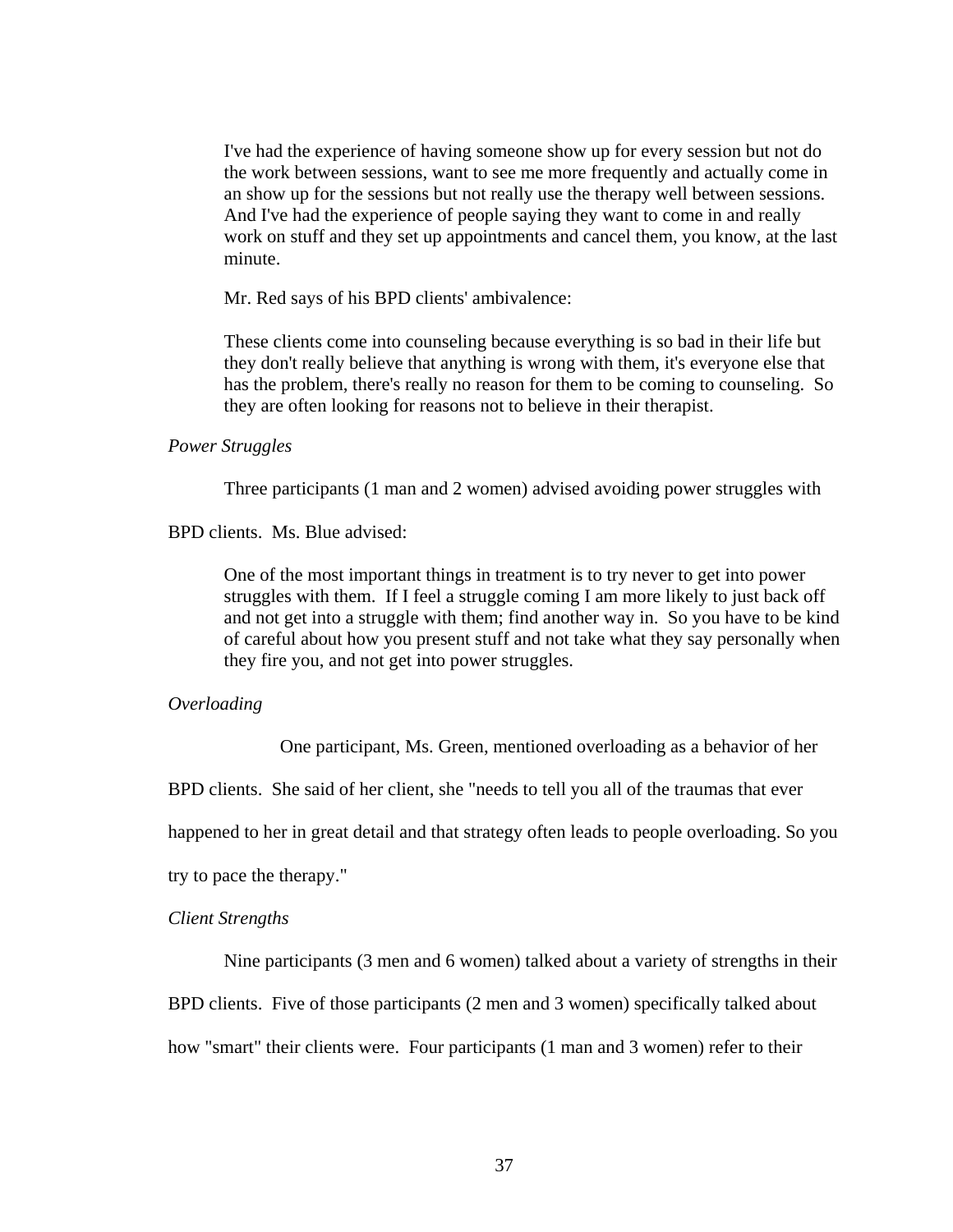BPD clients as "charming," though this description is not exclusively used in a positive

way.

## *Length of Treatment*

Seven participants (2 men and 5 women) reported practicing long term treatment

with borderline clients. Ms Green said:

Treating BPD and trauma disorders goes against the grain of managed care where you're supposed to have a behaviorally significant plan in 8-10 weeks, and those things are good things you can do, you can do some of that, but so much about BPD is about attachment and lack of attachment figures. It really is just a longer term thing and no amount of short term interventions, well, they'll help, but forming an attachment relationship is something that happens over time.

## *Treatment Modality*

Four women participants report Dialectical Behavior Therapy (DBT) as helpful

for treating BPD clients. Ms. Teal said:

In terms of working with them in treatment just doing a lot of the stuff spoken in the DBT stuff, working on having a more balanced mind and not feeding negative thought patterns, really working on skill building, you know, just positive coping skills…I was best able to work with people with BPD where they were doing partial treatment programs at DBT centers where they have people they can check in with around skill building.

Two participants (1 man and 1 woman) said they incorporate principles of

Cognitive-Behavioral Therapy (CBT). One man participant said he treats his BPD clients

from a psychodynamic perspective.

Mr. Orange noted: "Do not look back in lament, or forward in fear, but around in

awareness," which he believes to be "very, very, very apropos in working with

borderlines." He said a clinicians job "in a lot of ways is to help them formulate a here

and now because they're constantly struggling with the past and they are petrified of the

future, very much so, and they are torn all over the place."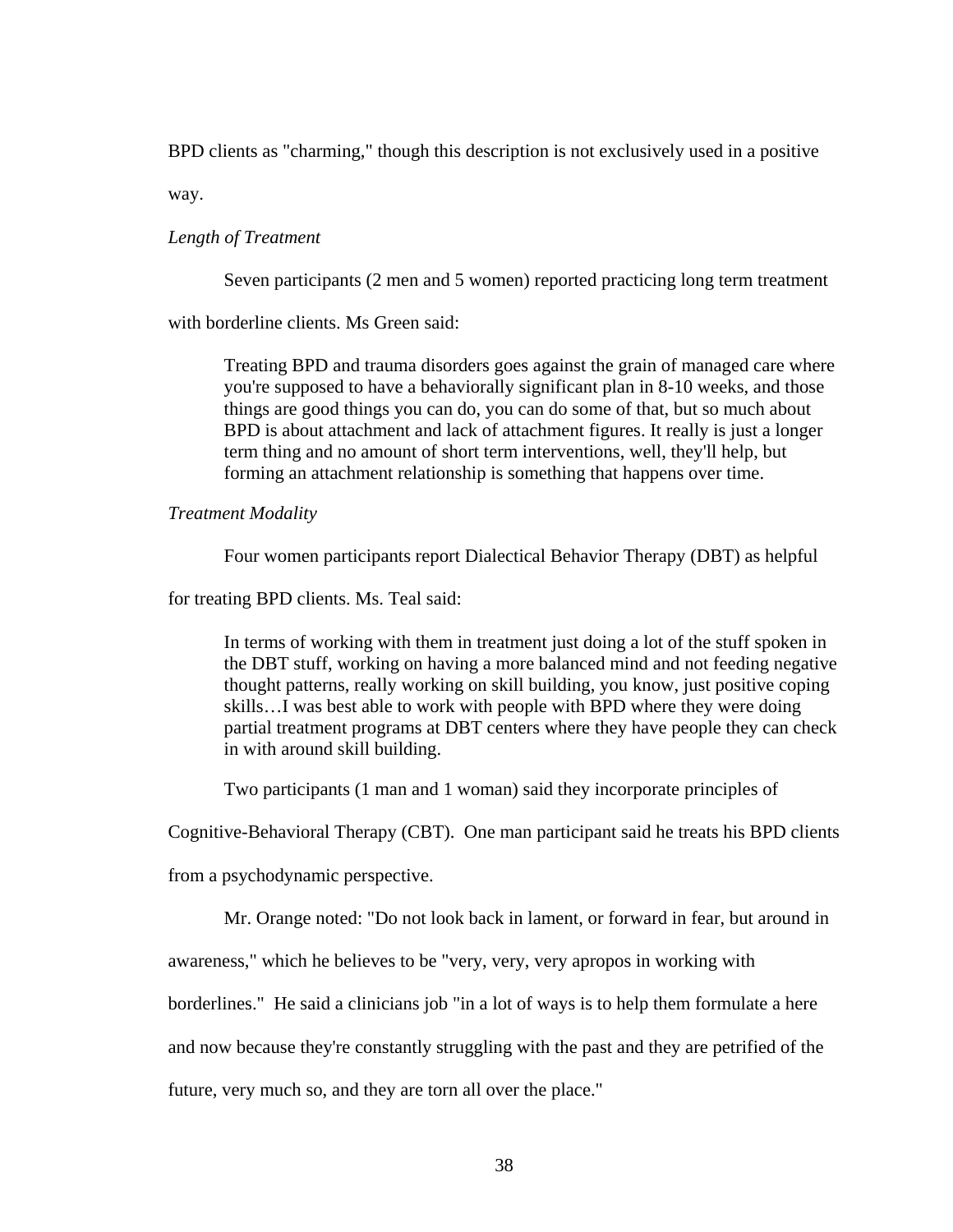## *Treatment Outcome*

Four participants (1 man and 3 women) reported positive outcomes in treating

BPD clients. One woman said she believes in a positive outcome for these clients, but

has not experienced any of her borderline clients sustaining positive growth while under

her care. A man respondent, Mr. Orange said:

The role of the therapist in working with BPD clients is that of a safety line. They will hold onto you, clutch onto you, and they should because they live in a sea of unrest and a lot of unknowns. So we figure out how to be effective life line via consistency, structure, and maintaining boundaries. To create a holding environment where the individual can develop a level or semblance of comfort and begin to formulate a development of some coping skills in helping them strengthen their ego boundaries.

## *Continuum*

Two men participants discuss BPD diagnosis as a continuum with higher

functioning BPD clients doing better in treatment. Mr. Orange says:

With a high functioning Borderline you have more of a chance. Defensive mechanisms are going to be more sophisticated, ego strengths are going to be a little better and you stand a better chance in terms of helping them sort of quasi develop coping skills that will reframe the defense mechanisms that they use.

# *Empathy and Warmth or Directive Approach to Treatment*

Two women reported using warmth and empathy in treatment of BPD clients.

Ms. Brown believed that a warm approach is best. He said:

I think some people think you need to be very firm, clinical, sort of distance keeping or whatever and I'm not a person who's very distance keeping so I don't agree with that but I do recognize the importance of boundaries. I just think being a warm, consistent caregiver is very important.

One participant, Ms. Gray, believed a directive approach is more appropriate then

using warmth and empathy in treatment of BPD clients. She said: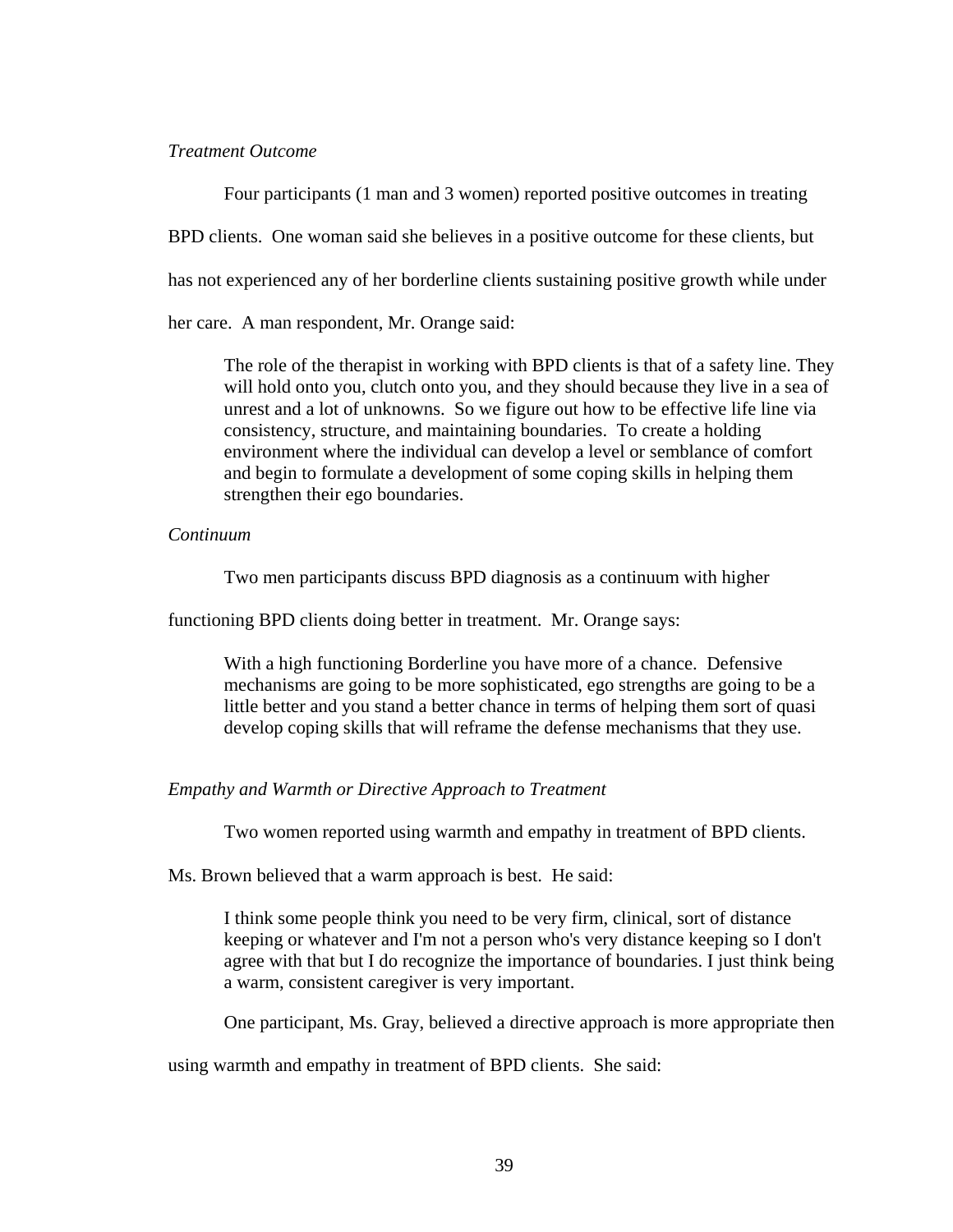When you're empathetic and understanding it's like you're overwhelming them. My sense is that a more directive approach would be better with them, I think it's a more comfortable approach, you stay away from the red flags of affect and particularly empathy.

## *Psychodynamic Phenomena*

In discussion of clinical experiences clinicians described psychodynamic

phenomena including transference, ego defensives such as splitting, merging, projection

and projective identification. Six participants (3 men and 3 women) referred to BPD

clients' defensive structures as "extreme", "primitive," and even "fierce." Seven

participants (2 men and 5 women) cautioned clinicians against "feeding into defenses" by

remaining non-reactive in treatment.

Five participants (2 men and 3 women) talked about reframing BPD clients'

primitive defense mechanisms as essential coping strategies needed for survival. Ms.

Violet said of these defenses:

The reality is that it has also been a strength in their lives in some ways because it's protected them…it's protected them from being hurt and it's protected them from terrible things in their lives, and so while it's frustrating for us, it's a really good defense for them and so I just need to remind myself of some of that stuff.

## *Transference*

Participants discussed the difficulties for BPD clients in distinguishing different kinds of relationships from one another. The psychodynamic understanding of transference was cited by participants as a way of contextualizing BPD thoughts and behaviors. Nine of the twelve participants (3 man and 6 women) discussed experiences of client transference in treatment. Five participants (all women) reported a maternal transference, one woman reported a paternal transference, three participants (1 man and 2 women) report peer transferences, and six participants (2 men and 4 women) reported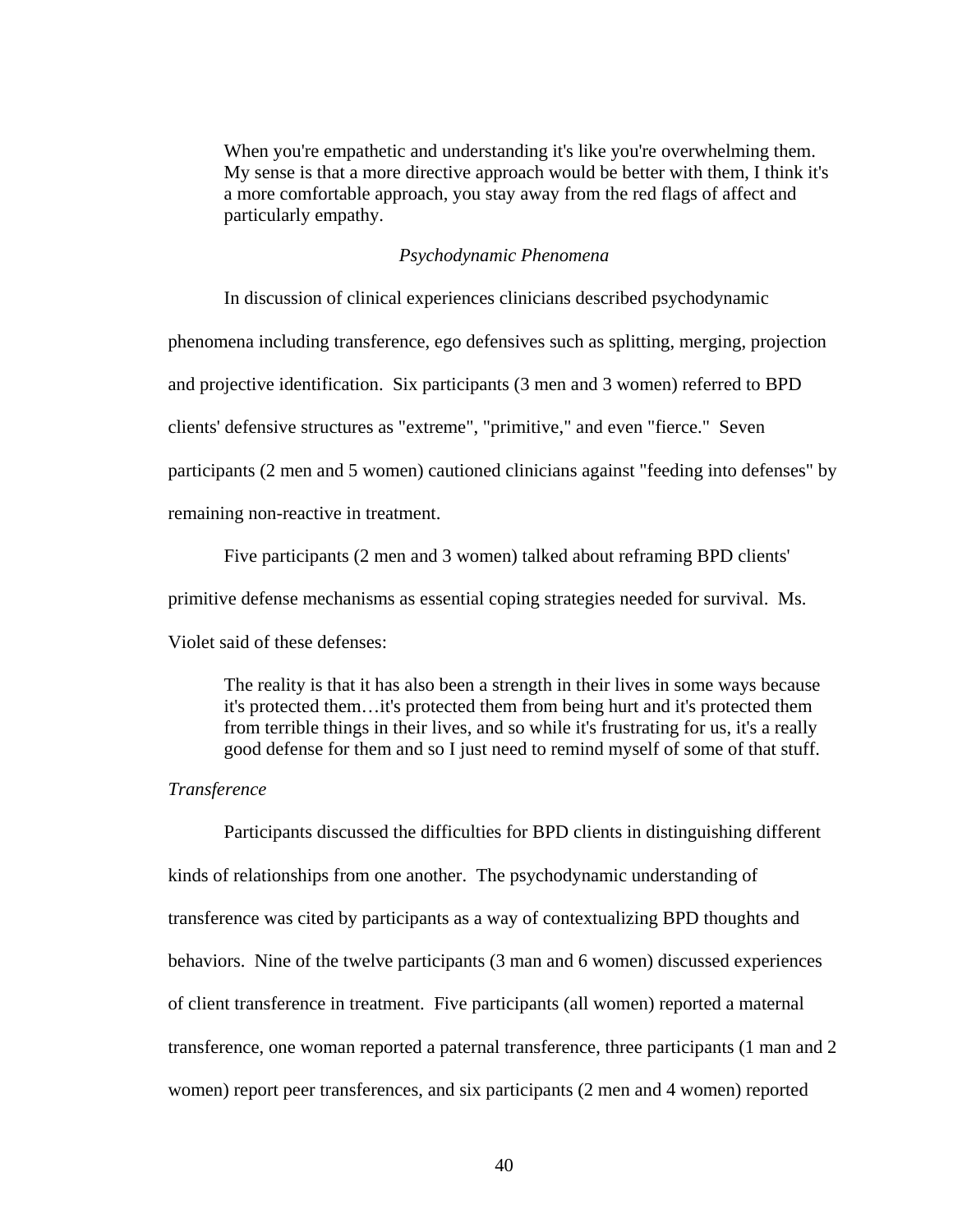erotic transference. Ms. Black reported experiencing all transferences mentioned above and said of her client's erotic transference, "she wanted to tell me her masturbation fantasies about me and I told her I had a feeling of distaste about this. I didn't want to hear it." Ms. Gray reported experiencing transference with BPD clients where she was "seen as an object with them as much as with people in their lives, to fulfill their needs, to make them feel better."

Ms. Black discussed her client's erotic transference and her pattern of blurring

relationships:

She's fallen in love with me...I'm very explicit with her about what I am and what I'm not and I have been discussing with her recently she has fallen in love with another woman, who's gay, which is fine, which would be fine except interestingly enough this is an older woman, again her pattern is with older women. What am I? I'm an older woman by comparison to her…and she's a therapist, how interesting.

Ms. Black gave an example of transference from a male BPD client:

But this man also I think has developed a transference to me which is a sort of you know pattern of his relationship. His wife is a substitute mother, in the house he is treated as a child. I try all the time to treat him as an adult, which he is an adult, but you know that's part of the pattern in the transference. I think it's a problem.

Ms. Gray reported difficulties identifying erotic transference at first, "I thought it

was more the transference of the mother and it wasn't; it was an erotic transference when

she was toying with the idea of being gay, and that transference was really, really fierce."

Mr. Orange said:

Ok, physical attraction, emotional attraction with a borderline, it really doesn't matter cause in a lot of ways it's not a sexual impulse they have, it's more of an asexual orientation that they have. I'm not saying they're not going to be provocative sexually or physically, but in reality you take a look at where they're at psychodynamically that they really don't have a preference sexually. They are working more on the impulses or the lack of connections.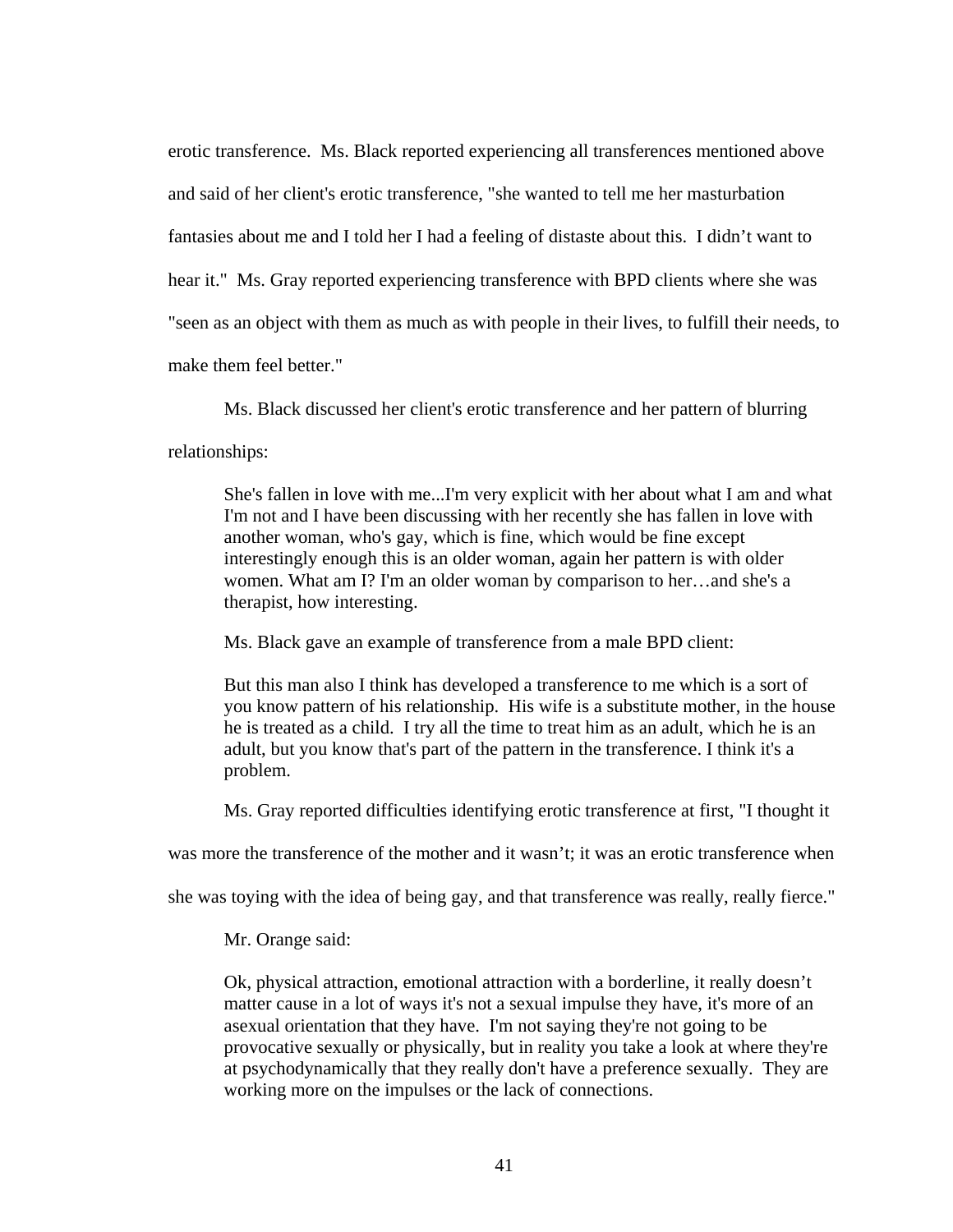#### *Defensive Splitting*

Eight participants (1 man and 7 women) discussed splitting as a common issue in working with BPD clients. All seven women participants discussed being idealized by these clients, however only five of them reported being devalued. Ms. Gray summarized how her clients respond to her: "The idealizing – you're the best therapist I've ever had and next week you're the worst person in the world and very definitely the worst therapist in the world."

Four of these participants (1 man and 3 women) discussed third party splitting where the client viewed the therapist in opposition with someone else in their lives and commonly with other providers. Ms Gray described a clinical split demonstrated by her BPD clients: "We [agency] provide both medication and therapy here and there's the pitting between the med provider and the therapist – one person understands me more than the other."

#### *Merging*

Five participants (2 men and 3 women) discussed experiences of BPD clients attempting to merge with them. Ms Gray said, "They actually want to absorb you, they want to take you in." She continued in describing a specific BPD client's attempts to merge: "She wanted to know about my clothes, in terms of dressing like me, where did I buy things, what were the labels, etc." Ms. Blue said: "Sometimes I used to describe it as like they want to live in your back pocket, and come home with you." Mr. Orange described how a BPD clients' lack of identity lead to merging:

The borderline in their attempts to connect with another object or a person essentially takes on that individual, takes on part of that individual, becomes part of that individual, obviously they don't know this is going on because of poor ego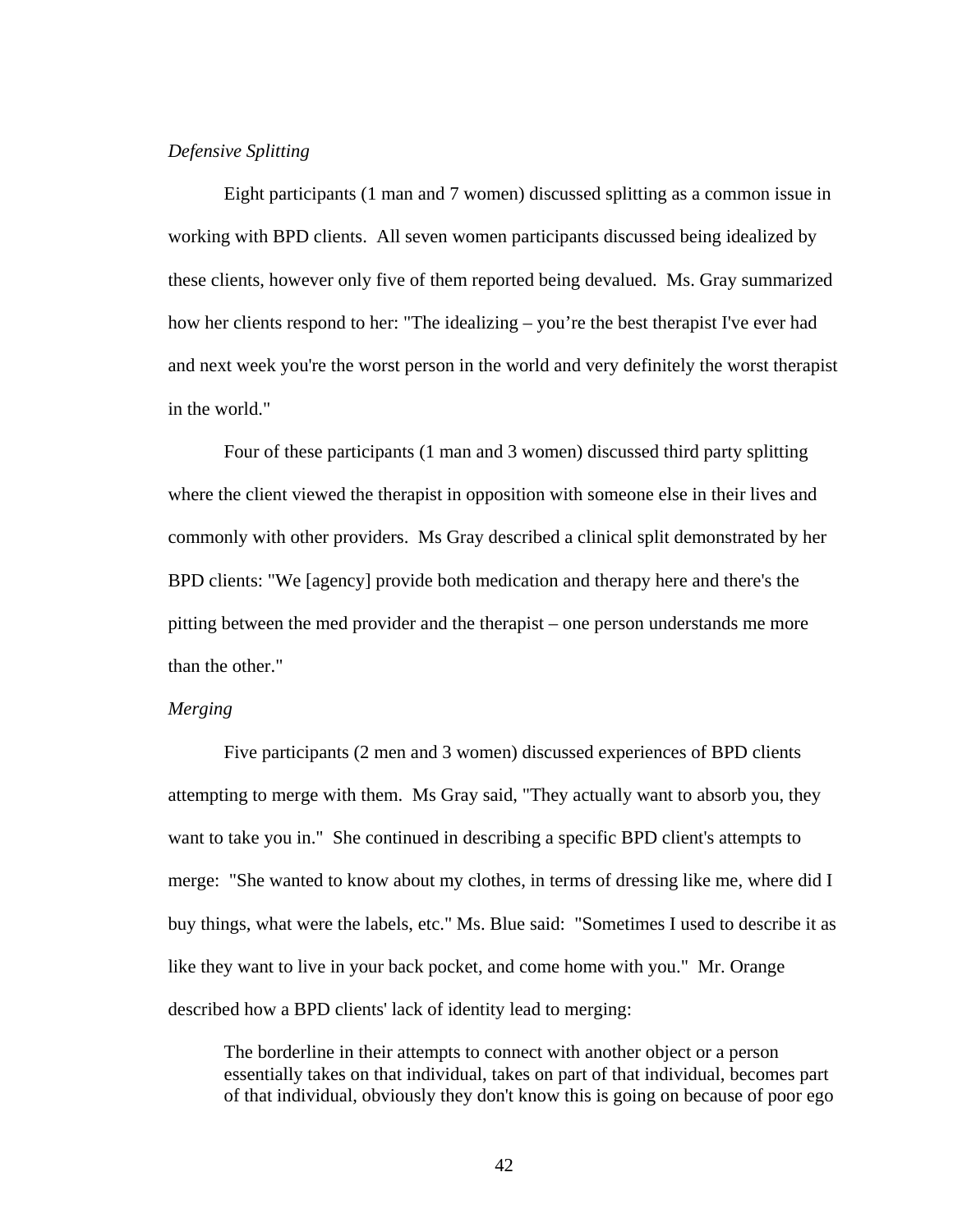strengths, but they begin to merge with or attempt to merge with the other ego of the other person.

## *Projection and Projective Identification*

Four women participants discussed their experiences with borderline clients of projection and projective identification. They reported identifying with their clients' anger, helplessness, and doubt in the benefits of treatment. Ms. Gray said: "The projective identification is really tricky. They try to get you to play out what their expectation is and they try to involve you in it."

### *Boundaries*

All twelve participants discussed boundary issues in their experiences working with BPD clients. Five participants (2 men and 3 women) reported that borderline clients will always test the boundaries of the therapeutic relationship. Seven participants (1 man and 6 women) gave examples of clients wanting the therapeutic relationship to be more personal and going to lengths to extract personal information from their clinician. Ms. Violet said of her BPD clients: "They can be so likeable and they can draw you into it so much that you want to be, I don't know that you want to, but it's easy to divulge personal information or become really friendly with them."

Three of the women participants described how a clinician might end up working above and beyond the therapeutic hour for many of their borderline clients. Ms. Teal wondered: "Oh my gosh, what has happened in our relationship that she feels like she's going to decide how I'm spending my time?" Ms. Brown described:

Phone calls in between sessions; she would call a lot and leave lots of messages, desperate messages, and I would return every single phone call the day it was given to me and it just was bad, I mean it wasn't a good thing for us. I think I've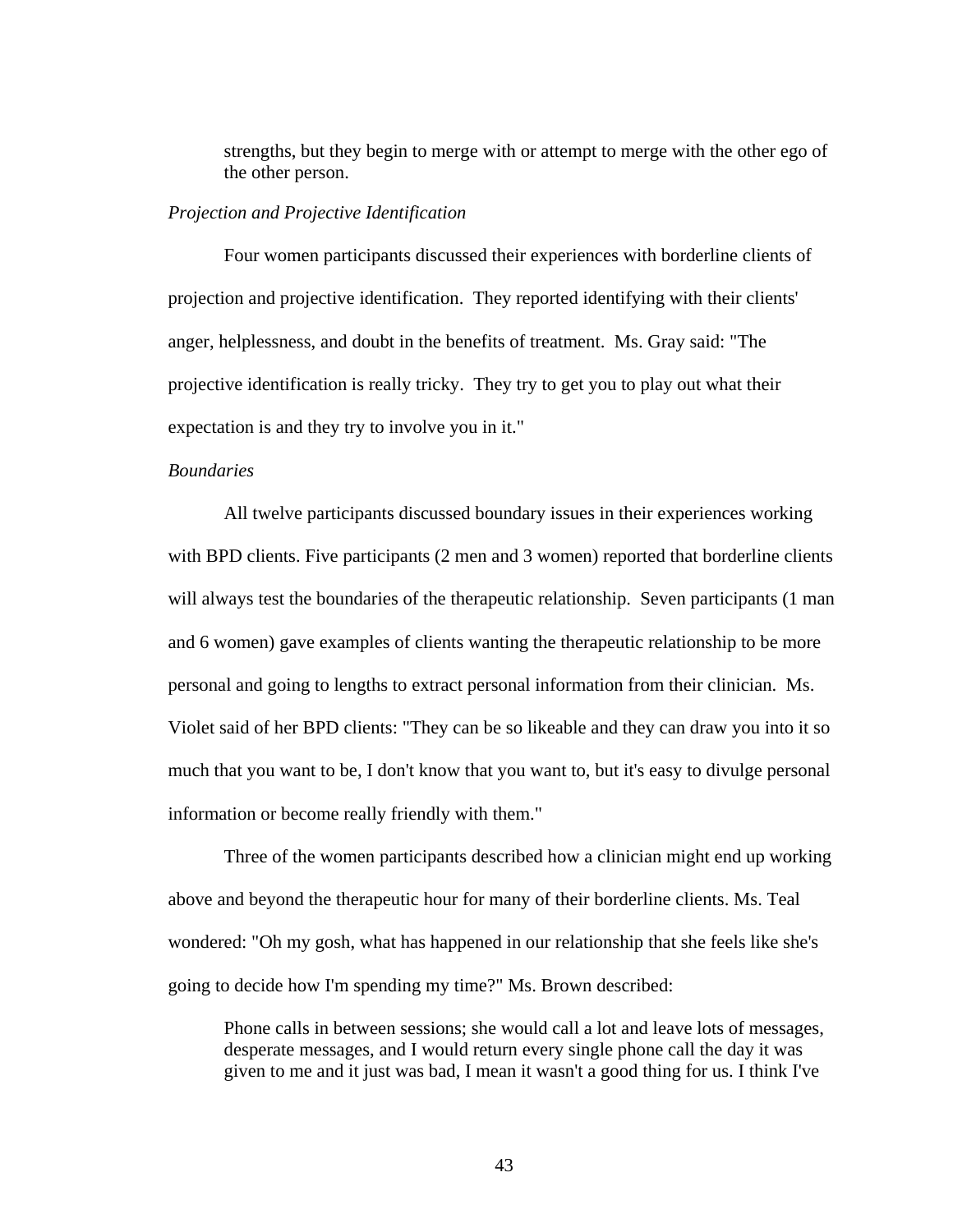learned to be more clear about what is an okay reason to call and what is not an ok reason to call and we're still working on it.

Eight participants (3 men and 5 women) reported that close attention to

boundaries and limit setting is essential to maintaining a safe and therapeutic relationship

with borderline clients. Ms. Blue said of her borderline clients:

The more we do for her the less she believes she can do for herself…You don't need to be the one who fixes every problem. You just have to be able to sit with what the problem is and help them figure out how to handle it themselves and not to be so involved.

Mr. Orange said: "Consistency with boundary issues is the best line of defense for

a clinician. Maintain consistent boundaries and be prepared to be tested all over the

place."

## *Clinical Countertransference*

Participants were asked to discuss feelings and reactions they typically experience working with clients diagnosed with BPD. They mentioned both positive and negative feelings and reactions. Participants also discussed managing these feelings in and out of session. Mr. Purple said: "Clients with the diagnosis BPD probably exhibit stronger feelings in me as a clinician than other clients that I've seen."

## *Positive Countertransference*

Seven participants (2 men and 5 women) described a positive CT where they found their clients to be very likeable, and they wanted to work for them well beyond the therapeutic expectations, and to experience positive feelings about themselves as a clinician during a session. Ms. Teal spoke of an "intense connection" and even felt like "the best therapist" when sitting with her BPD clients. Five of the seven clinicians who reported positive CT also reported negative CT.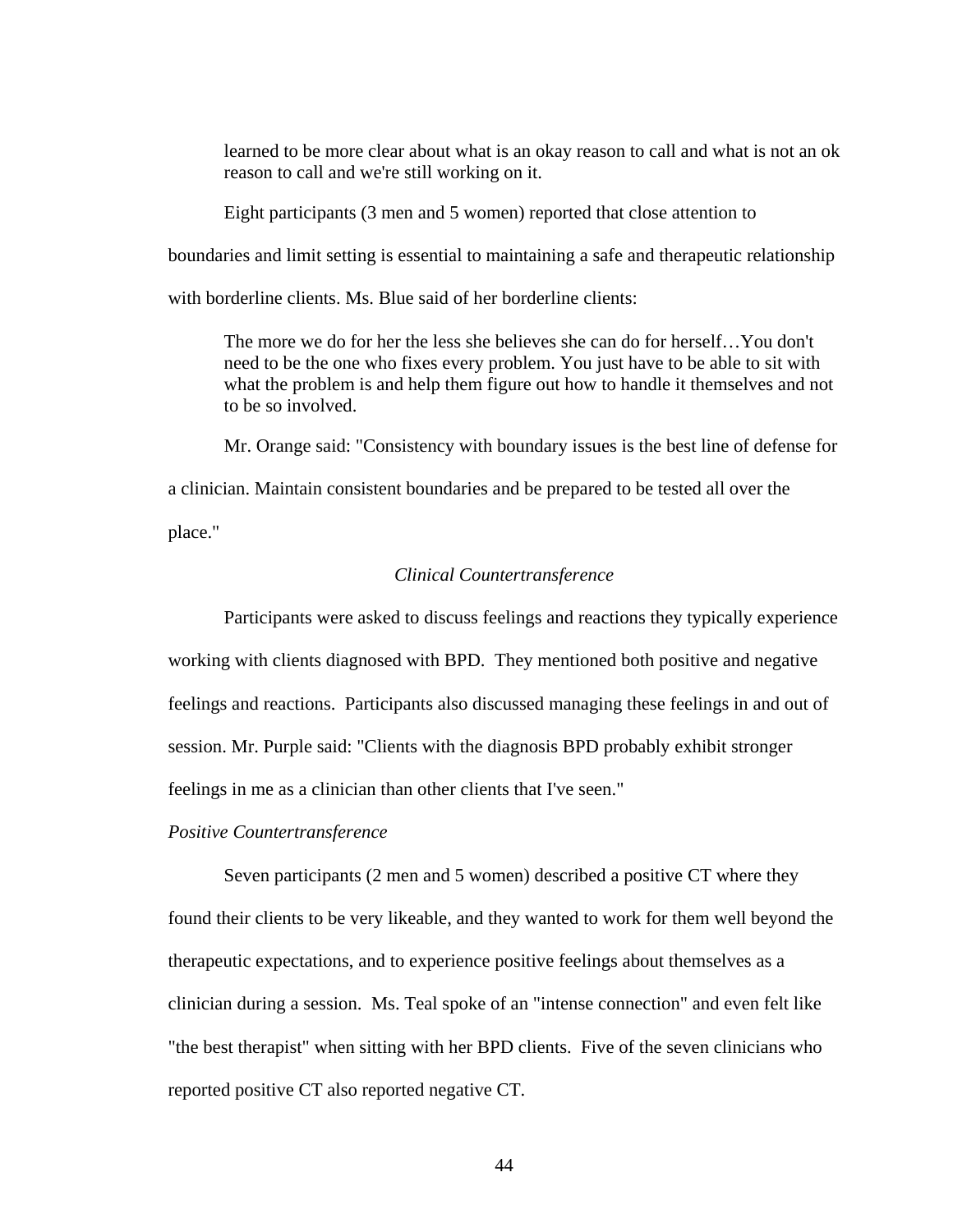#### *Negative Countertransference*

Eight participants (2 men and 6 women) reported negative CT, including feelings of apprehension, annoyance, helplessness, anger, frustration, vulnerability, and hurt. They reported at times feeling attacked or bullied. Ms. Green reported similarly about her BPD clients "they know how to zing you and get to the part that is most vulnerable." Two women participants said that in treating these clients they sometimes doubted their own clinical competence.

Ms. Teal talked of maternal CT and how her client was able to use it to get a reaction by disclosing neglect of her children and then begging the clinician not to report. She said: "So I was more targeted as a woman in some ways or was more vulnerable as a woman in terms of my reactions and having to act on protective concerns." Ms. Yellow said:

 I think as a woman and a mother I have a strong need to nurture and protect. I think that women have had that role assigned to them to nurture and I think I'm pretty good at that. So that probably plays into how I'm dealing with her and how I am feeling attacked in certain ways. I suspect a man would deal with it very differently.

Three clinicians (1 man and 2 women) reported negative visceral reactions in working with BPD clients. Mr. Orange stated: "I cringe" while Ms. Yellow said: "I have this odd sensation that the air is being sucked out of the room." Ms. Gray reported: "I can tell you that my shoulder and neck will start to hurt. I'll have a headache by the end of my session with her. That's how hard I'm working. That's how hard she's working."

## *Erotic Countertransference*

Two men discussed erotic CT, though they did not disclose personal examples.

No women participants mentioned erotic CT unless discussing risks for male clinicians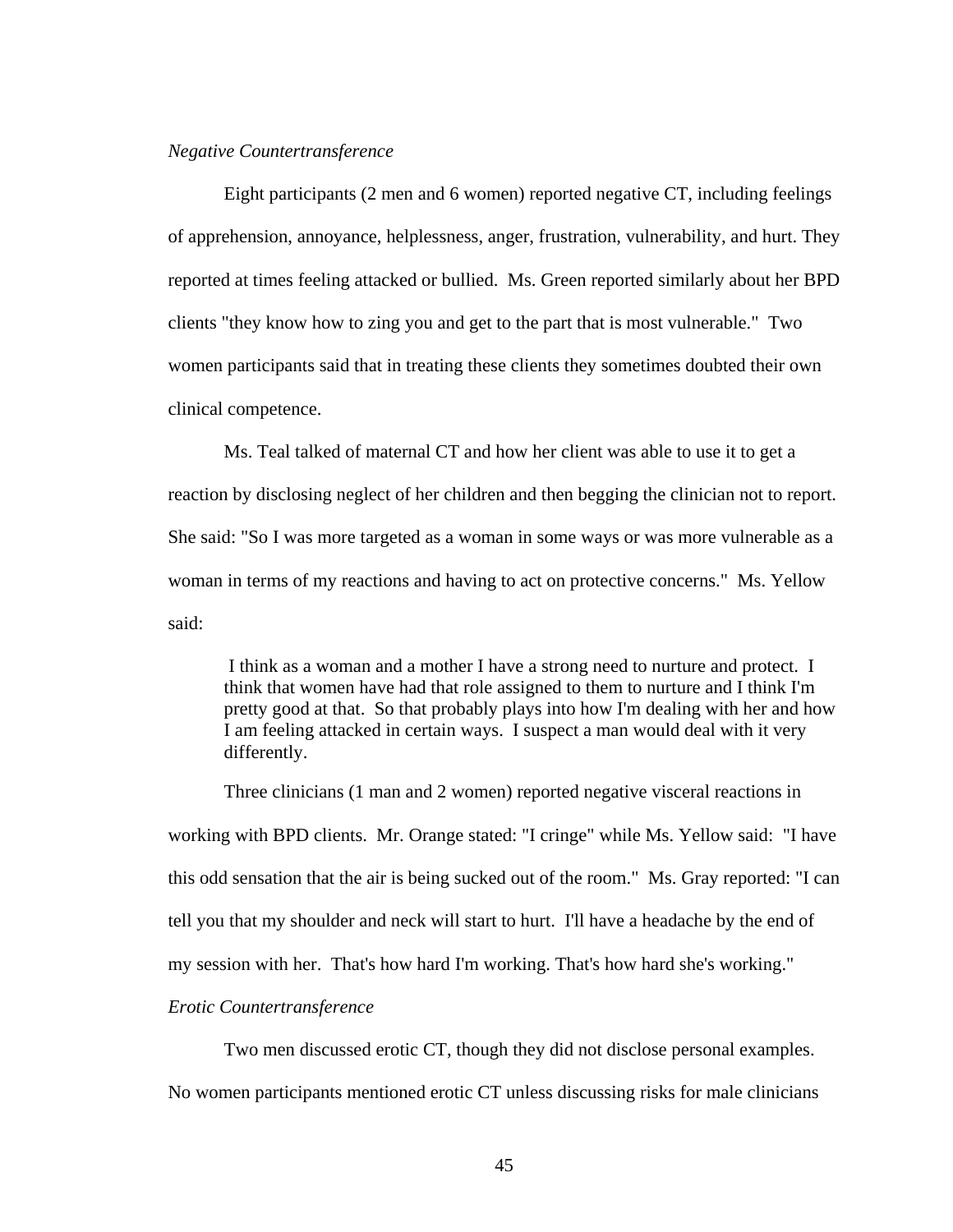working with BPD clients. Ms. Brown said of her experience of erotic transference from a woman client: "I would imagine for most heterosexuals that might be a harder thing for a male therapist than a female therapist." Ms. Teal said:

I wonder as a man if you feel more vulnerable around your gender because things get played out in a more sexualized way…where there's this extra layer of falling in love with your therapist or what not. I can't think of anything I did differently as a woman than I might have as a man with my clients that were Borderline.

### *Years of Clinical Experience*

Five (1 man and 4 women) participants stated that CT became less of an issue in

working with BPD clients as their years of experience as a clinician increased. Ms. Black

said:

I don't have countertransference issues, I'm clear in my head, I mean with this many years of experience believe me I don't get pulled into, you know. Patients are patients, my private life is my private life and there is a boundary between that and I don't get myself in a muddle emotionally about what's going on.

Ms. Green said:

This is one I took to supervision consistently and I think that's really important. Borderline cases are hard. I don't think they ever get easy, but I think that when you see a certain number of them, you know everyone is individual, but you start to develop a certain skill set or knowledge base on what is going on.

#### *Managing Countertransference Out of Session*

Participants repeatedly discussed the importance of managing CT out of

session. Ms. Yellow said "I've done lots of supervision about her because she pushes my

buttons in a particular way that other people don't." Nine participants (2 men and 7

women) stressed the importance of supervision in managing CT. Four women reported

utilizing peer consultation in order to manage CT with BPD clients. Two women found

support in literature, specifically referring to "The Crunch" by Paul Russell (2006). Mr.

Orange stated: "Depending on where you're at with your own issues you might want to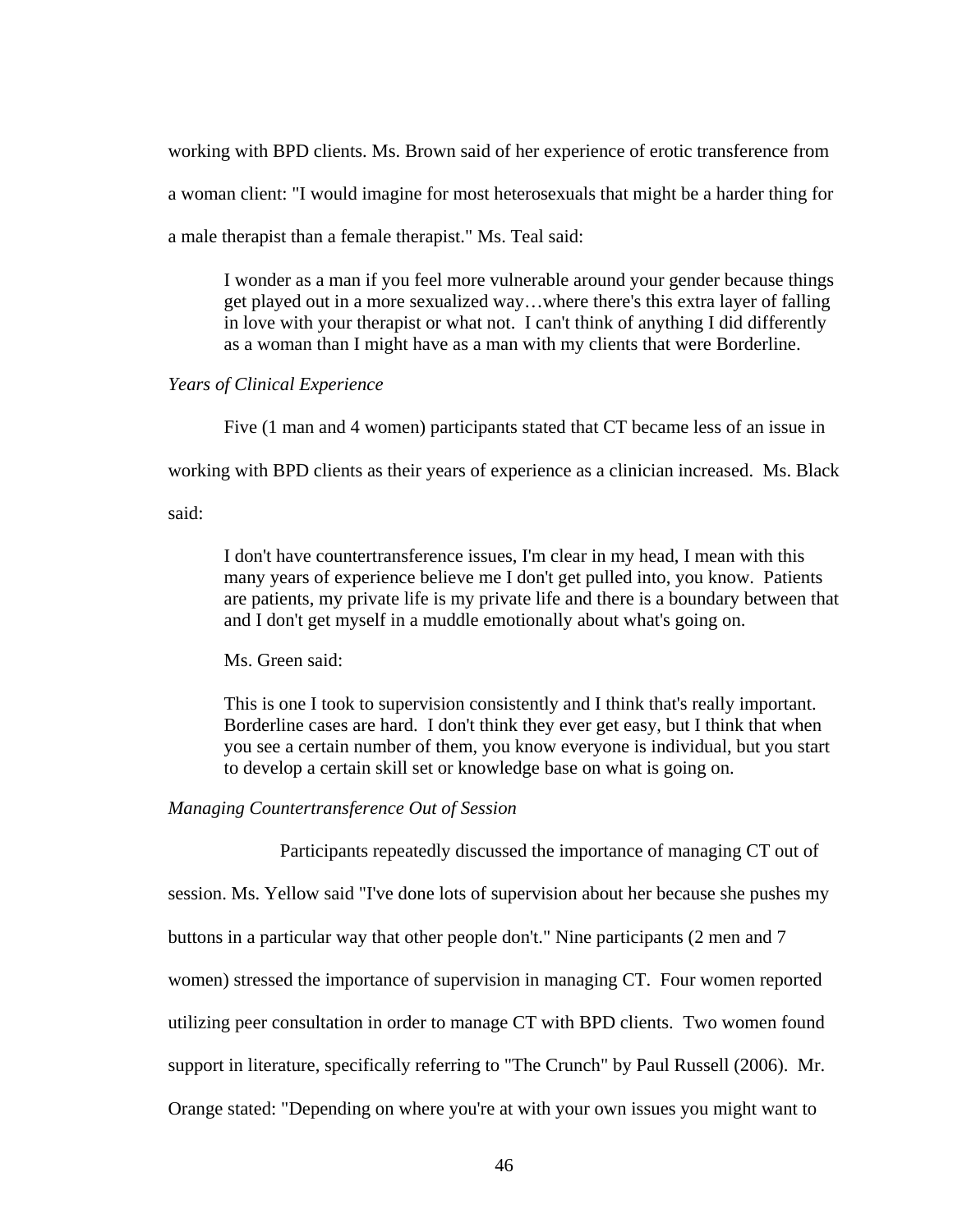get involved in treatment for yourself because borderlines will certainly bring out any unresolved issues in the therapist, that's a given." Three women participants reported that CT was not an issue for them due to managing it well on their own.

## *Managing Countertransference in Session*

Eleven participants (3 men and 8 women) discussed managing CT while

maintaining a therapeutic connection as a major concern in treating BPD clients. Ms.

Blue described her concerns:

How difficult will it be to ride out their moods and sort of manage the different reactions that they give to us, you know what I mean? Because they can be prickly and sometimes it can be hard to always not be reactive to that and to always be able to sit with them and not have it get to you, cause sometimes, truth be told, you get annoyed when they start to be complaining about everybody and wanting to fire you.

Two women participants advised not taking what their clients do personally.

Other advice included remaining in your therapeutic self, staying in the moment,

remaining calm and non-reactive, and having patience and tolerance.

Six participants (5 women and 1 man) said they would disclose feelings of CT to

a client diagnosed with BPD if it were appropriate and beneficial for treatment. Ms.

Black said of her BPD client: "I let her know because she needs to know. People need to

know when they've pushed you too far."

## *Treatment Concerns*

Participants were asked about their largest concerns in treating clients diagnosed with BPD. Concerns include safety issues, level of difficulty in treatment, client's quality of life, and diagnosis concerns. Countertransference was also cited a major concern; this has been detailed in the previous section.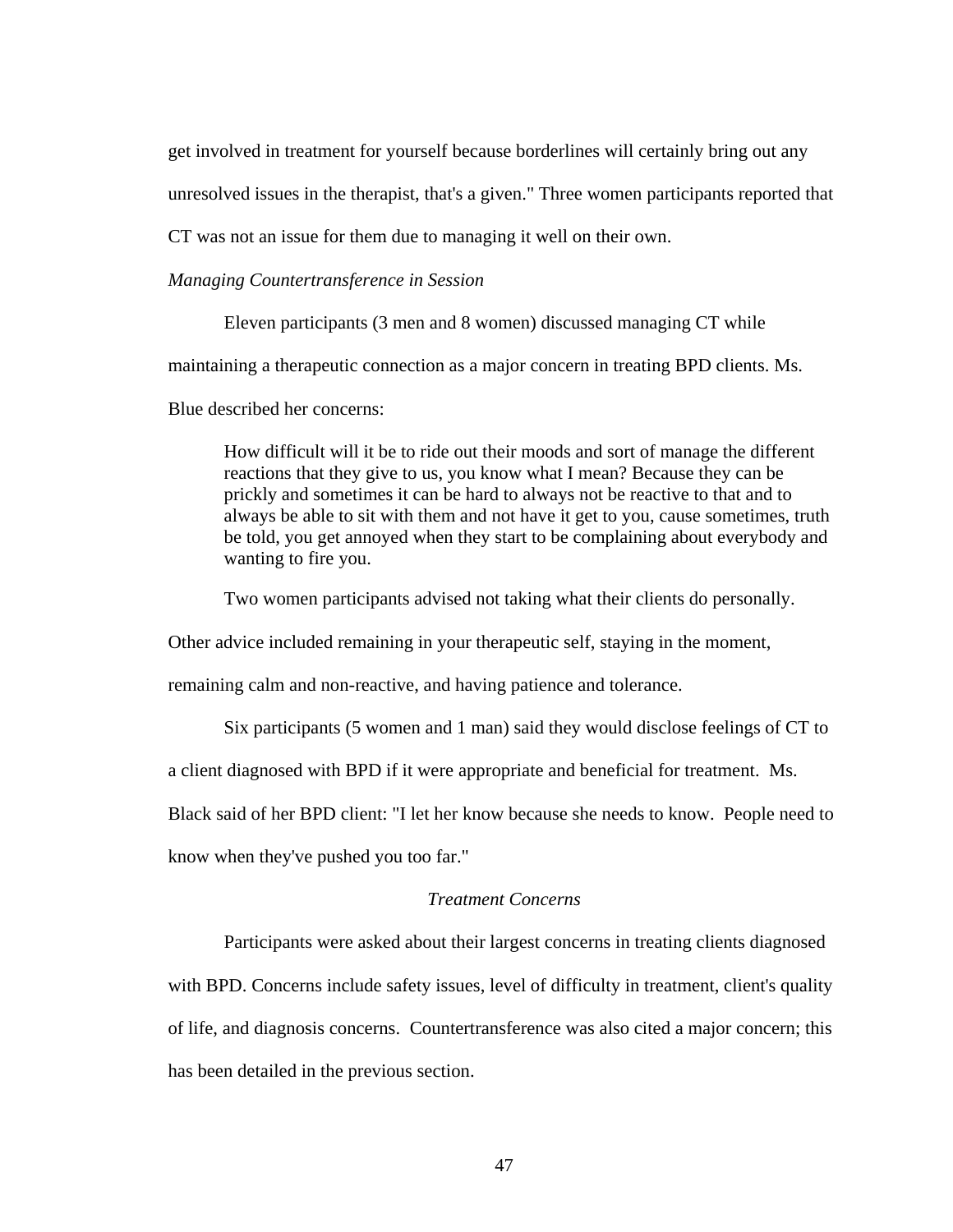#### *Safety*

Seven participants (2 men and 5 women) stated safety issues, including impulsive actions or threats of self-harm, harm to others, and suicide, were major concerns in working with BPD clients. Ms. Gray said of her largest concern:

I guess it would be the obvious one, are they going to hurt themselves or somebody else? Cutting is one thing, and a number of them do cut with no intent of killing themselves or harming themselves more seriously, but I think these threats, and you never know when they're just crying wolf or intending to do something so they can throw you off balance…It's the acting out and I think those would be the obvious concerns. When do you take them seriously, when do you act, when do you find you're being sucked into their threats that they themselves may not even take seriously?

Four participants (1 man and 3 women) reported that containment and safety

planning and support building are essential to treatment of BPD clients. One woman

participant reported using safety contracts to help BPD clients manage these behaviors.

*Level of Difficulty* 

Eight participants (2 men and 6 women) referred to their BPD clients as "difficult" or "challenging to work with." Two women participants reported that BPD clients were not their most difficult clients. Four participants (3 men and 1 woman) discussed concerns in the level of difficulty in treating BPD clients. Treatment of BPD clients was described as requiring an enormous amount of time and energy where progress is slow, taking a number of years to see stable improvement of symptoms. Mr. Purple described his concern of such difficult and not always rewarding efforts in treating BPD clients:

My largest concern with BPD clients is that you have to work so hard during treatment, you're working, you're preparing, before and after the session. You are doing too much of the work…They want me to do all the work and make the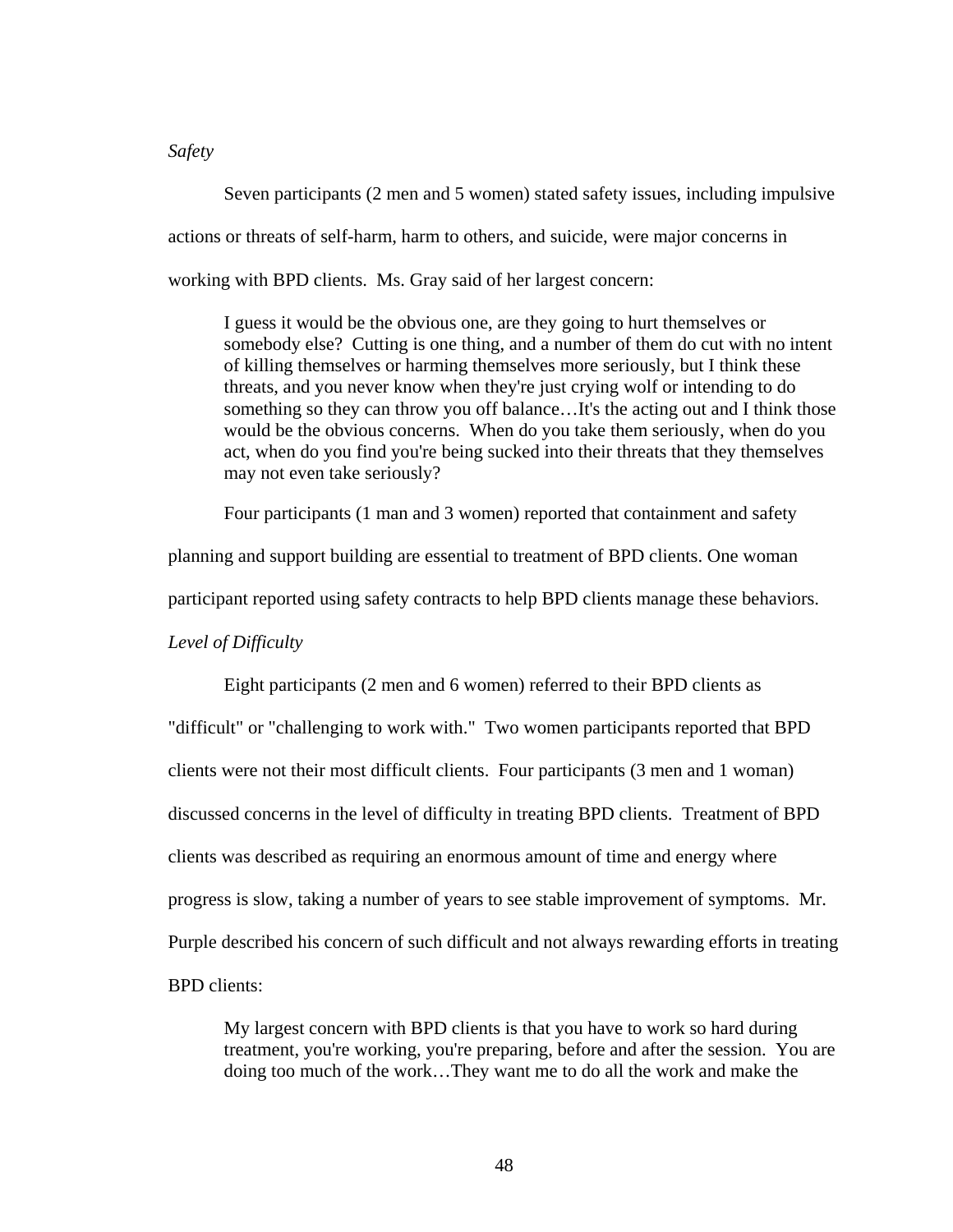goals and write all the stuff and if they like it then? And if they don't? And that's a big concern. Are we spinning our wheels?

Mr. Red said: "I have to watch every single word I say to him, and it's like walking on eggshells; it's really difficult."

Two women participants recommended not having any more than two BPD

clients on one's case load at a time due to the level of work involved in treating them.

*Quality of Life* 

Four participants (1 man and 3 women) described major concerns about their

clients' happiness and quality of life, which was complicated by BPD symptoms and

behaviors. Ms. Black said of her BPD client: "My concern is to see her have a happier

life where she is able to work, to make some money, to have some friends, to develop a

healthy relationship with another woman." Mr. Red said about his concerns:

They are almost invariably people who really damage themselves frequently, and not as much in the physical way, they blow through jobs, they set themselves up, they at times are trusting with people in untrustworthy ways, they're controlling and precise in ways that make it impossible for people to have relationships with them.

## *Diagnosis Concerns*

Seven participants (1 man and 6 women) discussed diagnosis concerns including

the bad reputation that goes along with it. These participants struggled with whether or

not to use the diagnosis at all. Ms. Brown said:

I hate when I'm at trainings or whatever and hear when people are really negative around borderline clients because I see them as people who are having a really hard time with relationships and so that's why I sort of refuse to write that diagnosis on her paper because I just, people talk so negatively about it like 'they're manipulative.' And I just don't see it that way, just because that's what she's feeling, not because she is being manipulating.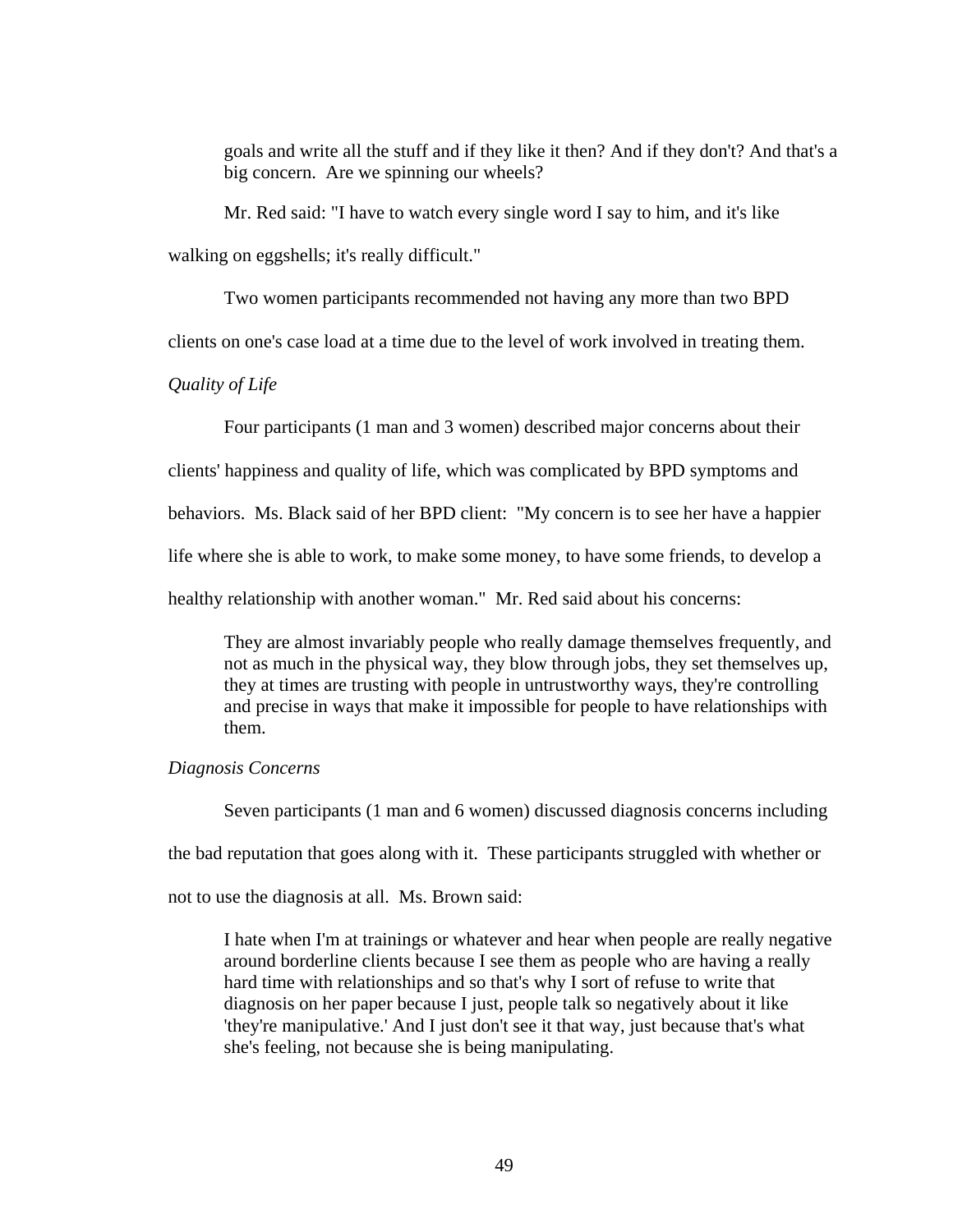Ms. Green said "I'm not convinced what the definition of BPD means and I think it's a cluster of general personality traits that tend to come about when people have been terribly traumatized."

#### *Gender*

Issues were present in the data with regard both to clinician and client gender.

*Clinician Gender* 

Four participants (1 man and 3 women) felt that gender was not an issue in

treatment and two women report never having given it much thought. Ms. Green

wondered when asked about her gender in working with clients diagnosed with BPD:

I think that's such a fascinating question because I sit around thinking of how my differences affect the therapeutic relationship, but I don't even, maybe I make an assumption that because we are the same that's a good thing, but maybe it isn't.

One woman felt that her gender was significant on rare occasions and six

participants (1 man and 5 women) said that gender was only significant within the

political, cultural, and social context, and did not necessarily interfere in treatment of

BPD clients. Mr. Orange said:

Believe it or not gender doesn't you matter, when all is said and done. But before you can even get to that you have to deal with all the surface stuff that the borderline is formulations. So now we're talking about provocative behavior, sexual innuendos, transference all over the place.

One man participant felt that gender is significant in clinical treatment. Mr. Red

says:

I mean the idea is that you really do have to be careful about gender roles. Like anything else behavior's sexualized. In a field where probably 70-80% of the people are females, you have to be a little bit more careful as your role as a man. It's the same thing in other fields, like male nurses. People think 'why would you ever want to be this? He must be a pervert.' I mean if just being a guy is that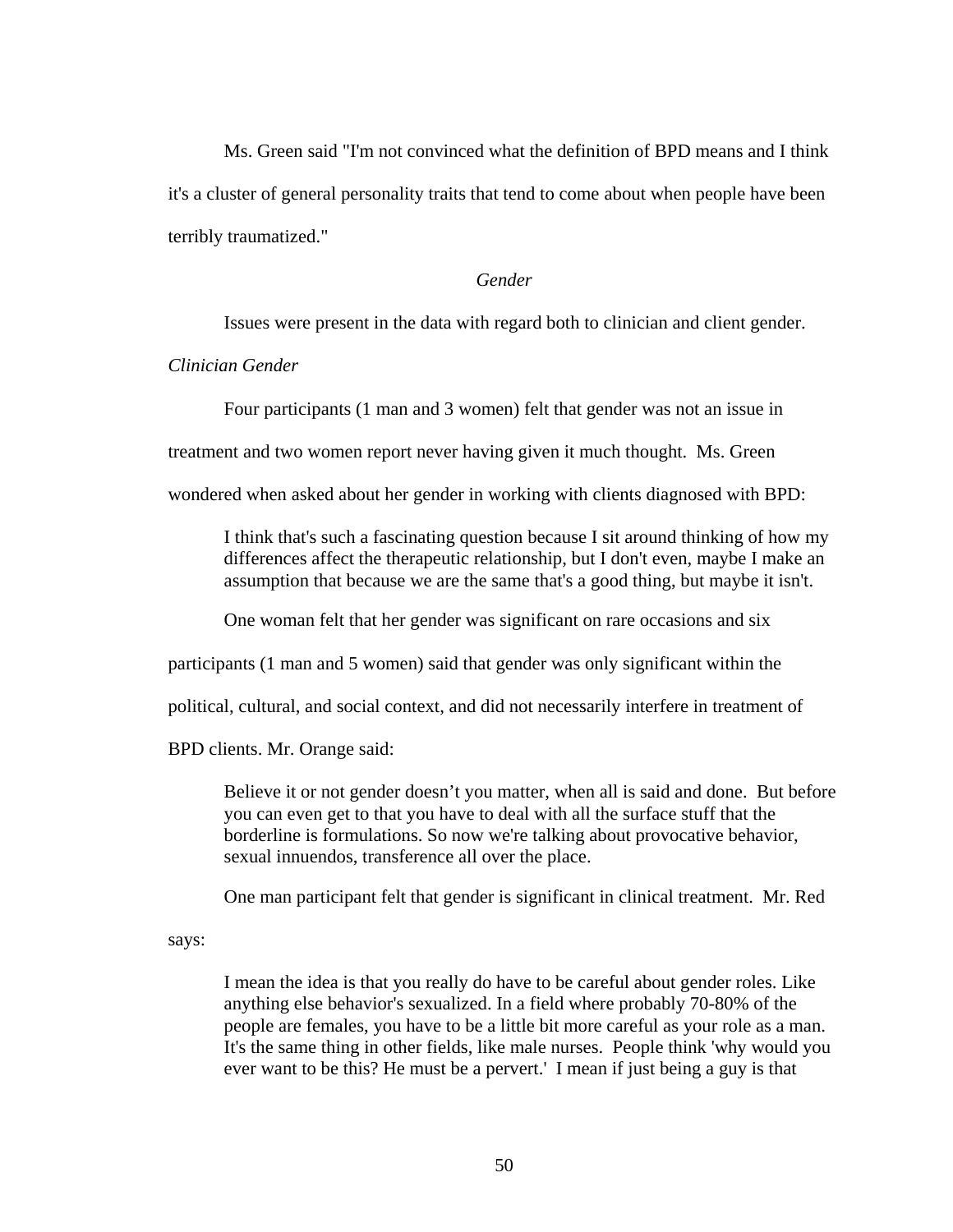threatening to some people, what can you do? It's not anything I did. It's a gender issue. But we have to be aware of that in clinical services with our clients.

## *Women Clinicians*

Five women cited benefits of being a woman treating BPD clients as strengths in relating emotionally, connecting, nurturing, and role modeling. Ms. Blue said "When I think of my gender, if it's a woman client and me being a woman that I just know what more to expect because I'm more familiar with female moods and reactions." Ms. Green said: "Most borderline clients I work with are female and they've requested a female, usually, not always, because I think they feel that a woman could relate to them more."

Two women felt that they might be at times more vulnerable as a woman treating

# BPD clients. Ms. Yellow said:

As a woman it is a tricky thing because if I start to show anger I think that it is experienced very differently by the clients because traditionally when women start to be aggressive you are seen as bitchy. So I'm always conscious of wanting to appear strong but not like a bitch. Nurturing at the same time, like the whole thing, and it's probably not realistic.

Four women reported gender being an issue when their BPD client is lesbian, bi-

sexual or questioning due to issues of erotic transference.

*Men Clinicians* 

Two men participants reported some difficulties being a male therapist including stereotypes of male aggression, erotic transference and countertransference and subsequent boundary concerns. Two men discussed gender bias in a field dominated by women clinicians. Mr. Red described work with borderline patients to be difficult because as a male clinician, "our tendency is to want to grab something and heal it, right? You want to fix somebody quick."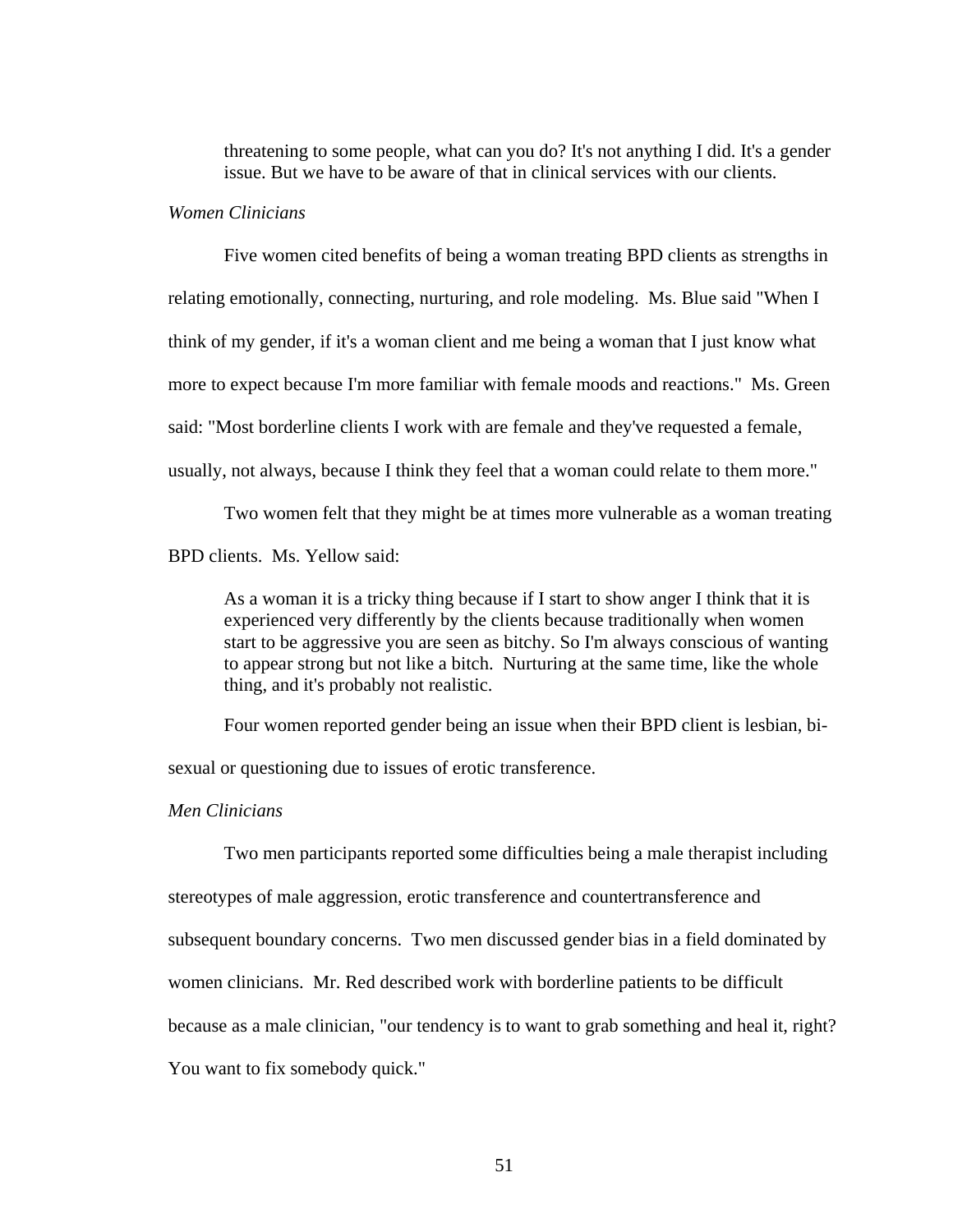Five women, in response to questions of gender, attempted to imagine themselves as men therapists treating BPD clients. Four of the women simply responded similarly to Ms. Pink: "I don't know how to answer because I've never done treatment in any other gender." Two women, however, wondered if being a man treating BPD clients would leave them more vulnerable to issues of erotic transference and countertransference.

 One male participant thought that an advantage to his gender "might be that I could work well with men, but not necessarily." No other clinicians cited benefits of being a man clinician in the treatment of BPD clients.

## *Client's Gender*

Four women participants reported a gender bias with more women being diagnosed with BPD far more than men. Nine participants (2 man and 7 women) wondered about men clients who fit the criteria for BPD. For example, Ms. Gray asked: "It never occurred to me until I saw your question if my gender could play any role in it. I sort of wonder now when you ask this, did I miss a diagnosis with any males?" Five women said they had no men clients with BPD, while two women reported having BPD clients who are men. Ms. Blue reported that the dynamic is same with both genders of clients. Ms. Violet said "I couldn't name a borderline client that is a man. I wonder if it's my issue or more of a societal issue that we sort of look at hysterical women but men as more narcissistic."

## Mr. Orange said:

Traditionally BPD has been associated with women, however if you take a look at the diagnosis and the quintessence of borderline you could see how it will pertain to males as well, and not just homosexual males. So it's the narcissism or the antisocial behavior that jumps out and the borderline dynamics are at the core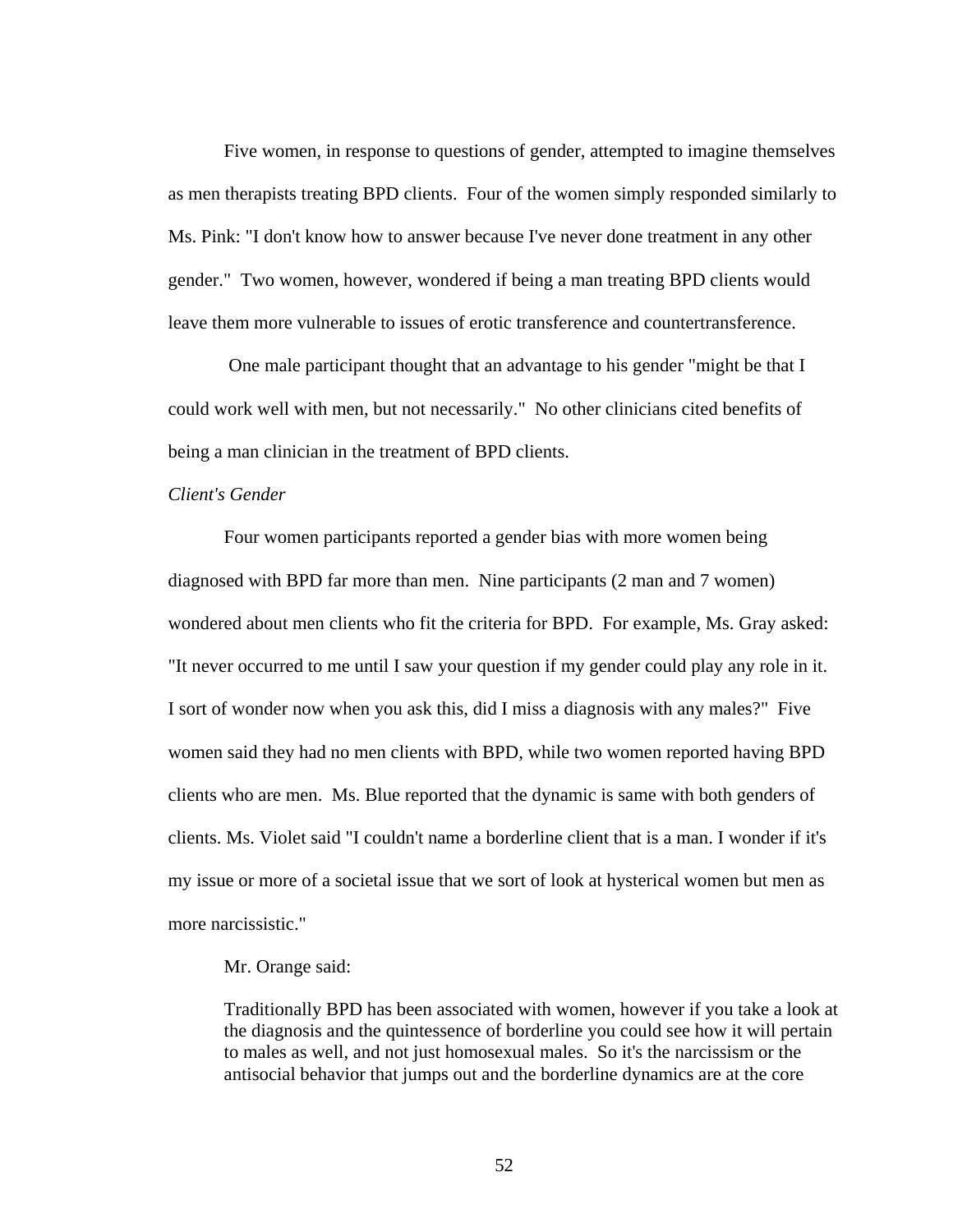function of where this person is at characterologically [sic] and this gets missed or pushed to the side.

Two men described treatment of men diagnosed with BPD and three women clinicians discussed men who they believe to have been fit criteria for BPD but only saw them for one or two sessions before the men dropped out of treatment. Ms. Yellow said:

I really have to think about borderline clients that are men and if I've ever had any, certainly I've had clients with very primitive defenses. I am thinking of a man who really presented with characterological pathology but I only saw him for two sessions before he became angry and walked out of my session. He never came back. I pushed him too hard. And I think that's probably about me being a woman too.

## *Summary*

The findings from interviews with 12 clinicians revealed several key themes with regard to gender and countertransference issues in working with BPD clients. Major findings reveal that gender identity is meaningful in the countertransference experiences of clinicians treating BPD clients due to the pervading assumptions and stereotypes held by both clinicians and clients. Additional findings suggest that erotic countertransference appears especially difficult for women clinicians treating BPD clients, whereas men clinicians may need to explore pre-oedipal transference and countertransference in working with BPD clients.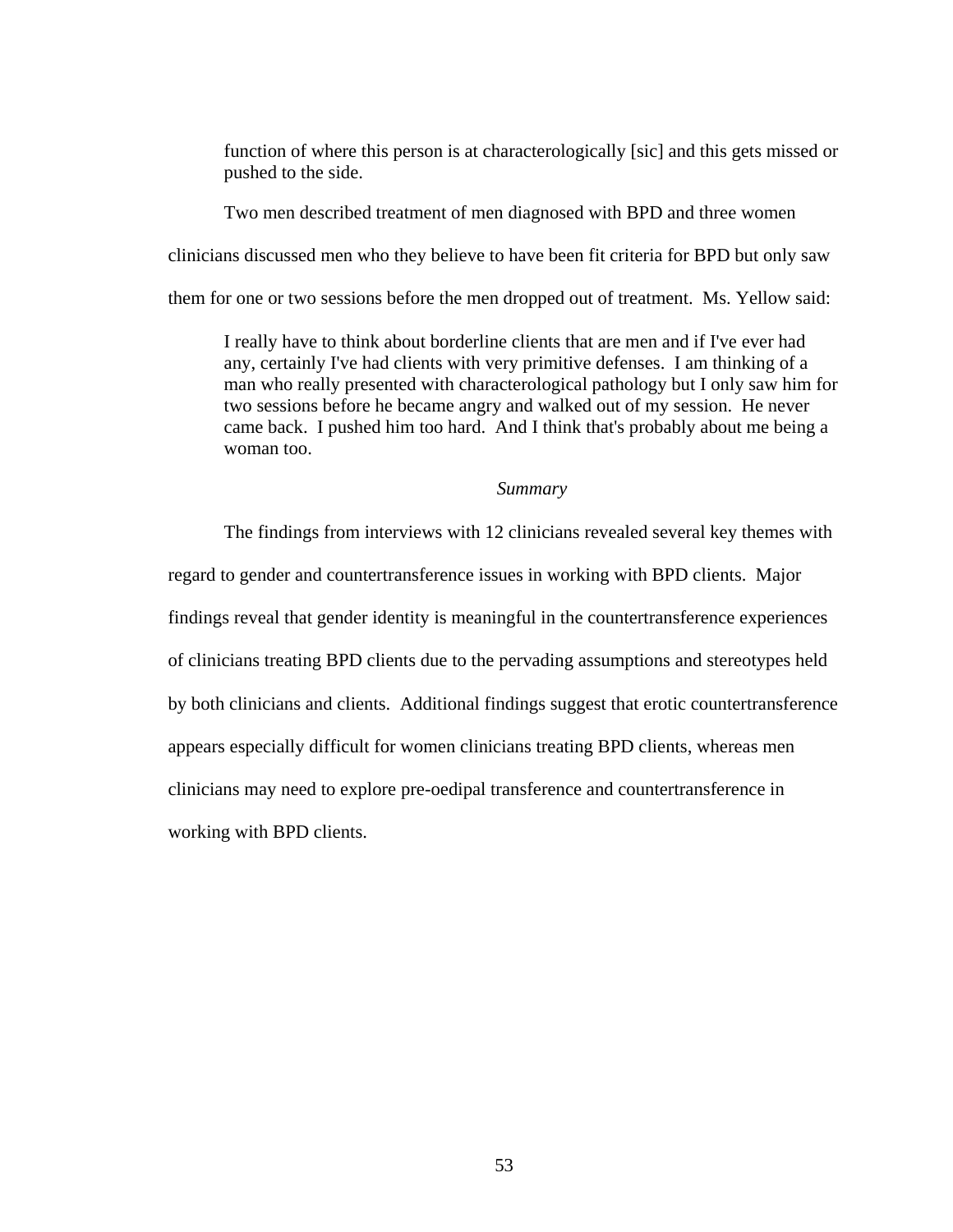#### CHAPTER V

#### DISCUSSION

The purpose of this study was to explore clinician gender as a factor of clinical countertransference for clinicians working with clients diagnosed with BPD. Participants were interviewed regarding their clinical experiences treating clients with this diagnosis. This chapter will discuss major the findings and how they are relevant to reviewed literature, with particular attention to clinician gender and the psychodynamic phenomena of transference and countertransference. Research and clinical practice implications are then discussed along with strengths and limitations of the current study.

### *Major Findings*

Participants in this study showed an understanding of BPD clients congruent with current literature, including symptom and behavioral criteria detailed in the DSM-IV (APA, 2000) and PDM (2006) and current literature outlining the ways this disorder can interfere with daily functioning (Quaytman & Sharfstein, 1997; Mayo Clinic, 2006).

Also congruent with literature were the experiences of psychodynamic principles and phenomena, including primitive defenses (Kernberg et al., 1998; PDM, 2006). These defenses were found to make treatment of these clients more difficult, requiring closer clinical attention to boundaries, relationship building and management of psychodynamic phenomenon including the management of countertransference (PDM, 2006; Spurling, 2003; Wheelis & Gunderson, 1998). Data support the literature revealing the necessity of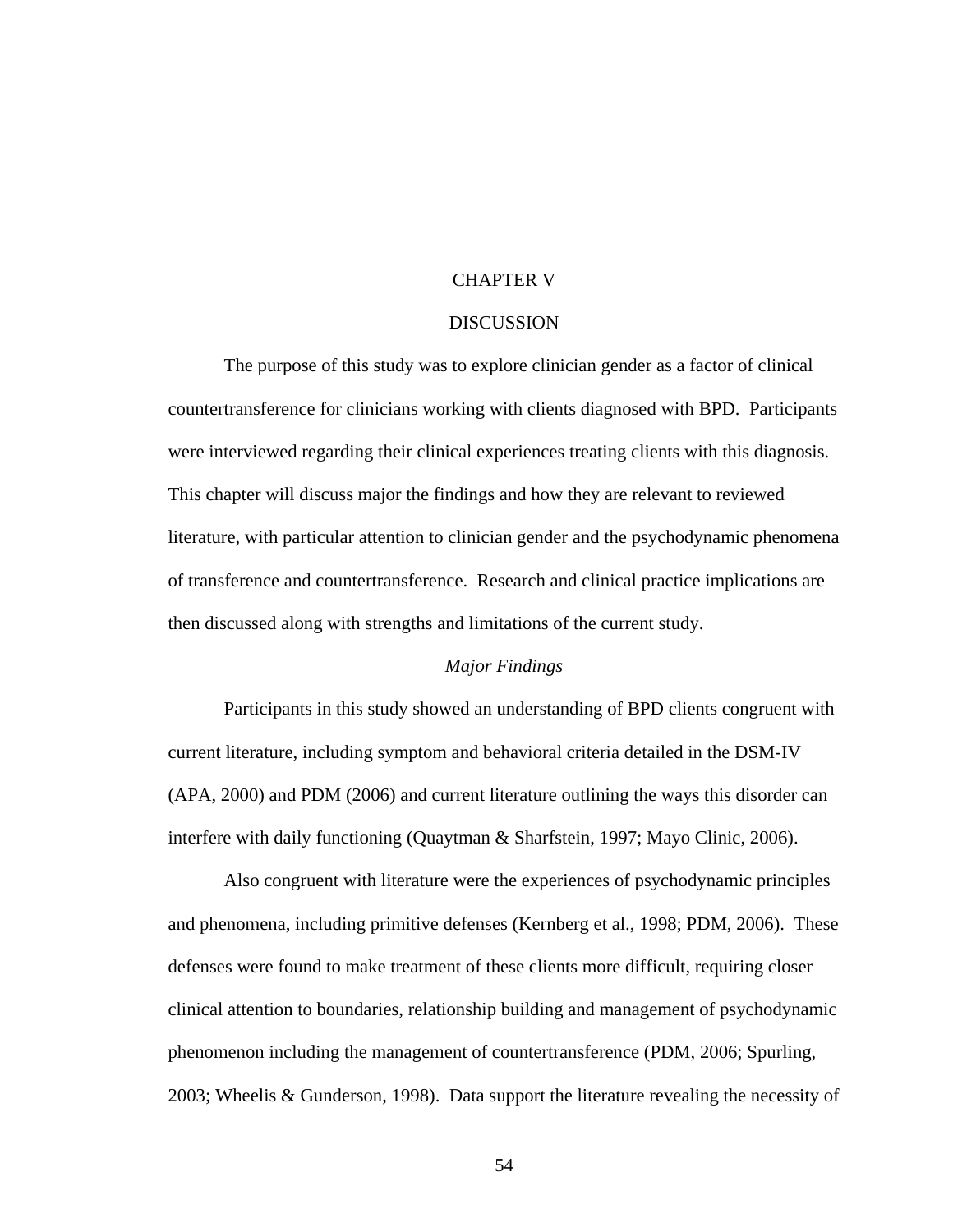close supervision (Spurling, 2003; Winnicott, 1949) and years of clinical experience to manage treatment of BPD clients most effectively (McIntyre & Schwartz, 1998).

In congruence with literature the participants were concerned about negative stereotypes attached to clients holding the diagnosis of Borderline Personality Disorder and used reframing to understand negative behaviors as attempts at coping rather than manipulation tactics (Linehan, 1993) . However despite literature discussing the reputation of BPD clients causing the suffering of others (McIntyre & Schwartz, 1998; PDM, 2006; Spurling, 2003) the participants in this study seemed aware of and concerned about the amount and intensity of their BPD clients' pain and suffering.

Not reviewed in the literature, but a concern of participants in this study, is the validity of the diagnosis due to the predominance of women holding the diagnosis, the prevalence of trauma in the lives of these clients, and the comparable PTSD symptom picture described in the DSM-IV.

## *Gender Findings*

Despite literature showing that gender is relevant to experiences of transference and countertransference (Kulish, 1993) participants in this study either felt that clinician gender was irrelevant or had not given much thought as to how their own gender might influence clinical treatment of clients diagnosed with BPD. Most clinicians felt that gender was important but only on a surface level and that it was ultimately irrelevant in treatment of clients with the diagnosis of BPD.

Most of the clinicians appeared to make the assumption that commonality of gender between clinician and client was more favorable. More than half the women reported benefits in being a woman clinician in working with these clients. Women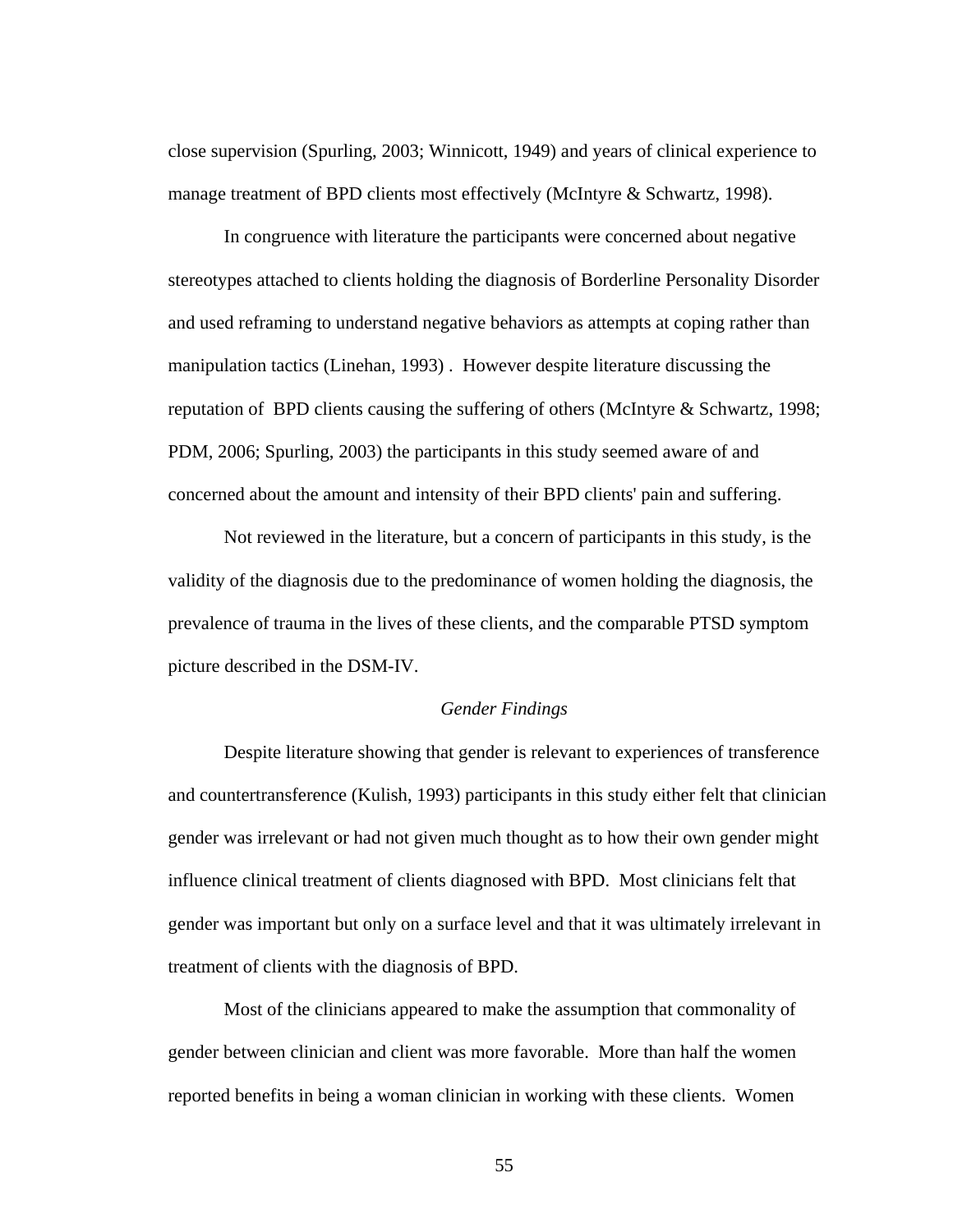clinicians attributed themselves with strengths in relating to, connecting with, nurturing, and role modeling for BPD clients, who were most often women as well. This is concurrent with literature stating that women clinicians tend to be more empathetic (Hoffman, 1977).

Interestingly two of three men clinicians discussed their gender role as complicated due to the domination of women in the field, whereas the third man said nothing at all about his own gender.

Two of the three men reported difficulties because of their gender in working with BPD clients. It should be noted that the third man, who did not report significant difficulties, worked mostly with men clients. The only strength in working with BPD clients from a man clinician's point of view was in working with male clients diagnosed with BPD. This may indicate that gender is significant in some way though it appears difficult to conceptualize without further study.

Both men and women clinicians talked about experiences of erotic transference with their clients; however the majority of women participants did not mention erotic transference until asked about gender, whereas the men discussed it when specifically asked about transference. Participants thought that erotic transference had more to do with the identity disturbances common of BPD clients rather than with the gender or sexual orientation of the clinician. It is therefore unlikely that clinicians can assume traditional gender stereotypes if clients have difficulty understanding their own gender identity and distinguishing one relationship from another.

Two of the three men discussed issues of erotic countertransference, whereas no women clinicians mentioned it unless discussing potential risks for men clinicians. This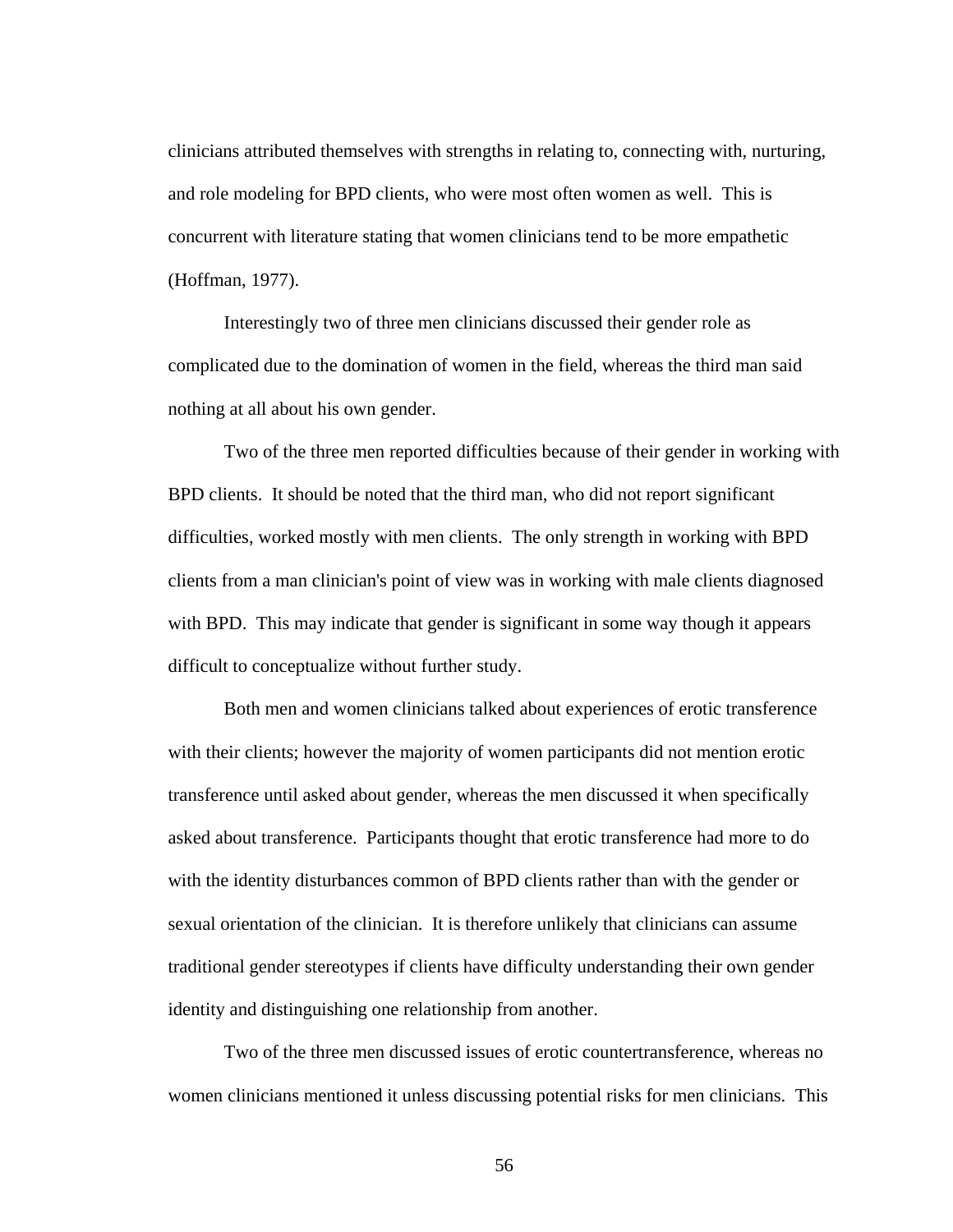supports the literature that women tend to either miss or avoid issues of erotic transference and countertransference more than men clinicians do (Kulish & Holtzman, 2003). Interestingly the men focused almost solely on erotic transference and countertransference in working with BPD clients. This may be due to a heightened sense of male stereotypes in a field dominated by both women clinicians and clients. It is unknown whether or not pre-oedipal transference occurred in treatment with these clients or was simply missed by men clinicians, just as the women clinicians were likely to miss or avoid oedipal transferences. However it is worth noting that Mr. Purple discussed a man BPD client who "wanted to offer me things, to take care of me" and describes this man as seeking approval or praise from the clinician. This appears to be part of a preoedipal transference, though Mr. Purple did not identify this behavior as transference.

More than half of the women clinicians in attempting to conceptualize their own gender thought to imagine themselves as men clinicians. No men clinicians tried to imagine themselves as women clinicians. This may indicate something in how women understand and conceptualize their gender as in opposition of the other.

#### *Research Implications*

One issue briefly discussed in the literature is prevalence of trauma histories in the lives of their BPD clients (Stern, 1938). Some respondents were concerned over the validity or of discrimination based on the diagnosis of Borderline Personality Disorder. Experiences of trauma were cited a number of times as pertaining the lives, symptoms, and behaviors of many clients diagnosed with BPD. Some clinicians believe that PTSD maybe a more appropriated diagnosis given the predominance of sexual abuse histories shared by their BPD clients. Research is being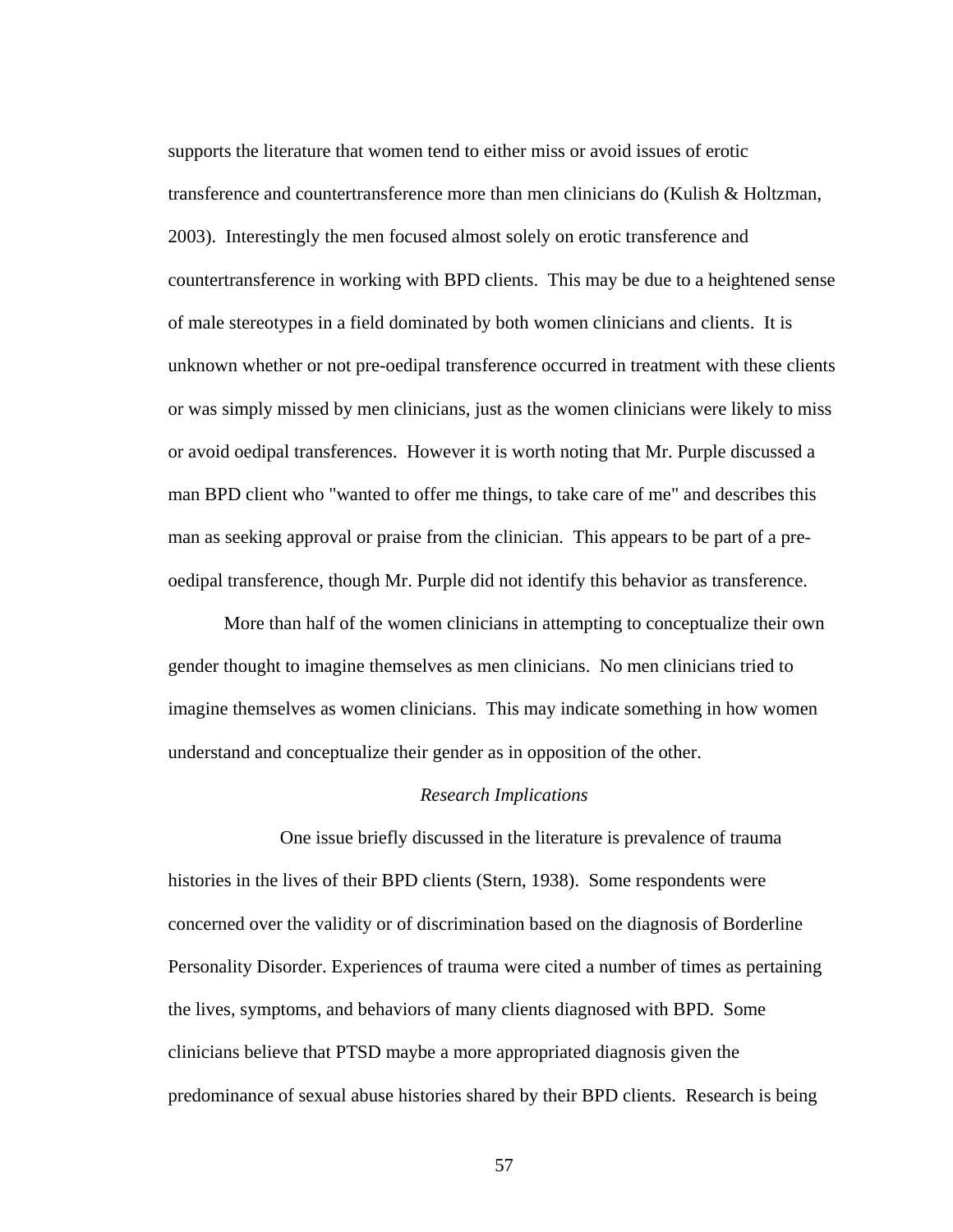undertaken to understand how gender, trauma, and countertransference might influence understanding and treatment of clients diagnosed with BPD (Barrett, 2000).

Though the literature talks mostly of negative and difficult experiences with BPD clients (Spurling, 2003), the majority of the participants in this study pointed out strengths of their BPD clients and reported positive feelings regarding working with them in treatment. It may be important to focus more research on the strengths of these clients, which would also respond to the concerns regarding the negative stereotypes often attached to this population of clients.

#### *Implications for Clinical Practice*

Participants were hopeful, in accordance with literature, that BPD clients can be successfully treated (Garzer & Ornstein, 2002). Also congruent with literature, participants agreed that long term treatment is required for BPD clients to demonstrate sustained improvement. They also agreed that relationship and safety issues are most prominent in the first year of treatment with BPD clients and stabilization tends to begin in the second year of treatment (Wheelis & Gunderson, 1998). Participants appeared concerned over how the current system of managed care affects the care of clients diagnosed with BPD in the length and frequency of care these clients appear to require.

Participants reported using a variety of treatment styles in their work with BPD clients including psychodynamically-based interventions, CBT, and DBT. One third of participants reported that DBT was helpful to their BPD clients, supporting evidence in the literature of it's effectiveness in reduction of symptoms (Linehan, 1993). None of the clinicians reported having DBT training but supported their clients in attending DBT skills groups in addition to individual therapy. This combination of treatment has been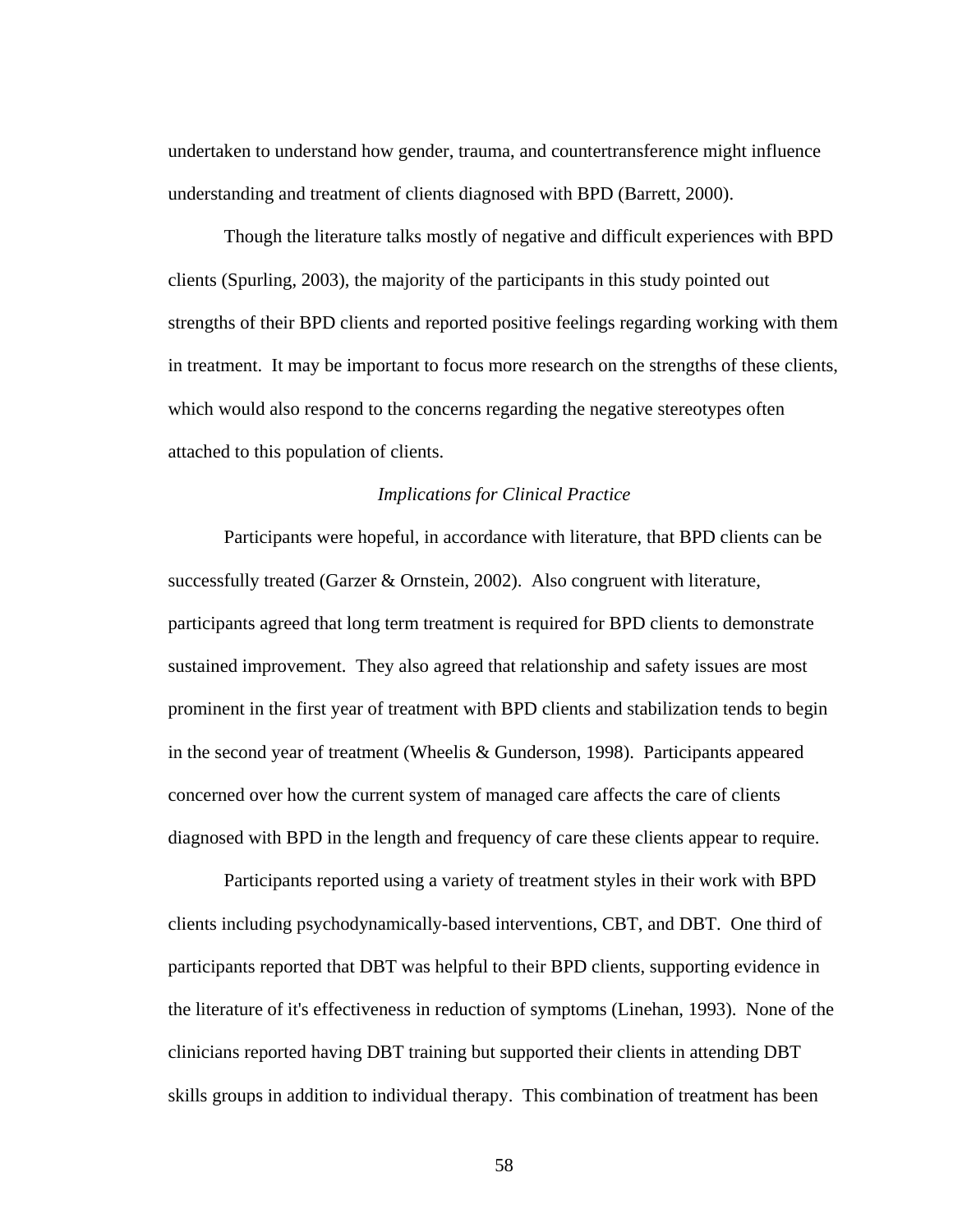shown in the literature to be more effective than either treatment alone with a greater tendency for clients to follow thorough with treatment (Harley et al., 2007). This finding may be helpful in understanding the ambivalence and resistance to treatment reported by participants in this study working with BPD clients.

In accordance with reviewed literature (PDM, 2006) participants recommended that a clinician be consistent, active, structured, affectively expressive, aware of boundaries, and focused on the here and now when treating clients diagnosed with BPD.

## *Strengths and Limitations of the Study*

The strengths of this study include the researcher's access to clinicians who conduct individual therapy with clients diagnosed with BPD. Clinicians were interviewed face to face where they could discuss, process, clarify, and give context to their experiences treating BPD clients. The setting of each interview was a strength in that each was conducted in clinical offices where BPD clients are actually treated. Participants appeared able to invoke detailed memories of experiences with their clients as if they were in the room.

A limitation of this study is the small number of men clinicians in the sample, and the absence of clinicians who identified as transgendered. More men clinicians need to be interviewed in further research of the complicated dynamics between gender, CT phenomenon, and what it means to be a man in a profession dominated by women. Further research will hopefully examine the experiences of transgendered clinicians in their clinical treatment of clients diagnosed with BPD.

There is also a lack of racial and ethnic diversity among clinicians in this sample. Much more study involving therapists and clients from a variety of cultural and ethnic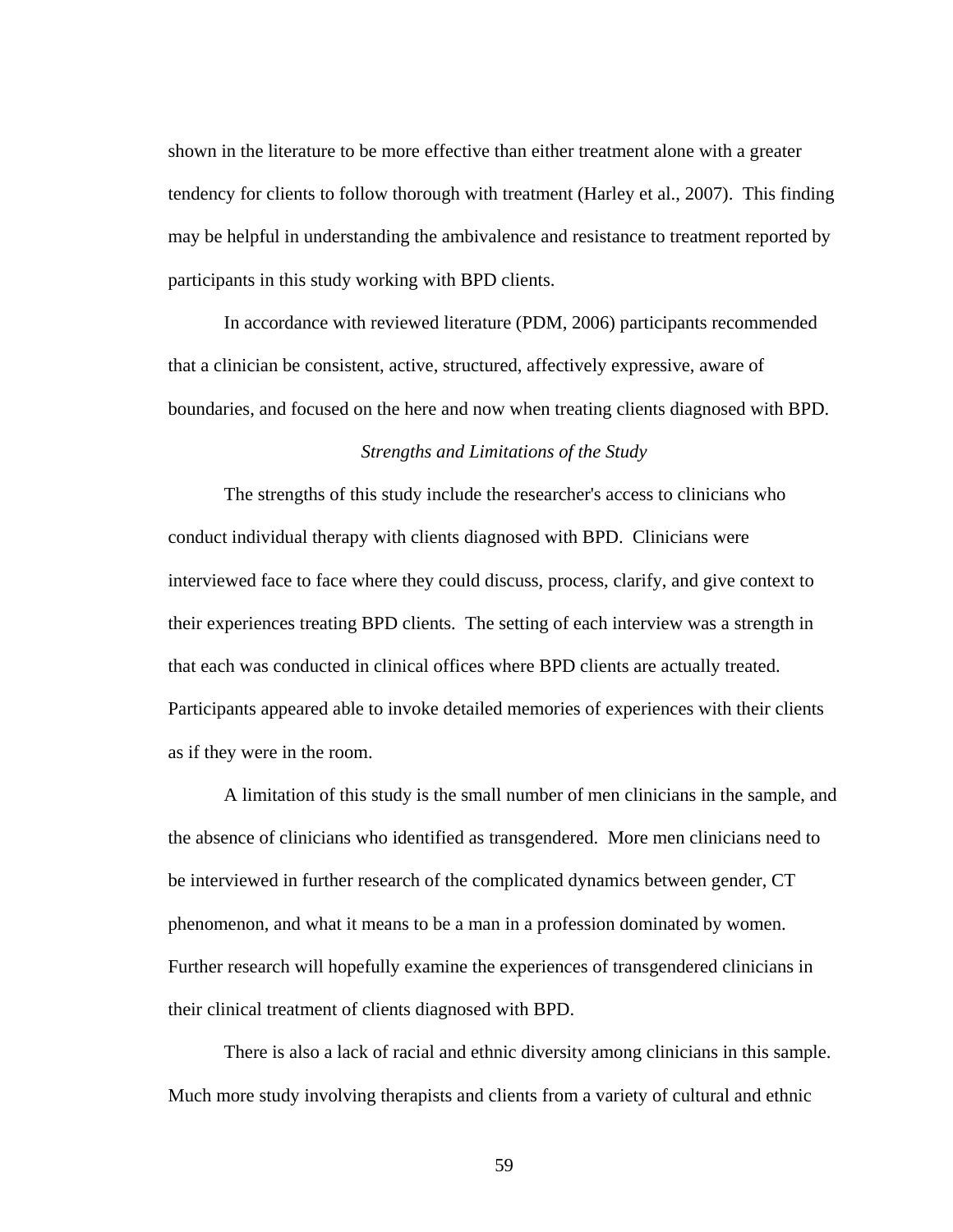backgrounds is needed. Clinicians who responded to recruitment for this study may have had significantly different experiences working with clients diagnosed with BPD, which may indicate a bias in this study.

### *Conclusion*

Based on the findings from these qualitative interviews it seems that gender identity is meaningful in the countertransference experiences of clinicians treating clients diagnosed with BPD due to the pervading assumptions and stereotypes held by both clinicians and clients. Gender identity may or may not be meaningful in the understanding and treatment of BPD as the literature suggests; however, as revealed by the participants in this study, gender appears to be significant as to the process of treatment, including CT experiences and reactions.

Clinicians need to be more aware of transference and countertransference scenarios that do and do not align with their manifest or traditional gender roles, especially due to the relationship and identity issues common of BPD clients. Negative erotic countertransference appears especially difficult for women clinicians treating BPD clients, potentially due to gender stereotypes denying women their sexuality and aggression, and/or taboos against homosexuality. Additionally, men clinicians may need to explore pre-oedipal transference and countertransference in working with BPD clients in addition to the erotic. Further research in all areas would enhance the currently limited understanding in the literature of the interplay of gender and countertransference in work with clients diagnosed with borderline personality disorder.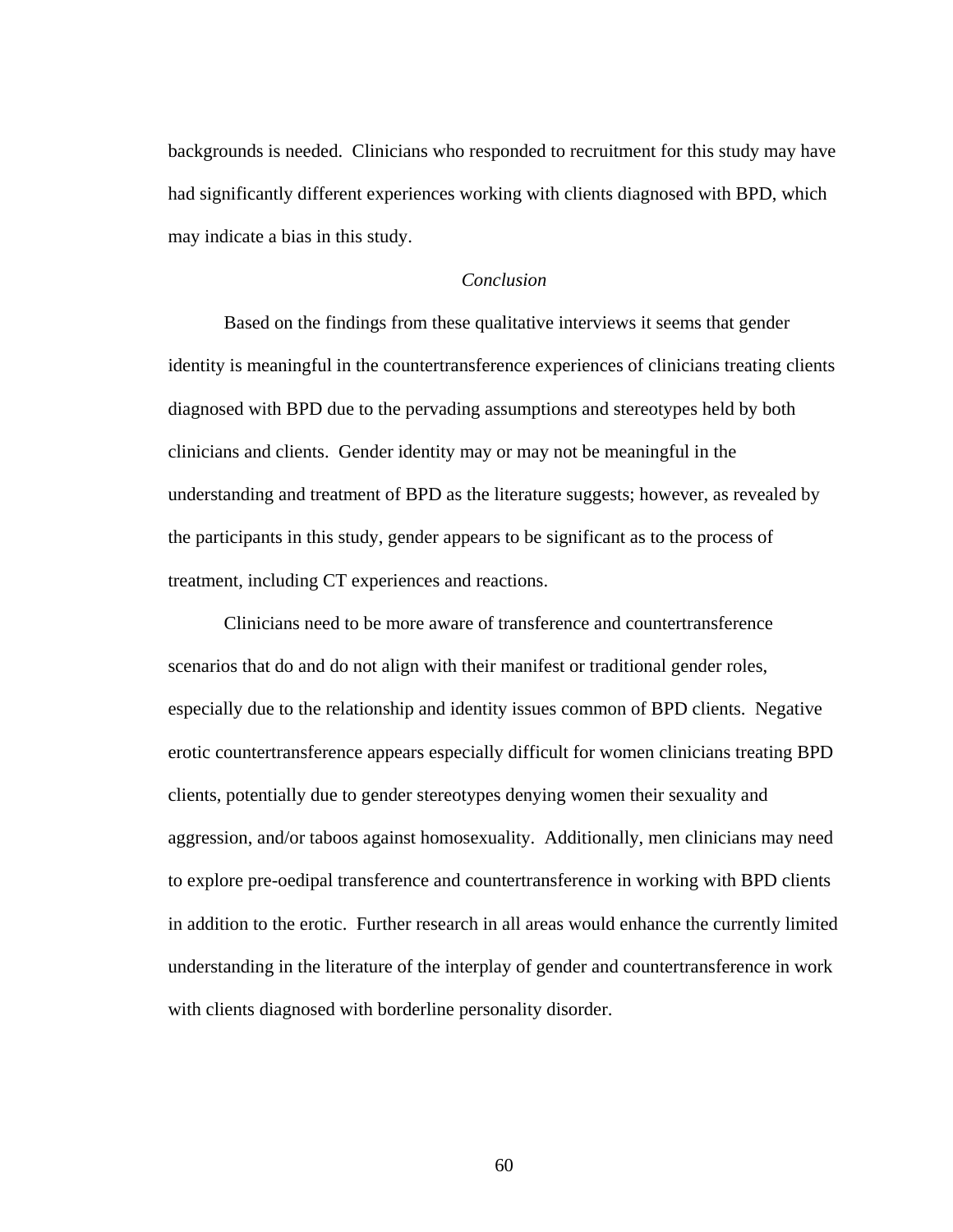#### References

- Abrams and Curran (2004). Countertransference. *Psychoanalytic Psychology, 17*(1), 24- 37.
- Anastas, J. W. (1999). *Research design for social work and the human services* (2<sup>nd</sup> ed.). New York: Columbia University Press.
- American Psychiatric Association (2000). *Diagnostic and statistical manual of mental disorders* (4<sup>th</sup> ed., Rev). Washington, DC.
- Barrett, M. M. (2000). Countertransference and borderline personality disorder: A sociohistorical perspective. *Dissertation Abstracts International: Section B: The Sciences and Engineering, 61*(5-B), p. 2744.
- Bernardez, T. (2004). Studies in countertransference and gender: Female analyst/male patient in two cases of childhood trauma. *Journal of the American Academy of Psychoanalysis & Dynamic Psychiatry, 32*(1), 231-254.
- Bernardez, T. (1987). Gender based countertransference of female therapists in the psychotherapy of women. *Women & Therapy, 6*(1-2), p. 25-39.
- Bernstein, D. (1991). Gender specific danger in the female-female dyad in treatment. *Psychoanalytical Review, 78,* 37-48*.*
- Booth-Butterfield, M. & Booth-Butterfield, S. (1990). Conceptualizing affect as information in communication production. *Human Communication Research, 16,*  451-476.
- Burnat, G. & De Urtubey, L. (2004). Beyond the limits: Historical perspectives on boundary violations in psychoanalytic treatment. *International Journal of Psychoanalysis, 85*, 1243-5.
- Butler, S.E. & Zelen, S. (1977). Sexual intimacies between psychotherapists and their patients. *Psychotherapy: Treatment, Research and Practice, 14*, 143-5.
- Bridges, N. A. (2005). *Moving beyond the comfort zone in psychotherapy.* Lanham, Maryland: Jason Aronson, Inc.
- Curtis, R. (1999). The angry patient: Case and session presentation. *Journal of Psychotherapy Integration, 9(2),* 133-142.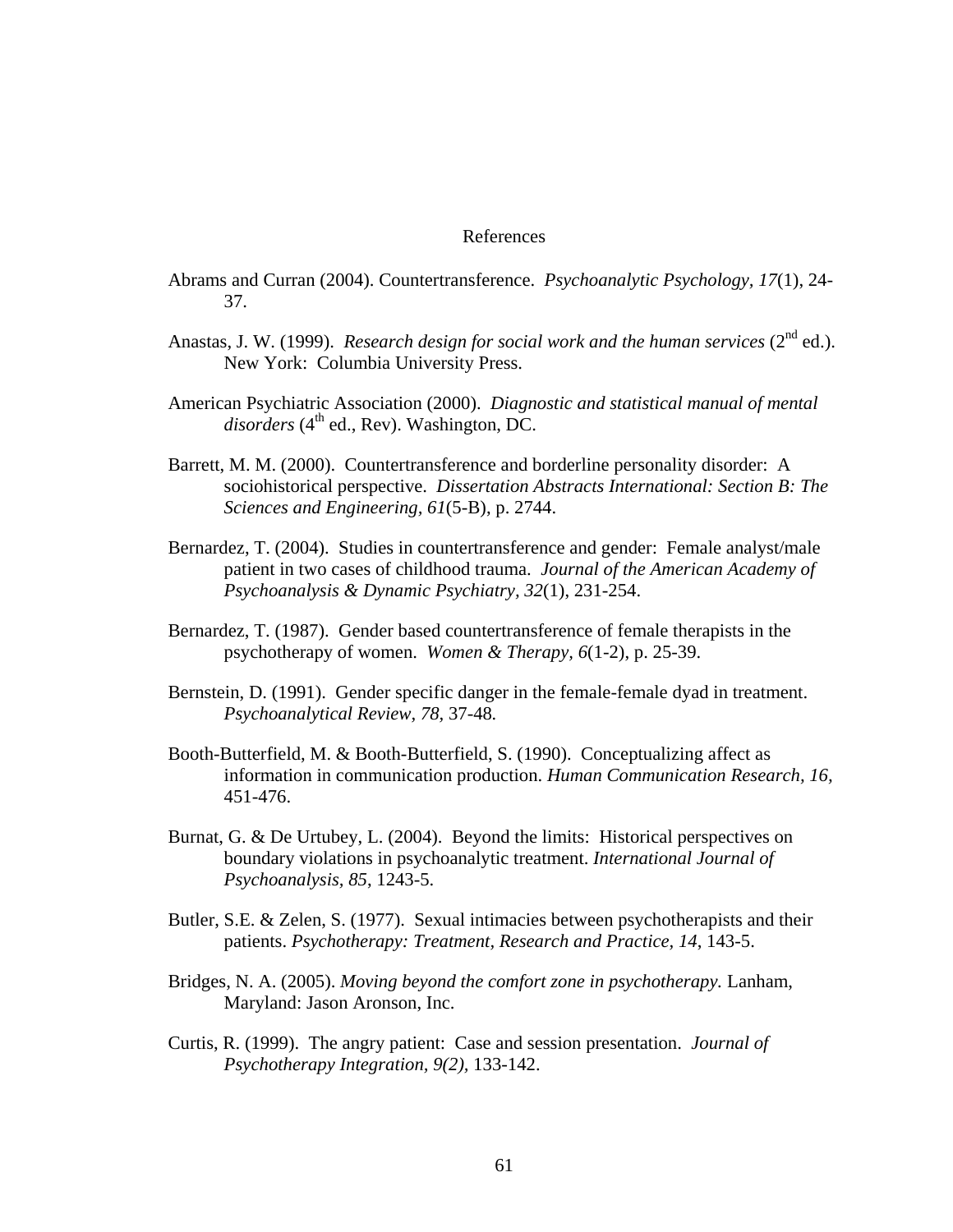- Dahlberg, C.C. (1970). Sexual contact between patient and therapist. *Contemporary Psychoanalysis*, *6*, 107-24.
- Dent, J. K. (1978). *Exploring the psycho-social therapies through the personalities of effective therapists.* Rockville, Maryland: National Institutes of Mental Health.
- Dingfelder, S.F. (2004). Treatment for the 'untreatable.' *Monitor on Psychology, 33*(3). Retrieved July 4, 2007, from http://www.apa.org/monitor/mar04/treatment.html.
- Eagle, M. (2000). A critical evaluation of current conceptions of transference and countertransference. *Psychology Critiques, 45*(6), 673-676.
- Eastwood, J. (1990). Countertransference risks when women treat women. *Clinical Social Work Journal, 18*(3), 273-280.
- Friedman, S., & Gelso, C. (2000). The development of the inventory of countertransference behavior. *Journal of Clinical Psychology, 56*, 1221-1235*.*
- Freud, S. (1958). Future prospects of psychoanalytic psychotherapy. In J. Strachey (Ed. and Trans.), *The standard edition of the complete psychological works of Sigmund Freud* (Vol. 11). London: Hogarth. (Original work published 1910).
- Gabbard, G.O. & Lester, E.P. (1995). *Boundaries and boundary violations in psychoanalysis.* New York: Basis Books.
- Ganzer, C. & Ornstein, E. D. (2002). A sea of trouble: A relational approach to the culturally sensitive treatment of a severely disturbed client. *Clinical Social Work Journal, 30*(2), 127-142.
- Goldberg, M. & Evan, D. (1985). On transference manifestations in patients with female analysts. *International Journal of Psychoanalysis, 66,* 295-305*.*
- Goldberg, M. & Holmes, D.E. (1993). Transferences in male patients with female analysists: An update. *Psychoanalytic Inquiry*, *2,* 173-91.
- Goldstein, E. (1990). *Borderline disorders: Clinical models and techniques.* New York: The Guilford Press.
- Harley, R.M., Baity, M.R., Blais, M.A. & Jacobo, M.C. (2007). Use of dialectical behavior therapy skills training for borderline personality disorder in a naturalistic setting. *Psychotherapy Research, 17*(3), 351-358.
- Hoffart, A. & Friis, S, (2000). Therapists' emotional reactions to anxious inpatients during integrated behavioral-psychodynamic treatment: A psychometric evaluation of a feeling work checklist. *Psychotherapy Research, 10(4),* 462-473.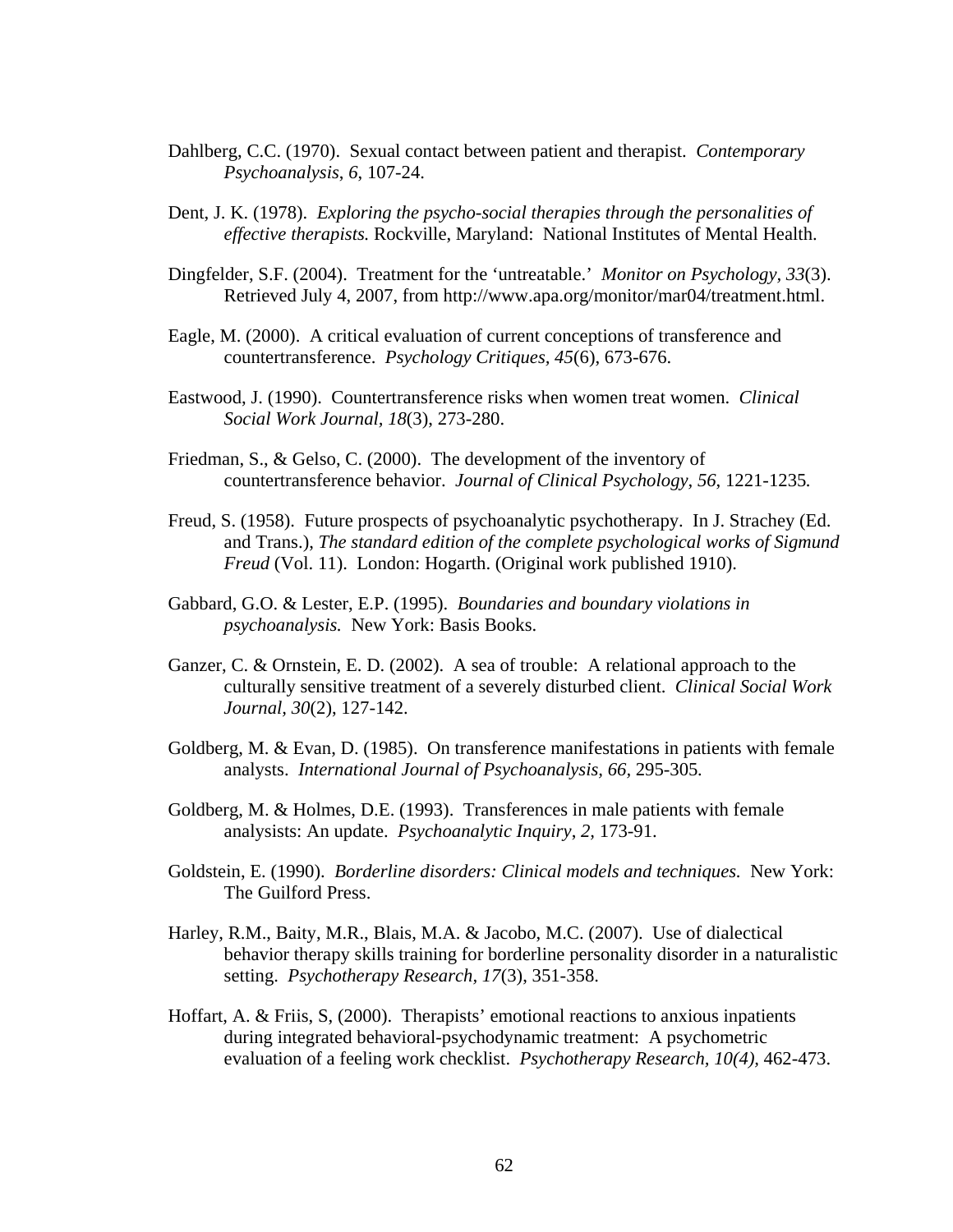- Hoffman, M. L. (1977). Sex differences in empathy and related behaviors. *Psychological Bulletin, 84,* 712-722.
- Jacobs, M. and Warner, B. (1981). Interaction of therapeutic attitudes with severity of clinical diagnosis. *Journal of Clinical Psychology, 37*(1), 75-82.
- Johnson, M., & Stone, G. L. (1989). Logic and nurture: Gender differences in thinking about psychotherapy. *Professional Psychology: Research and Practice, 20,*123- 127.
- Kernberg, O. (2000). The influence of the gender of patient and analyst in the psychoanalytic relationship. *Journal of the American Psychoanalytic Association, 48*(3), 859-883.
- Kernberg, O. (1995). *Love relations.* New Haven, CT.: Yale University Press.
- Kernberg, O., Selzer, M., Koenigsburg, H., Carr, A., & Applebaum, A. (1989). *Psychodynamic psychotherapy for borderline patients.* USA: Basic Books.
- Kohut, H. (1971). *The analysis of the self: A systematic approach to the psychoanalytic treatment of narcissistic personality disorder.* New York: International University Press.
- Kulish, N. (1993). Gender-linked determinants of treansference and countertrasference in psychoanalytic psychotherapy. *Psychoanalytic Inquiry, 13*(2), p. 286-305.
- Kulish, N. (1989). Gender and transference: Conversations with female analysts. *Psychoanalytic Psychology, 6,* 59-71.
- Kulish, N. & Holtzman, D. (2003). Countertransference and the female triangular situation. *International Journal of Psychoanalysis, 84,* 563-577.
- Kulish, N. & Mayman, M. (1993). Gender-linked determinants of transference and countertransference in psychoanalytic psychotherapy. *Psychoanalytic Inquiry, 2*, 286-305.
- Lecours, S., Bouchard, M., & Normandin, L. (1995). Countertransference as the therapist's mental activity: Experience and gender differences among psychoanalytically oriented psychologists. *Psychoanalytic Psychology, 12(2),*
- Lerner, H. (1980). Internal prohibitions against female anger. *American Journal of Psychoanalysis, 40,* 137-148.
- Lev, A.I. (2004). *Transgender Emergence*. NY: Haworth, pp.79-109.
- Linehan, M.M. (1993). *Cognitive-behavioral treatment of borderline personality disorder.* New York, NY: Guilford Press.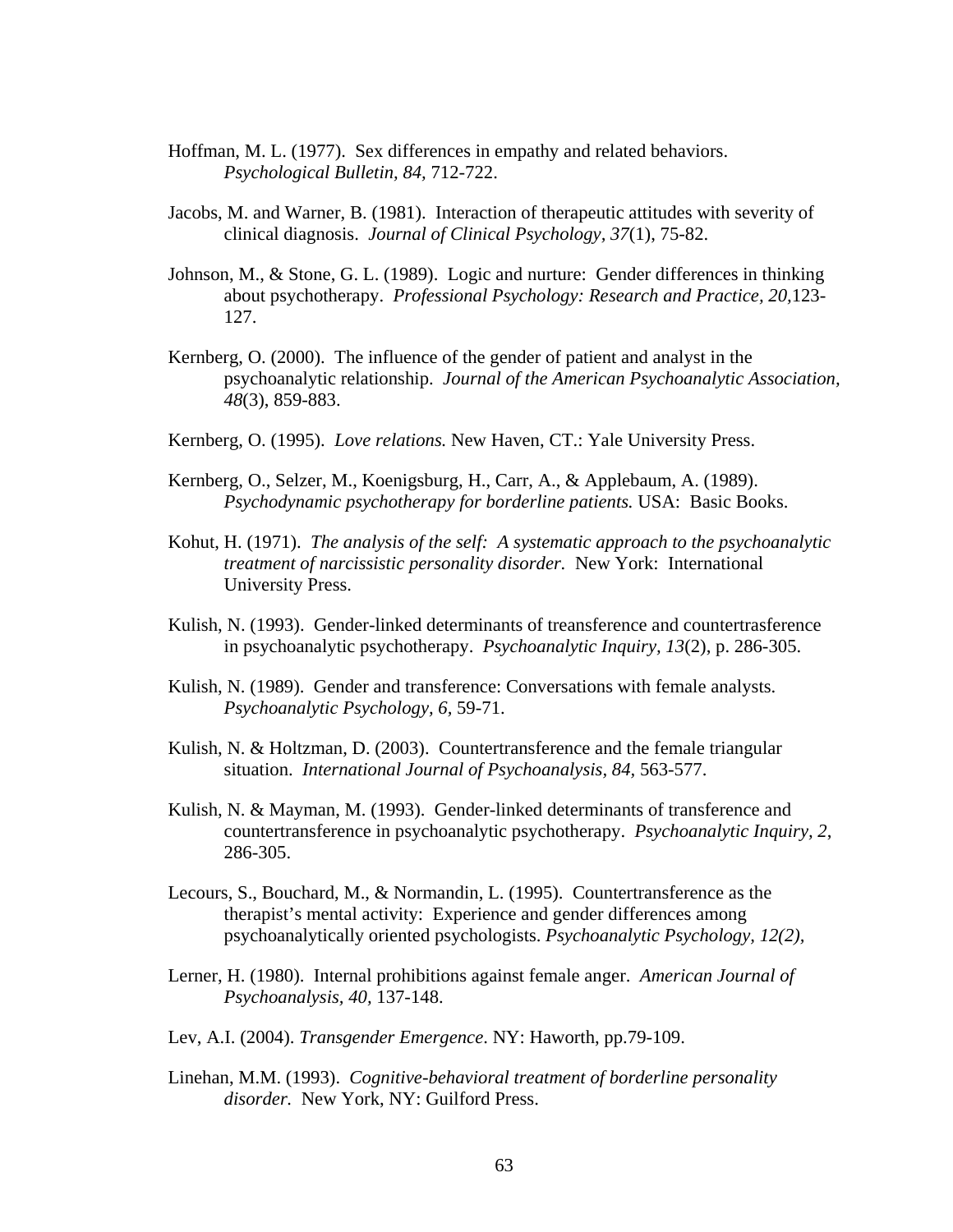- Ligiero and Gelso (2002). Countertransference, attachment, and the working alliance: The therapist's contributions. *Psychotherapy: Theory/Research/Practice/Training, 39*(1), 3-11.
- Maguire, M. (2004). *Men, women, passion and power: Gender issues in psychotherapy.*  Abingdon, Oxfordshire: Brunner-Routledge.
- Mahler, M. S. (1971). A study of the separation-individuation process: And its possible application to borderline phenomena in the psychoanalytic situation. *[The](javascript:__doLinkPostBack()  [Psychoanalytic Study of the Child](javascript:__doLinkPostBack()*, *26,* 403-424.
- Masterson, J. (1972). *Treatment of the borderline adolescent: A developmental approach.* New York: John Wiley & Sons, Inc.
- Matserson, J. F. (1983). *Countertranserence and psychotherapeutic technique: Teaching seminars on psychotherapy of the borderline adult.* NY: Brunner/Mazel, Inc.
- Mayo Clinic (2006). *Borderline Personality Disorder.* Retrieved July 4, 2007, from: [http://www.mayoclinic.com/health/borderline-personality disorder/DS00442](http://www.mayoclinic.com/health/borderline-personality%20disorder/DS00442).
- McIntyre, S.M. & Schwartz, R.C. (1998). Therapists' differential countertransference reactions towards clients with major depression or Borderline Personality Disorder. *Journal of Clinical Psychology,* 54(7), 923-931.
- Narud, K., Mykletun, A, and Dahl, A. (2003). Experienced therapists' opinions on central issues in psychodynamic psychotherapy of patients with personality disorders. *Nordic Journal of Psychiatry, 57*(6), 461-467.
- PDM Task Force. (2006). *Psychodynamic Diagnostic Manual.* Silver Spring, MD: Alliance of Psychoanalytic Organizations.
- Person, E. (1983). Women in therapy: Therapist's gender as a variable. *International Review of Psychoanalysis, 10,* 193-204.
- Quaytman, M. and Sharfstein, S. S. (1997). Treatment for severe borderline personality disorder in 1987 and 1997. *American Journal of Psychiatry, 154*(8), 1139-1144*.*
- Raphling, D. & Chused, J. (1988). Transference across genderlines. *Journal of the American Psychoanalytic Association, 36,* 77-104.
- Russell, P. (2006). *The theory of the crunch. Smith College Studies in Social Work 76*(1), 9-21.
- Seem, S.R. & Johnson, E. (1998). Gender bias among counseling trainees: A study of case conceptualization. *Counselor Education and Supervision, 37*(4), 257-268.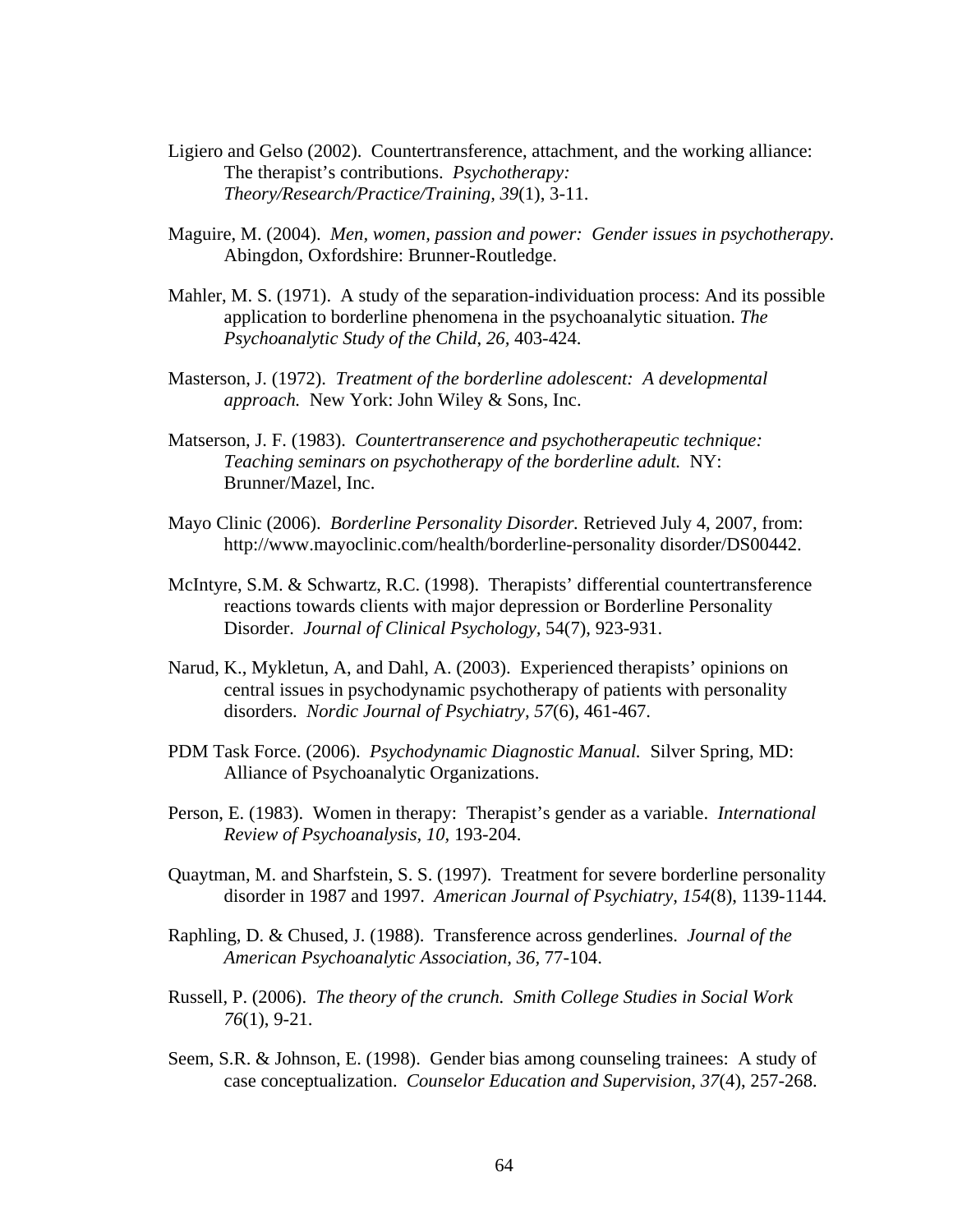- Shaw, S.N. (2002). Shifting conversations on girls' and women's self-injury: An analysis of the clinical literature in historical context. *Feminism & Psychology, 12*(2), 191-219.
- Slakter, E. (1987). *Countertransference.* Northvale, NJ: Jason Aronson.
- Spurling, L. (2003). Transference with the borderline client: Some implications for training psychodynamic counselors. *Psychodynamic Practice*, *9*(1), 25-42.
- Stern, A. (1938). Psychodynamic investigation of and therapy in the borderline group of neuroses. In M. Stone (Ed.), *Essential papers on Borderline Personality Disorders: One hundred years at the border* (pp.74-91). New York: New York University Press.
- Wheelis, J. & Gunderson, J. (1998). A little cream and sugar: Psychotherapy with a borderline patient. *American Journal of Psychiatry, 155*(1), 114-122*.*
- Winnicott, D. W. (1949). Hate in the countertransference. *Through pediatrics to psychoanalysis.* London: Tavistock. 1975.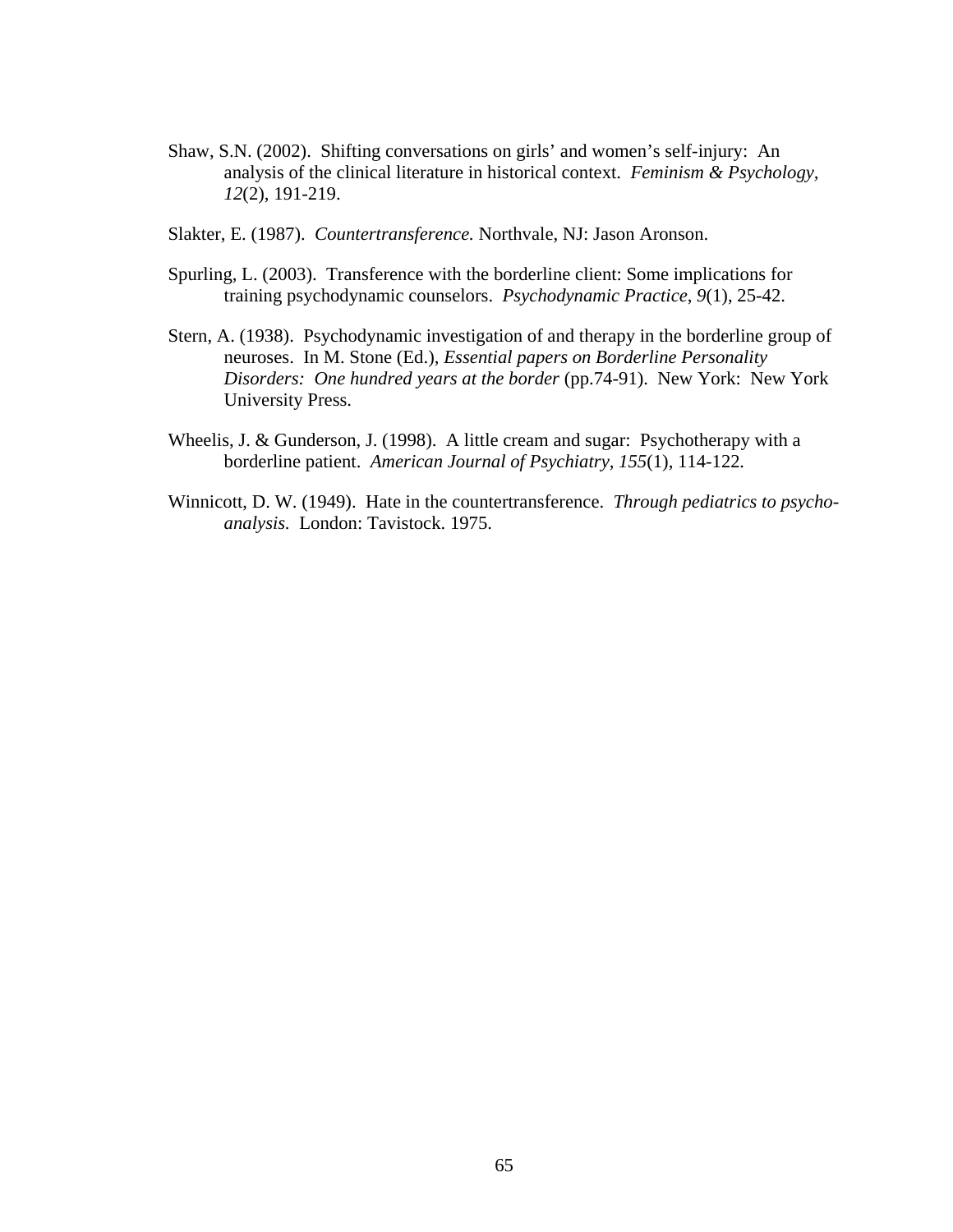# Appendix A

# Human Subjects Review Board Letter of Approval

February 13, 2008

Alyssa Wyman

Dear Alyssa,

Your revised materials have been reviewed. All is in order and we are happy now to give final approval to your project.

*Please note the following requirements:*

**Consent Forms**: All subjects should be given a copy of the consent form.

**Maintaining Data**: You must retain signed consent documents for at least three (3) years past completion of the research activity.

*In addition, these requirements may also be applicable:* 

**Amendments**: If you wish to change any aspect of the study (such as design, procedures, consent forms or subject population), please submit these changes to the Committee.

**Renewal**: You are required to apply for renewal of approval every year for as long as the study is active.

**Completion**: You are required to notify the Chair of the Human Subjects Review Committee when your study is completed (data collection finished). This requirement is met by completion of the thesis project during the Third Summer.

Good luck with your study.

Sincerely,

Ann Hartman, D.S.W. Chair, Human Subjects Review Committee

CC: Faith Little, Research Advisor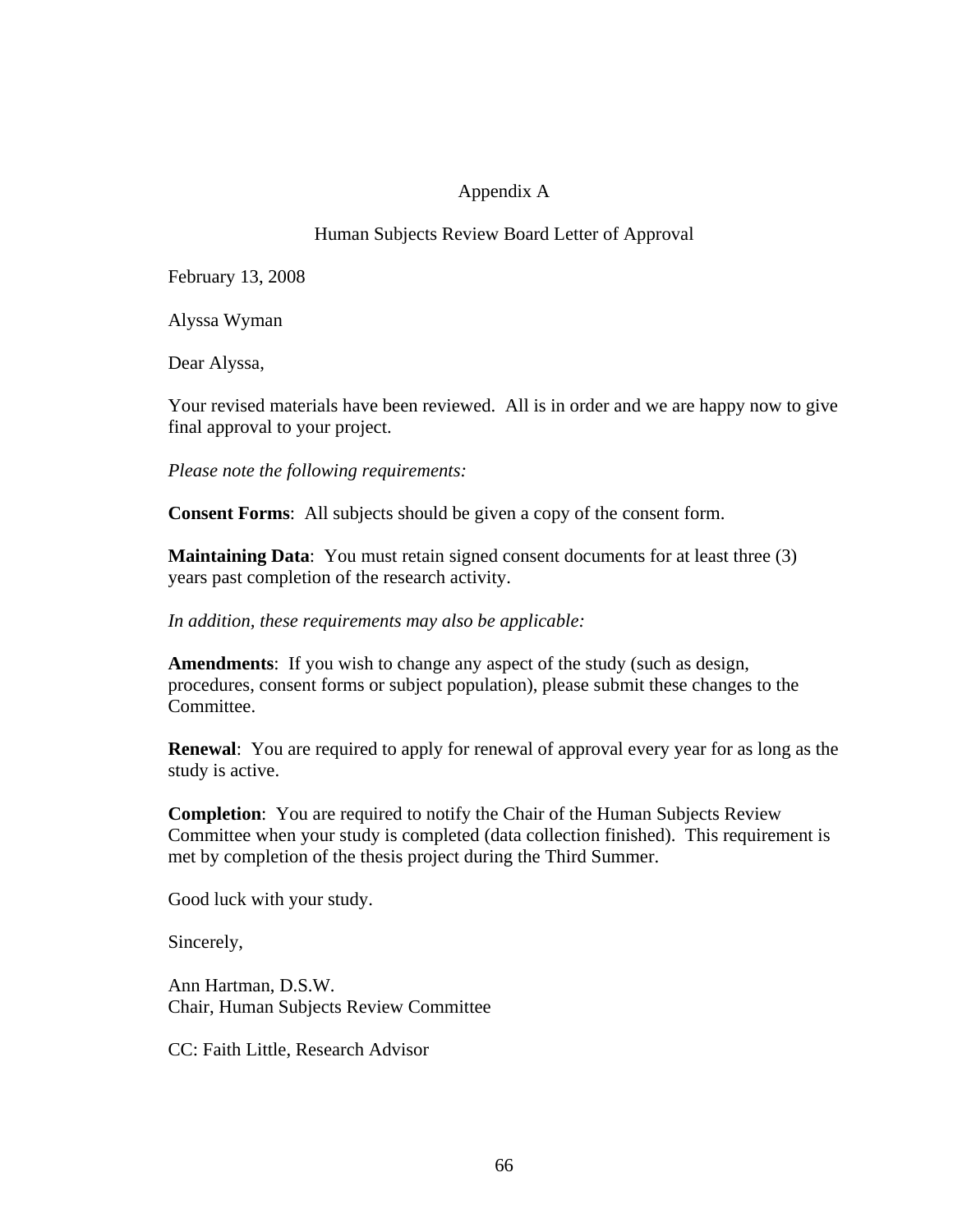# Appendix B

Recruitment Flyer

# Wayside Clinicians:

# Volunteers Needed for Study of Your Work with Borderline Clients

If you are a clinician who treats Borderline clients, I would like to interview you for a study that will serve as my Master of Social Work Thesis at Smith College School for Social Work.

## **If you meet these qualifications…**

- A practicing clinician with an LICSW, LCSW, or LMHC
- Have treated clients diagnosed with Borderline Personality Disorder in individual therapy for at least one year
- Are willing to participate in 50 minute interview to discuss your experiences in treating Borderline clients
	- **…then you are invited to participate in the study**

As a thank-you for participating, you will receive a **\$5 Gift card to Dunkin Donuts and a Stress Ball.**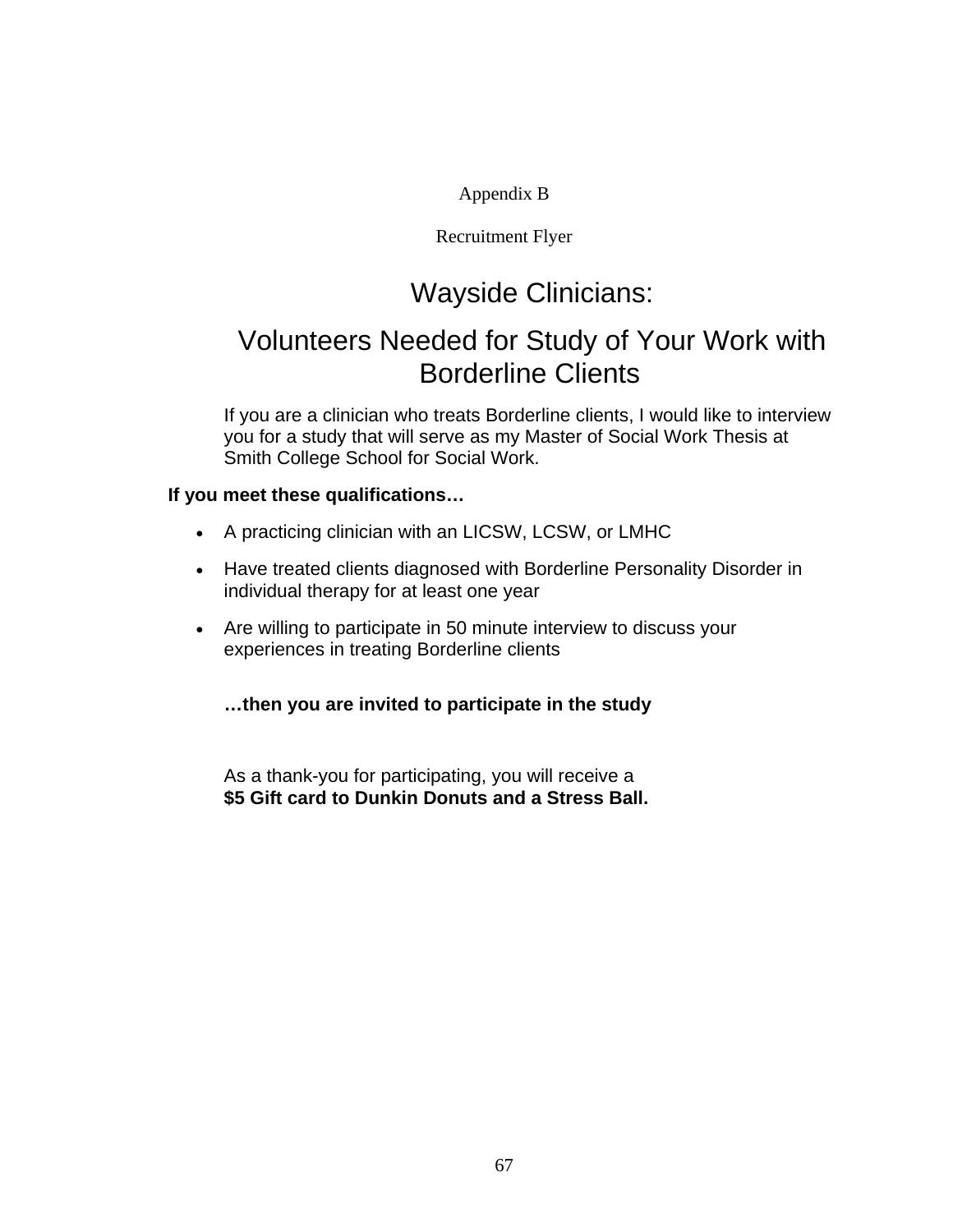#### Appendix C

#### Recruitment Points

- Introduce myself as a Smith Intern working at Wayside under the supervision of Cathy Campbell
- Describe Smith requirements to include a Thesis for which I have proposed to speak with Clinicians about their experiences working with Borderline clients
- Inform my audience of my interest in countertransference and in gender when working with this client population
- List my criteria for participation:

(A practicing clinician with an LICSW, LCSW, or LMHC; Have treated clients diagnosed with Borderline Personality Disorder in individual therapy for at least one year; Are willing to participate in 50 minute interview to discuss your experiences in treating Borderline clients)

- Show prizes of a \$5 Dunkin Donuts gift card and a stress ball that will be given as a thank for participating and donating time to the advancement of my degree in social work
- Thank everyone for their attention and give each person a flyer with my contact information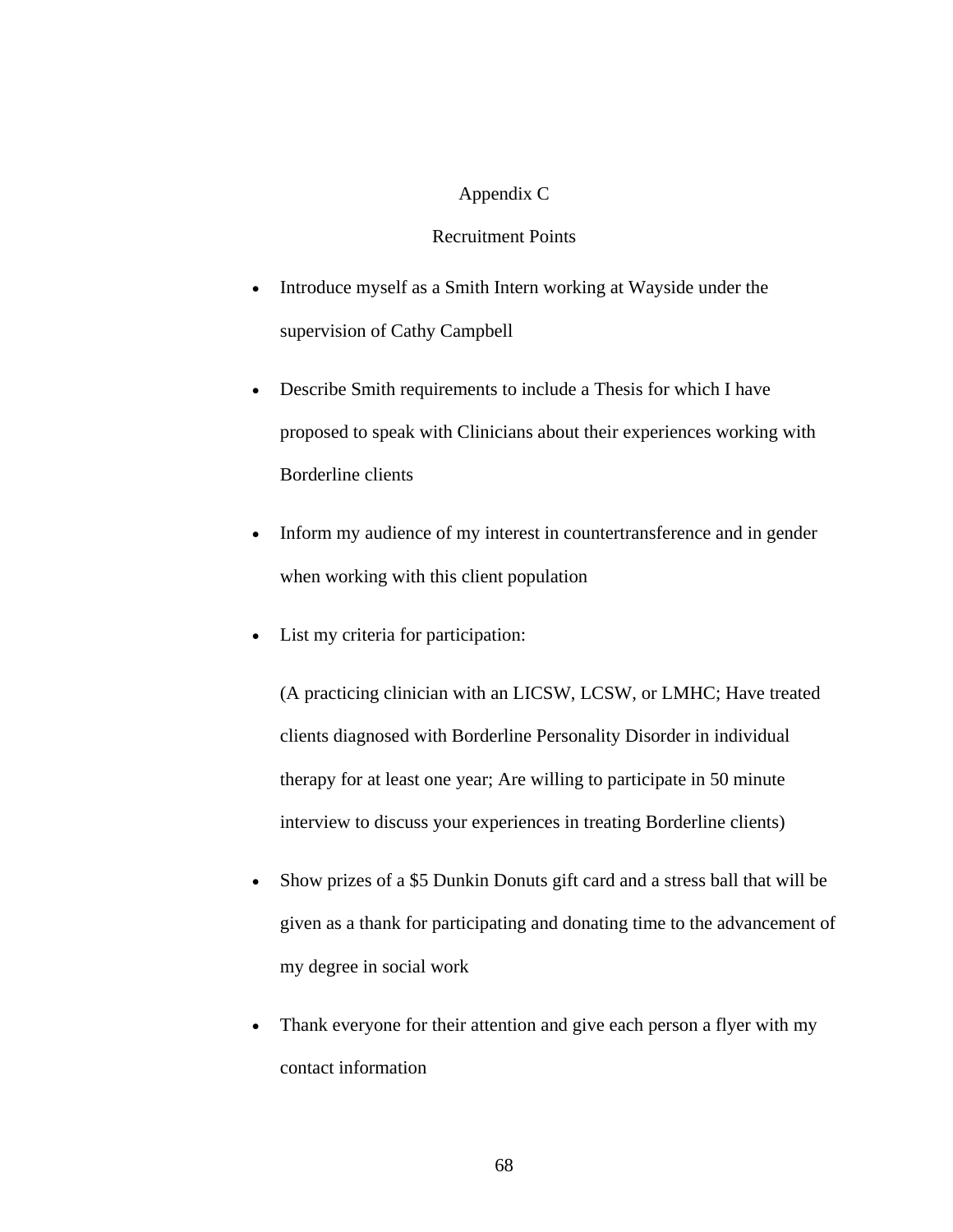## Appendix D

#### Informed Consent

Dear Participant,

I am conducting a study researching clinician gender as a factor of clinical countertransference in treatment of clients diagnosed with Borderline Personality Disorder. The data collected will be used as a contribution to research in this area as well as for a thesis. The thesis is in partial fulfillment for the Masters of Social Work requirements at Smith College School for Social Work. Results may be used in publications and presentations.

You are being asked to participate because you are licensed as an LICSW, LCSW, or MLHC and have provided individual therapy for clients diagnosed with Borderline Personality Disorder for at least one year. As a clinician who has worked directly with these clients, you have a unique perspective and experience that is highly valuable in advancing the understanding of countertransference and helping identify the implications for practice.

The length of time requested to participate in the study interview is approximately 50 minutes. Your participation would consist of one face-to-face interview. The interview will be scheduled at a mutually convenient time and location. The place of interview will be sensitive to confidentiality needs. Before the interview begins you will initially be asked to complete a short demographic data sheet that asks about your age, gender, licensure, and years of clinical experience. After the questionnaire you would be asked to respond to some open-ended questions designed regarding your clinical experiences in treatment of Borderline clients. With your permission this interview will be tape recorded and later transcribed by me. (If you don't agree to be taped I will relay on detailed notes.)

The primary risk of your participation may include experiencing distress in examining your responses towards your Borderline clients.

There are potential benefits that you may experience through your participation. These include having a space for you to discuss your struggles and insights in managing you reactions. You will also be advancing the fields of Social Work and Psychology in examining the impact of gender and countertransference in clinical treatment to improve the care and quality provided to Borderline clients.

As a thank-you for completing the interview you will receive a \$5 Dunkin Donuts gift card and a stress ball.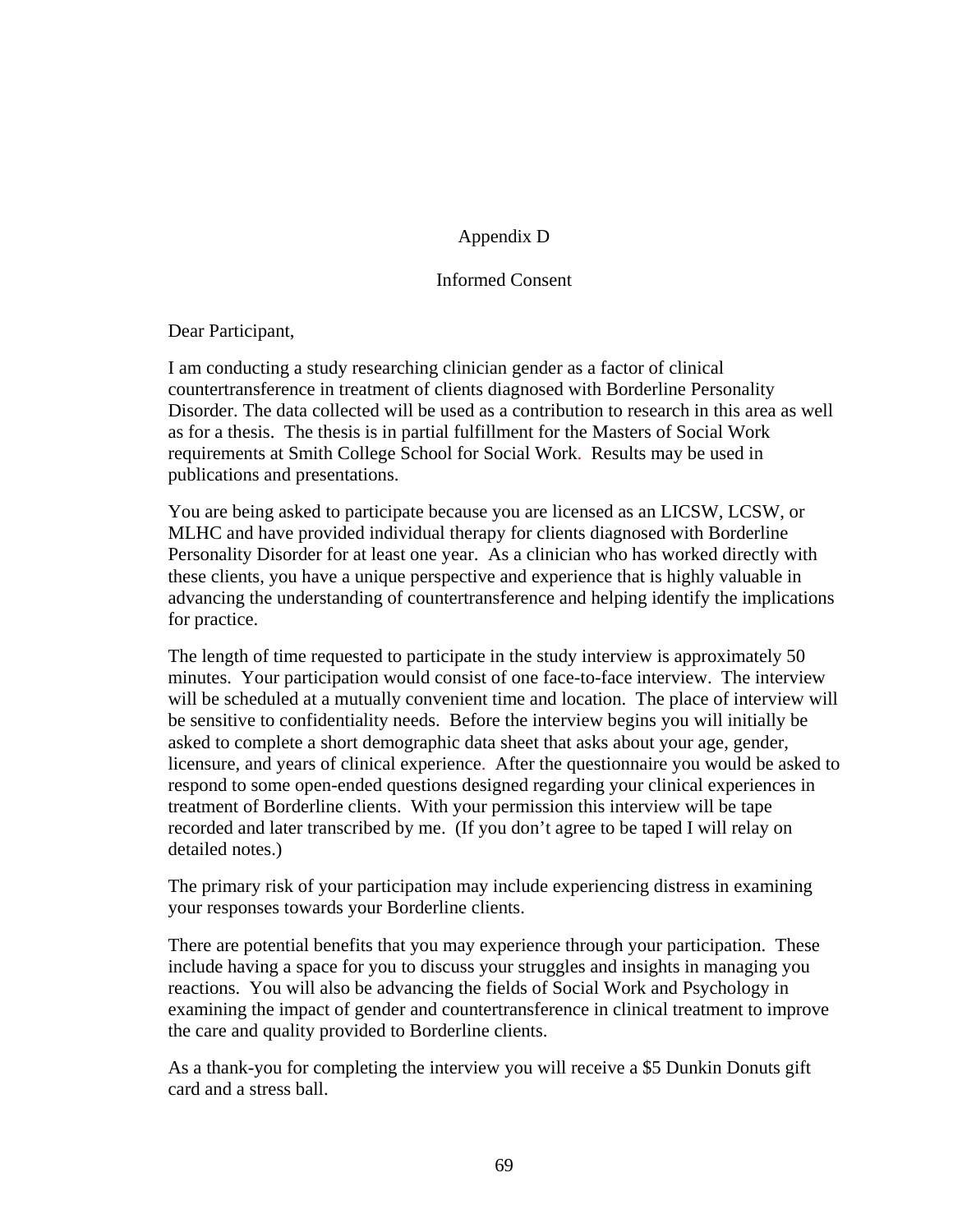Strict confidentiality will be provided by the researcher in protecting all of your interview data, both written and taped. In regards to the recorded data, no identifying information of yourself, you agency affiliation, or of the clients discussed will be recorded in the data analysis of the reports. You will be asked not to use client names or identifying data about your clients when you are providing illustrative case material during the interview. Your identity will be protected, as names will be changed in the analysis of the data. Your name will never be associated with information you provide in the demographic data sheet or in the interview. For example, you will be identified as "Participant 1" and not by your name or agency. In accordance with federal regulations, interview data and transcriptions will be kept in a secure location. The researcher will hold these materials in confidence for three years. After the three years the material will be appropriately destroyed.

Data obtained may be used for future presentation, panel discussions, or further expansion of research area. Data will be reviewed by my research advisor only after identifying information is removed. Illustrations and brief quotations will not be connected with identifying information about you or your clients you may discuss.

Your participation is completely voluntary. You may withdraw from the study if you so choose, including before, during, or after the interview without penalty. However, the final date for withdrawal will be April 1, 2008, when the report will be written. If you decide to withdraw, all data describing you will be immediately destroyed.

I appreciate your commitment to research and your contribution to the field in attempt to better understand clinician gender as a factor of clinical countertransference in treatment of clients diagnosed with Borderline Personality Disorder.

**Your signature below indicates that you have read and understand the above information. It also confirms you have had the opportunity to inquire about the study, your participation, your rights, and that you agree to participate in the study.**

| Participant Signature |  |
|-----------------------|--|
|-----------------------|--|

| Signature of Researcher |  |
|-------------------------|--|
|-------------------------|--|

## **PLEASE KEEP A COPY OF THIS FORM FOR YOUR RECORDS**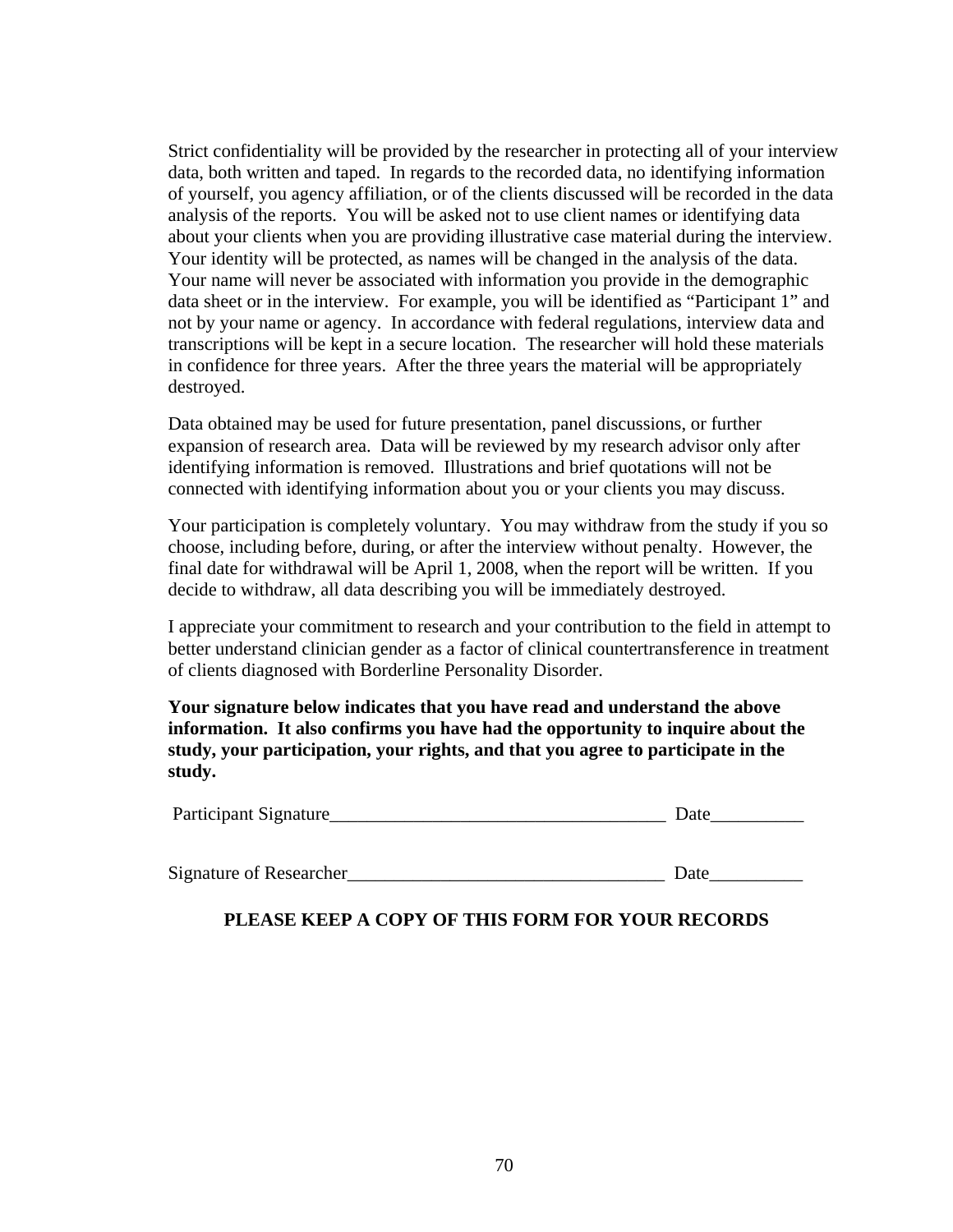## Appendix E

## Demographic Data Sheet

**Age** (Please write in):

**Gender** (Please circle one): Woman Man Transgender

**Race/Ethnicity** (Please write in): \_\_\_\_\_\_\_\_\_\_\_\_\_\_\_\_\_\_\_\_\_\_\_\_\_\_\_\_\_\_\_

**Licensure** (Please circle one): LMHC LCSW LICSW

**Years of Experience Treating Borderline Clients (Please write in)\_\_\_\_\_\_\_\_\_\_\_\_**